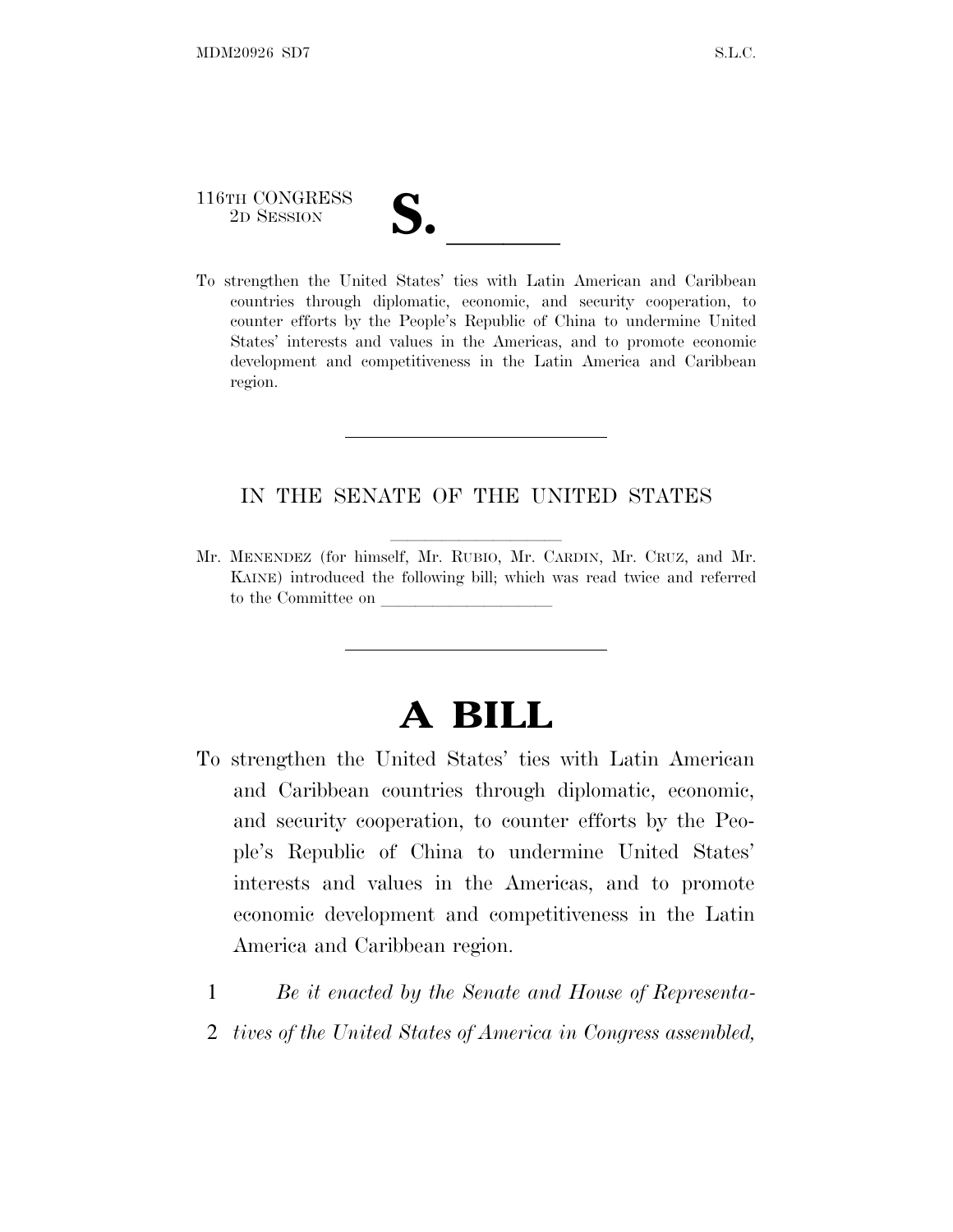#### 1 **SECTION 1. SHORT TITLE; TABLE OF CONTENTS.**

- 2 (a) SHORT TITLE.—This Act may be cited as the
- 3 ''Advancing Competitiveness, Transparency, and Security
- 4 in the Americas Act of 2020''.
- 5 (b) TABLE OF CONTENTS.—The table of contents for
- 6 this Act is as follows:
	- Sec. 1. Short title; table of contents.
	- Sec. 2. Findings.
	- Sec. 3. Sense of Congress.
	- Sec. 4. Statement of policy.
	- Sec. 5. Definitions.
	- Sec. 6. Assessing the intentions of the People's Republic of China in the Western Hemisphere.

#### TITLE I—INCREASING COMPETITIVENESS IN LATIN AMERICA AND THE CARIBBEAN

- Sec. 101. Developing and implementing a strategy to increase economic competitiveness and promote the rule of law.
- Sec. 102. Strengthening United States International Development Finance Corporation engagement in Latin America and the Caribbean.
- Sec. 103. Advancing regulation of foreign investment in infrastructure projects to protect host countries' national interests.
- Sec. 104. Strengthening infrastructure project selection and procurement processes.
- Sec. 105. Promoting the rule of law in digital governance.
- Sec. 106. Investing in projects that strengthen the region's digital infrastructure.
- Sec. 107. Countering foreign corrupt practices in the Americas.
- Sec. 108. Countering malign business practices.
- Sec. 109. Promoting greater energy security.

#### TITLE II—PROMOTING REGIONAL SECURITY AND DIGITAL SECURITY, AND PROTECTING HUMAN RIGHTS IN THE AMERICAS

- Sec. 201. Ensuring the integrity of telecom and data networks and critical infrastructure.
- Sec. 202. Addressing the risks that pervasive surveillance and monitoring technologies pose to human rights.
- Sec. 203. Revitalizing bilateral and multilateral military education programs.

#### TITLE III—ADVANCING THE ROLE OF CIVIL SOCIETY IN LATIN AMERICA AND THE CARIBBEAN

- Sec. 301. Counteracting growing Chinese educational and cultural influence in Latin America and the Caribbean.
- Sec. 302. Advancing the role of civil society and the media to promote accountability.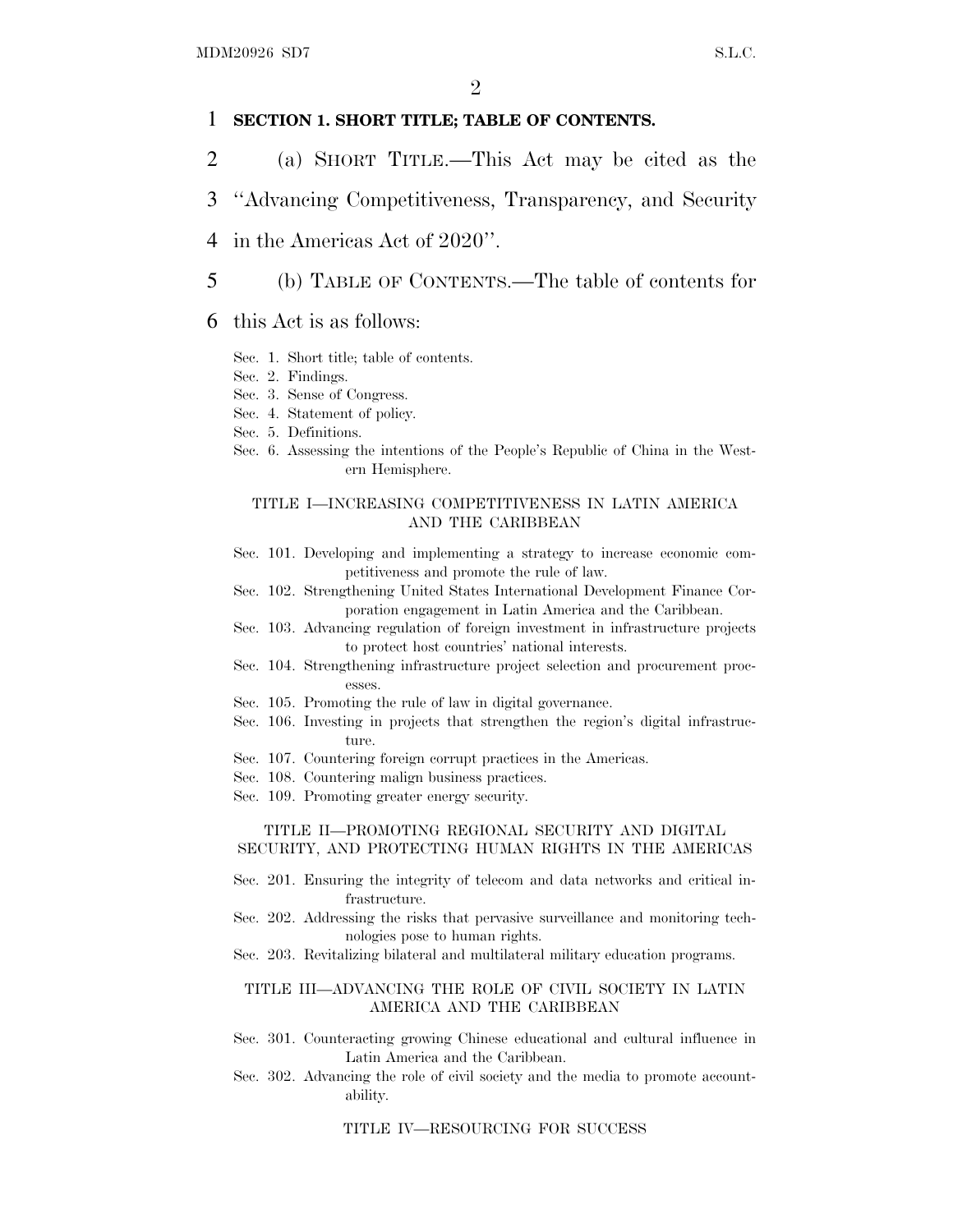Sec. 401. Appointment of China Engagement Officers at United States embassies in the Western Hemisphere.

#### **SEC. 2. FINDINGS.**

Congress makes the following findings:

 (1) The People's Republic of China has dra- matically increased engagement with Latin America and the Caribbean since 2004. Latin America is the second largest destination for Chinese foreign direct investment. China has become the top trading part- ner of Brazil, Chile, Peru, and Uruguay. China's trade with Latin America has grown from \$17,000,000,000 in 2002 to \$306,000,000,000 in 2018.

 (2) Between 2005 and 2018, the People's Re- public of China provided Latin America with an esti- mated \$141,000,000,000 in development loans and other assistance. The annual amount of such loans and assistance consistently surpasses the annual sov- ereign lending to Latin America and the Caribbean from either the World Bank or the Inter-American Development Bank.

- (3) The People's Republic of China—
- (A) is investing extensively across the re-gion's extractive sector and agricultural supply

Sec. 402. Assessing staffing needs at United States embassies in Latin America and the Caribbean.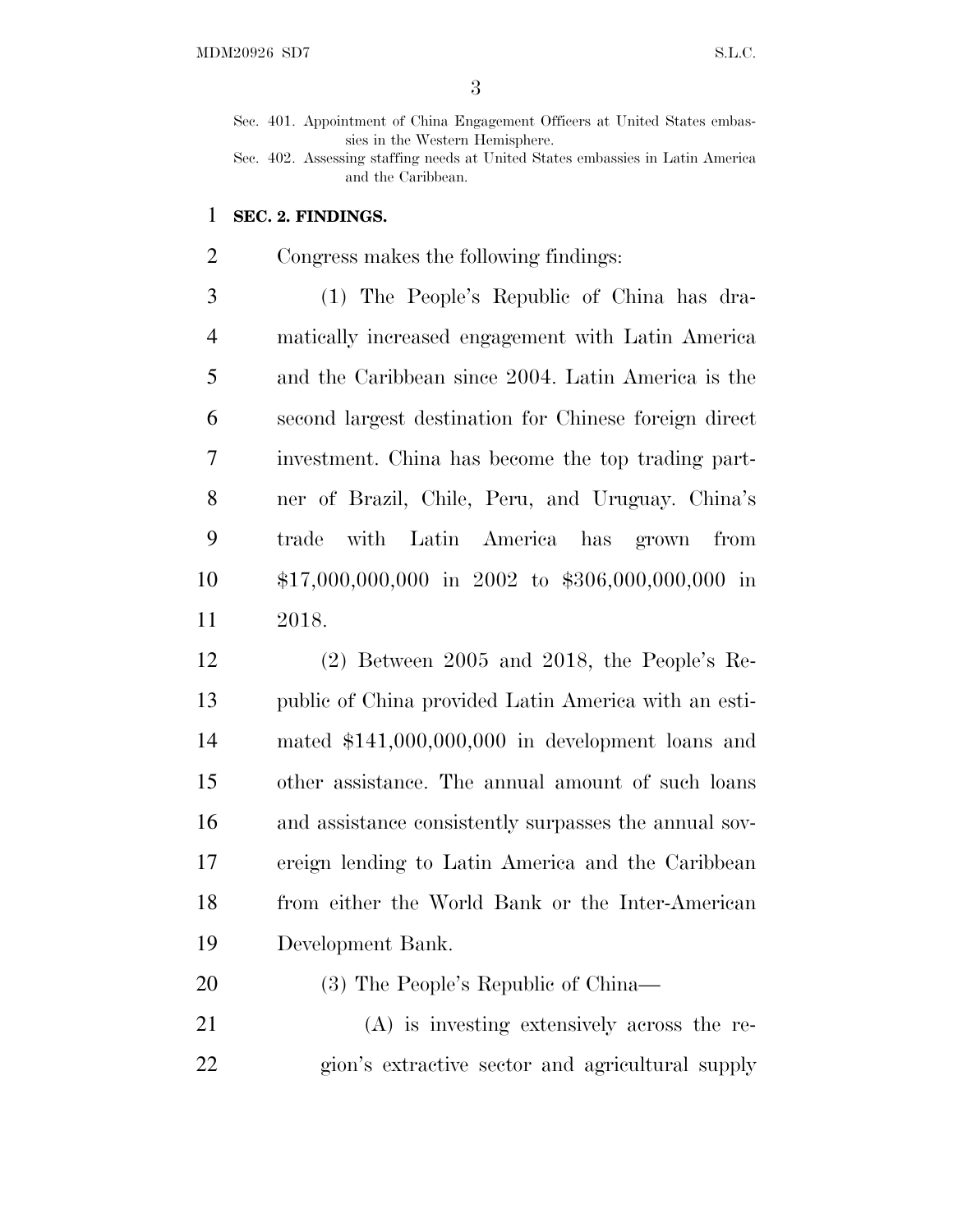| $\mathbf{1}$   | chains to more effectively control raw materials         |
|----------------|----------------------------------------------------------|
| $\overline{2}$ | supply and pricing;                                      |
| 3              | (B) has acquired and built new port facili-              |
| $\overline{4}$ | ties and other transport and energy infrastruc-          |
| 5              | ture in Brazil, Panama, Costa Rica, El Sal-              |
| 6              | vador, and elsewhere in the region to expand its         |
| $\tau$         | footprint in Latin America; and                          |
| 8              | (C) has developed strong partnerships and                |
| 9              | engaged in extensive deal-making in tele-                |
| 10             | communications and other technology-intensive            |
| 11             | sectors in the Latin American and Caribbean              |
| 12             | region.                                                  |
| 13             | (4) In 2015, the People's Republic of China              |
| 14             | and countries of the Community of Latin American         |
| 15             | and Caribbean States (CELAC) held the first meet-        |
| 16             | ing of the China-CELAC Ministerial Forum, at             |
| 17             | which they agreed to a 5-year cooperation plan re-       |
| 18             | garding politics, security, trade, investment, finance,  |
| 19             | infrastructure, energy, resources, industry, agri-       |
| 20             | culture, science, and people-to-people exchanges.        |
| 21             | China is also active in other regional institutions, in- |
| 22             | cluding multilateral development banks.                  |
| 23             | (5) The United States Southern Command has               |
| 24             | warned that China's space and telecommunications         |
| 25             | ventures in Latin America and the Caribbean have         |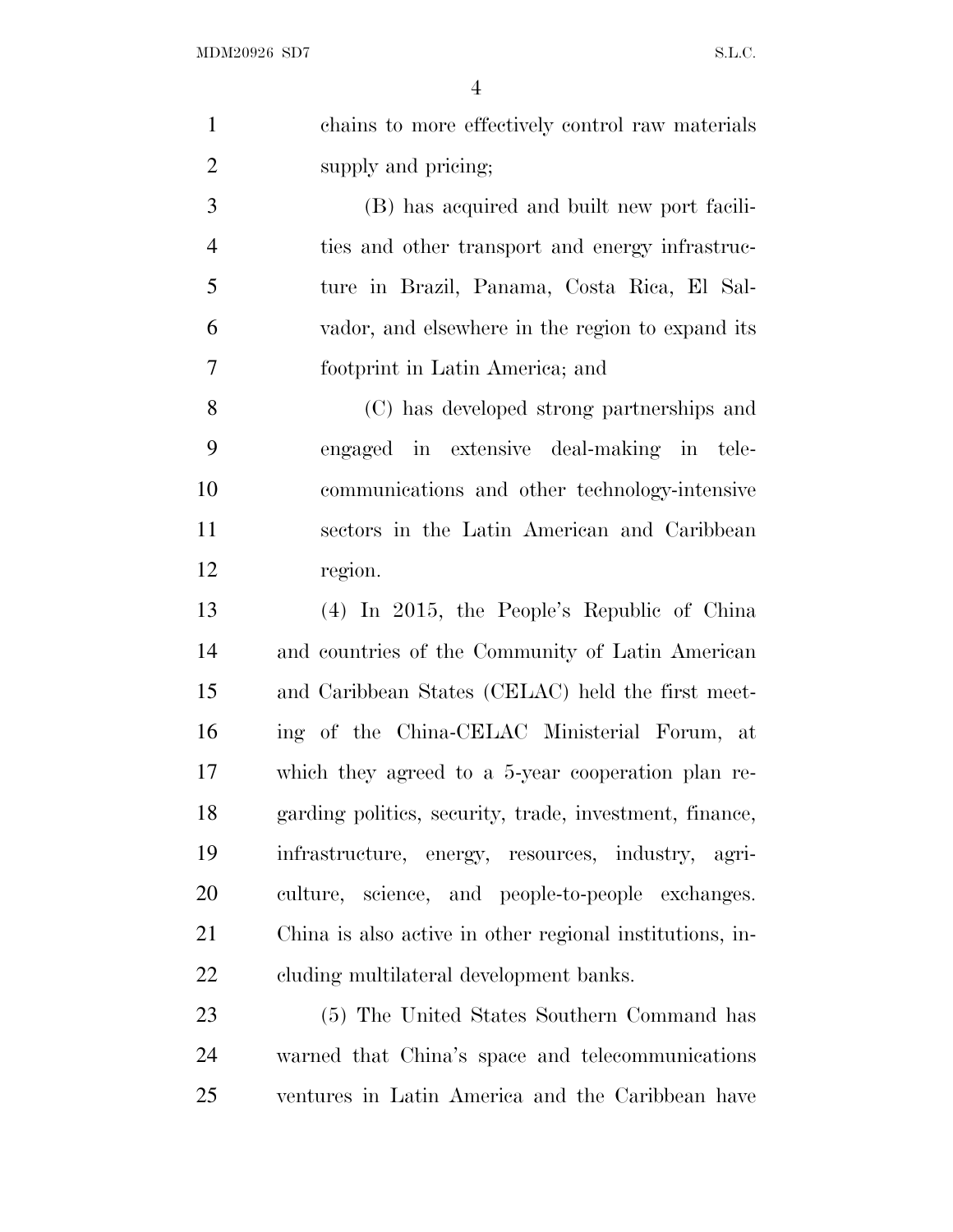$\rm MDM20926 \,\, SD7 \,\, \rm S.L.C.$ 

| $\mathbf{1}$   | created United States commercial and security          |
|----------------|--------------------------------------------------------|
| $\overline{2}$ | vulnerabilities.                                       |
| 3              | China<br>(6)<br>has spent<br>than<br>$_{\rm more}$     |
| $\overline{4}$ | \$244,000,000,000 on energy projects worldwide         |
| 5              | since 2000, 25 percent of which was spent in Latin     |
| 6              | America and the Caribbean. Although the majority       |
| 7              | of this spending was for oil, gas, and coal, China has |
| 8              | also been the largest investor in clean energy glob-   |
| 9              | ally for almost a decade.                              |
| 10             | (7) China promotes the repressive use of tech-         |
| 11             | nology—                                                |
| 12             | (A) by selling crowd control weapons and               |
| 13             | riot gear used against demonstrators; and              |
| 14             | (B) by developing tracking systems that                |
| 15             | can be used by governments to surveil and mon-         |
| 16             | itor their citizens.                                   |
| 17             | (8) Although China did not originally include          |
| 18             | the Latin America and Caribbean region in its Belt     |
| 19             | and Road Initiative—                                   |
| 20             | $(A)$ at a meeting with the Community of               |
| 21             | Latin American and Caribbean States in Janu-           |
| 22             | ary 2018, China invited Latin America and the          |
| 23             | Caribbean to participate in the Belt and Road          |
| 24             | Initiative, referring to the region as a natural       |
| 25             | fit<br>for<br>a program that aims to improve           |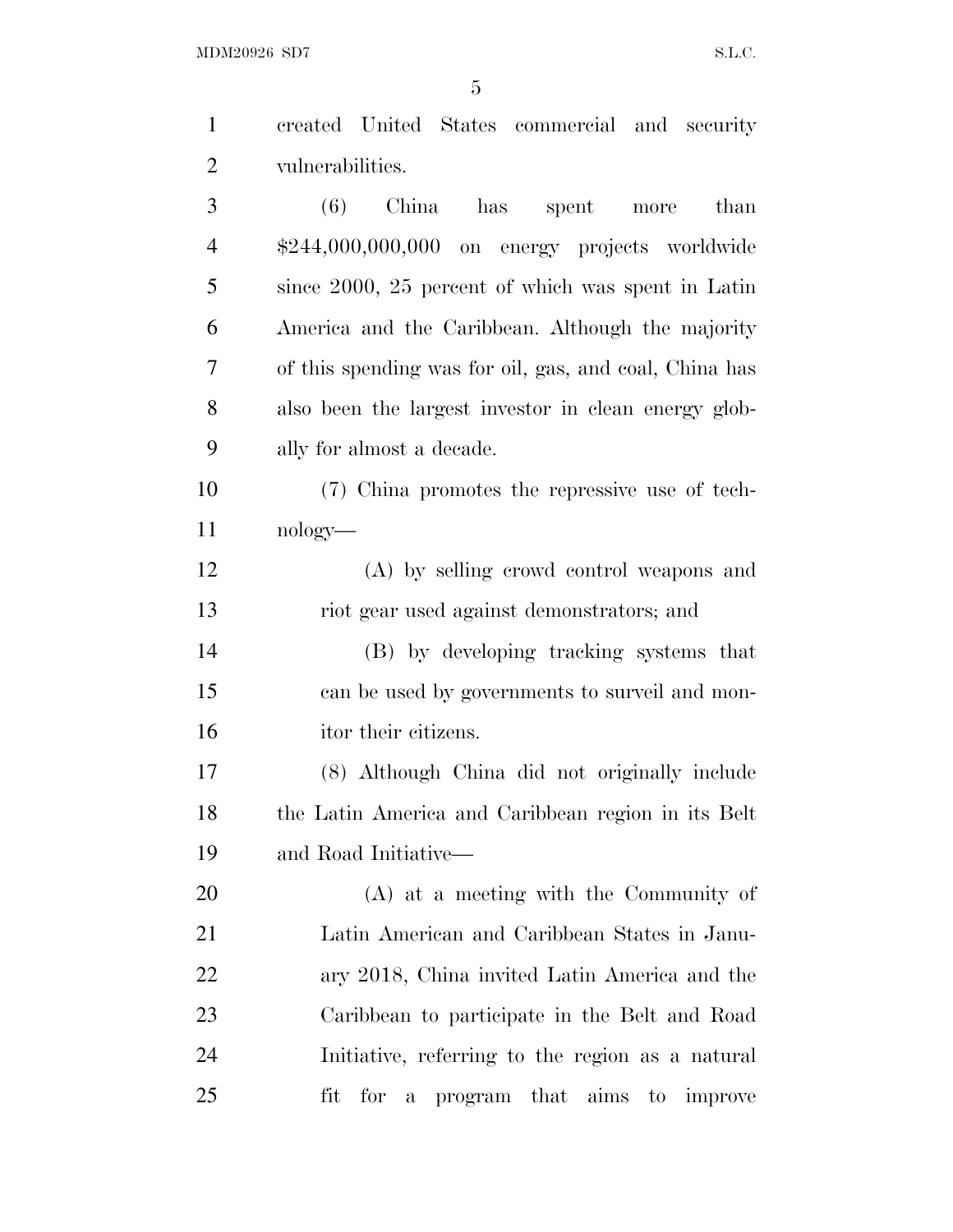| $\mathbf{1}$   | connectivity between land and sea through              |
|----------------|--------------------------------------------------------|
| $\overline{2}$ | jointly-built logistic, electricity and information    |
| 3              | pathways; and                                          |
| $\overline{4}$ | (B) 19 Latin American and Caribbean                    |
| 5              | countries have signed bilateral Belt and Road          |
| 6              | Cooperation Agreements since 2017.                     |
| 7              | (9) The People's Republic of China offers to fi-       |
| 8              | nance projects in Latin America and the Caribbean      |
| 9              | on deceptively easy terms that frequently lead recipi- |
| 10             | ent countries to become dependent on, and deeply       |
| 11             | indebted to, China. Chinese companies frequently       |
| 12             | engage in exploitative practices, including predatory  |
| 13             | lending, and project requirements that—                |
| 14             | (A) provide little or no benefit to the host           |
| 15             | country; and                                           |
| 16             | (B) facilitate corrupt practices.                      |
| 17             | (10) The Government of China expects that              |
| 18             | Chinese companies will invest the equivalent of        |
| 19             | $$250,000,000,000$ in Latin America and the Carib-     |
| 20             | bean by $2025$ .                                       |
| 21             | $(11)$ Since 2017, China has used its increasing       |
| 22             | economic influence in Latin America and the Carib-     |
| 23             | bean to encourage countries, including El Salvador,    |
| 24             | Panama, and the Dominican Republic, to sever dip-      |
| 25             | lomatic relations with Taiwan. Of the 15 countries     |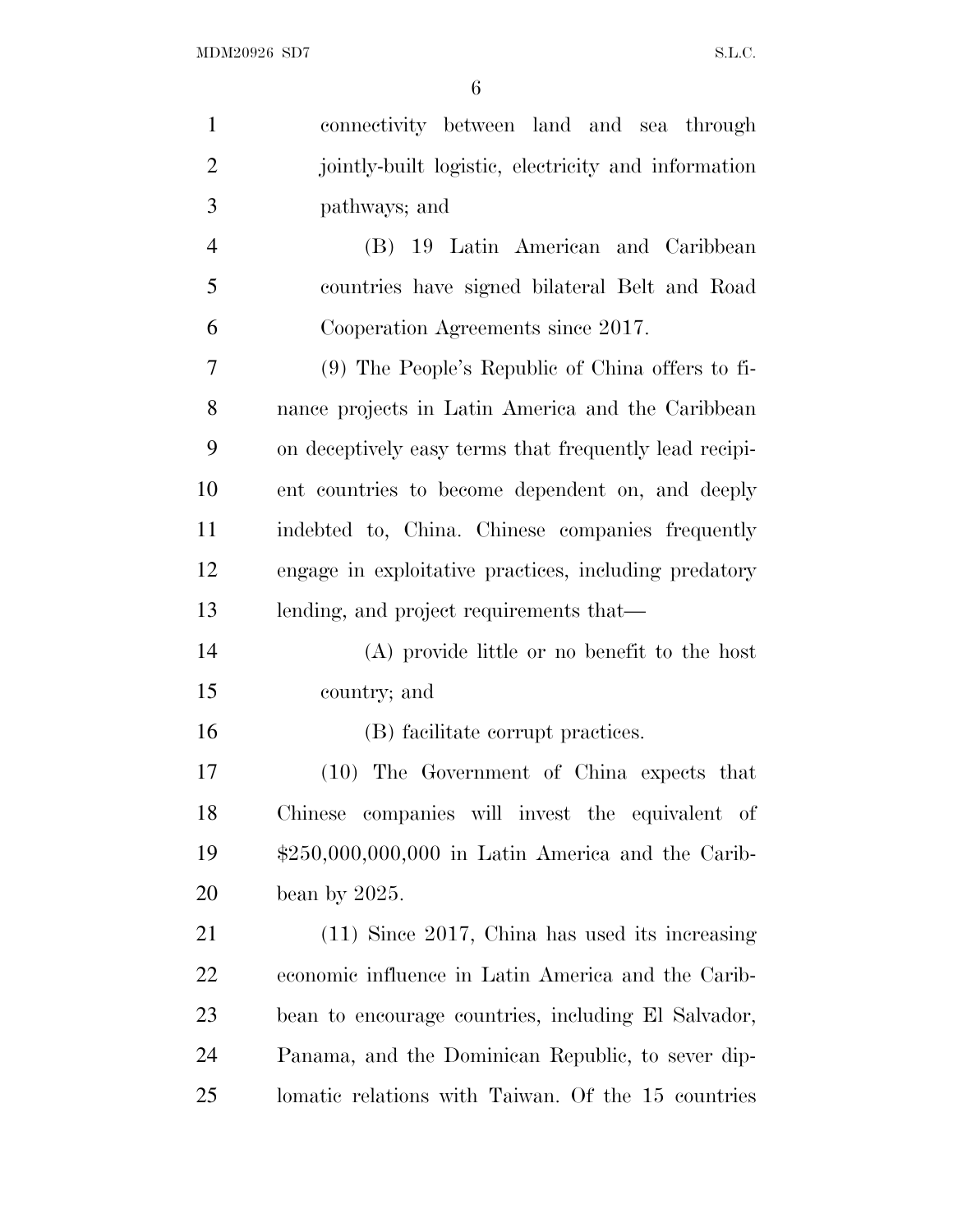that still maintain diplomatic relations with Taiwan, 9 are in Latin America and the Caribbean, namely: Belize, Guatemala, Haiti, Honduras, Nicaragua, Paraguay, St. Kitts and Nevis, St. Lucia, and St. Vincent and the Grenadines.

#### **SEC. 3. SENSE OF CONGRESS.**

It is the Sense of Congress that—

 (1) the United States shares extensive economic and commercial relations, democratic values, cultural ties, and geographic proximity with the nations of the Western Hemisphere;

 (2) increased United States engagement with countries in the Western Hemisphere is essential to addressing initiatives by rival powers, such as China, to increase their presence and influence over govern- ments in Latin American and the Caribbean at the expense of strategic economic and security interests of the United States;

 (3) the United States is uniquely positioned to promote the rule of law and support the strength- ening of democratic institutions and individual free- doms in Latin America and the Caribbean, while im- proving the quality of life of citizens throughout the Western Hemisphere;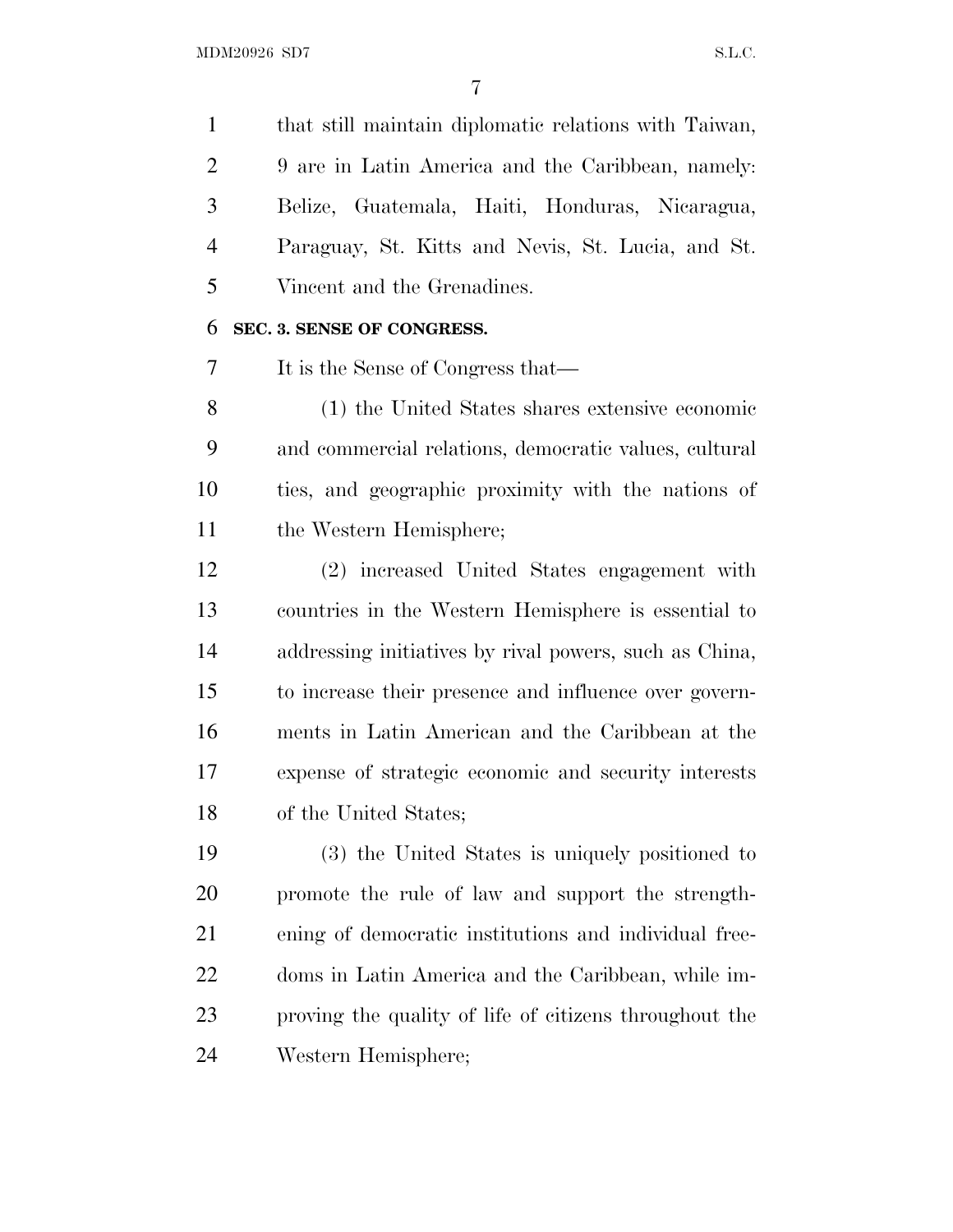| $\mathbf{1}$   | (4) China's growing presence in the Western        |
|----------------|----------------------------------------------------|
| $\overline{2}$ | Hemisphere-                                        |
| 3              | (A) has contributed to the survival of auto-       |
| $\overline{4}$ | cratic and anti-democratic regimes, such as the    |
| 5              | Maduro regime and the Government of Cuba,          |
| 6              | by acting as a lender of last resort and pro-      |
| 7              | viding other forms of economic support;            |
| 8              | (B) has assisted such regimes in under-            |
| 9              | mining democratic norms through weapons            |
| 10             | sales and the proliferation of surveillance tech-  |
| 11             | nology; and                                        |
| 12             | (C) has provided governments with the re-          |
| 13             | sources to implement irresponsible economic        |
| 14             | policies to the detriment of its citizens.         |
| 15             | (5) the United States Government should con-       |
| 16             | tinue to assert a positive presence in the Western |
| 17             | Hemisphere based upon—                             |
| 18             | (A) supporting the rule of law, combating          |
| 19             | corruption, and advancing digital security as a    |
| 20             | means to improve prospects for regional growth     |
| 21             | and development and mitigate the unfair advan-     |
| 22             | tage accrued to those that engage in unfair and    |
| 23             | illegal practices;                                 |
| 24             | facilitating technical assistance<br>(B)<br>and    |
| 25             | knowledge-sharing programs that strengthen re-     |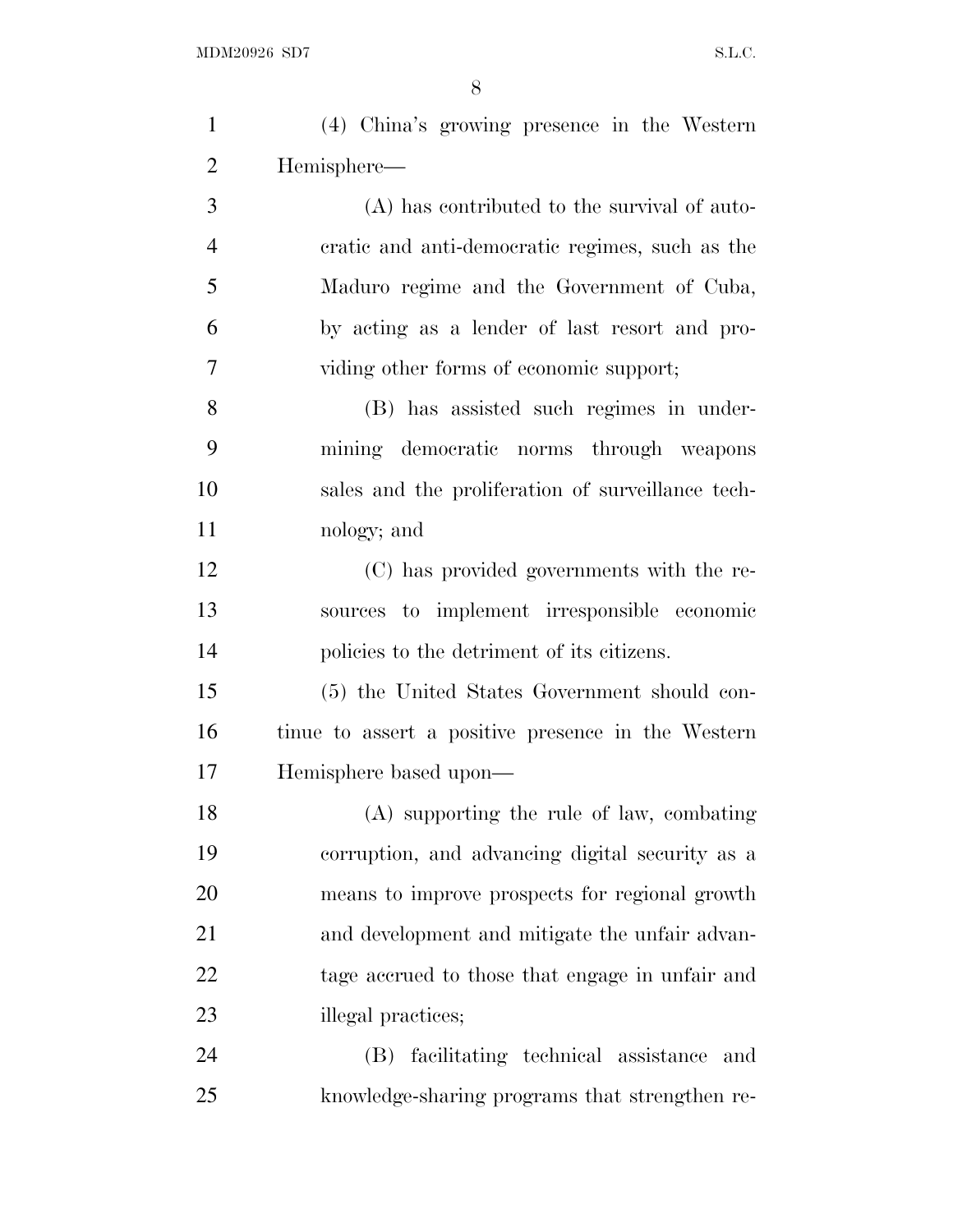gional governments' and businesses' capacity for engaging in sound negotiations and con- tracts, protect their economic interests, and protect the economic interests of their citizens;

 (C) engaging in development investments that strengthen United States public and pri- vate sector ties to Western Hemisphere govern- ments and businesses, promote shared convic- tion that open markets and fair competition are critical to sustained economic growth, enhance regional businesses' ability to move up the value chain, and are environmentally sustainable;

 (D) raising awareness regarding how the proliferation of Chinese economic largesse and the increased adoption of Chinese surveillance technology can harm Western Hemisphere economies and undermine democratic institu-tions;

 (E) empowering local and international media and civil society to carefully monitor in- vestment activity in Latin America and the Caribbean to ensure accountability and uncover the malign effects of greater Chinese engage- ment, including a lack of transparency, facilita-tion of corruption, unsustainable debt, environ-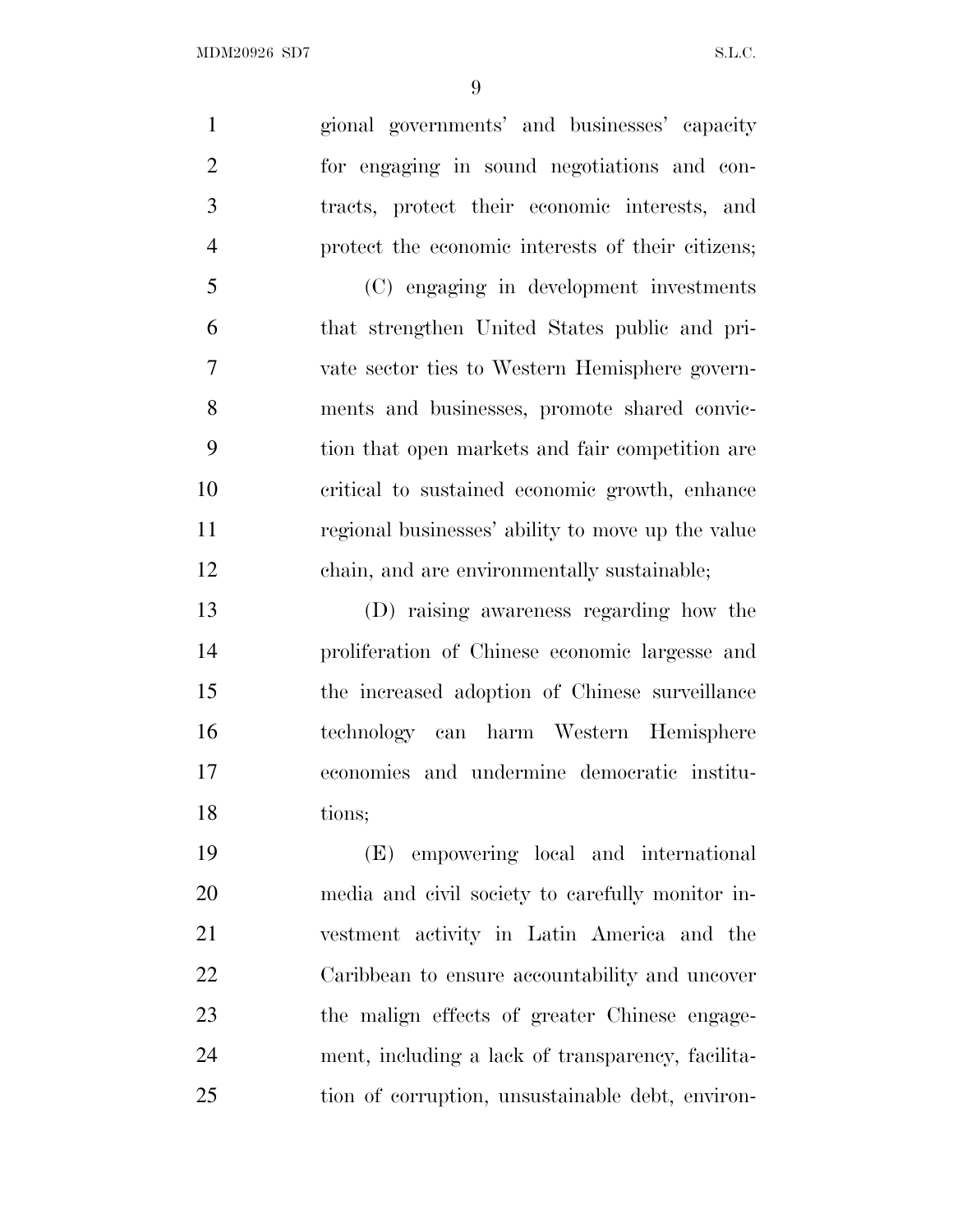| $\mathbf{1}$   | mental damage, opaque labor and business            |
|----------------|-----------------------------------------------------|
| $\overline{2}$ | practices of Chinese firms, and the increased       |
| 3              | likelihood of projects that leave host countries    |
| $\overline{4}$ | in unsustainable debt; and                          |
| 5              | (F) promoting greater economic engage-              |
| 6              | ment between the United States and other            |
| $\overline{7}$ | countries of the Western Hemisphere to spur         |
| 8              | economic development in the region and in-          |
| 9              | crease economic opportunities for the United        |
| 10             | States private sector.                              |
| 11             | SEC. 4. STATEMENT OF POLICY.                        |
| 12             | It is the policy of the United States—              |
| 13             | (1) to expand United States engagement in the       |
| 14             | Western Hemisphere through economic and public      |
| 15             | diplomacy that strengthens political and economic   |
| 16             | relations, reinforces shared democratic values, and |
| 17             | facilitates economic development in the Western     |
| 18             | Hemisphere; and                                     |
| 19             | (2) to promote United States economic pros-         |
| 20             | perity through increased engagement with Latin      |
| 21             | America and the Caribbean.                          |
| 22             | SEC. 5. DEFINITIONS.                                |
| 23             | In this Act:                                        |
| 24             | (1) CARIBBEAN.—The term "Caribbean" does            |
| 25             | not include Cuba, unless it is specifically named.  |
|                |                                                     |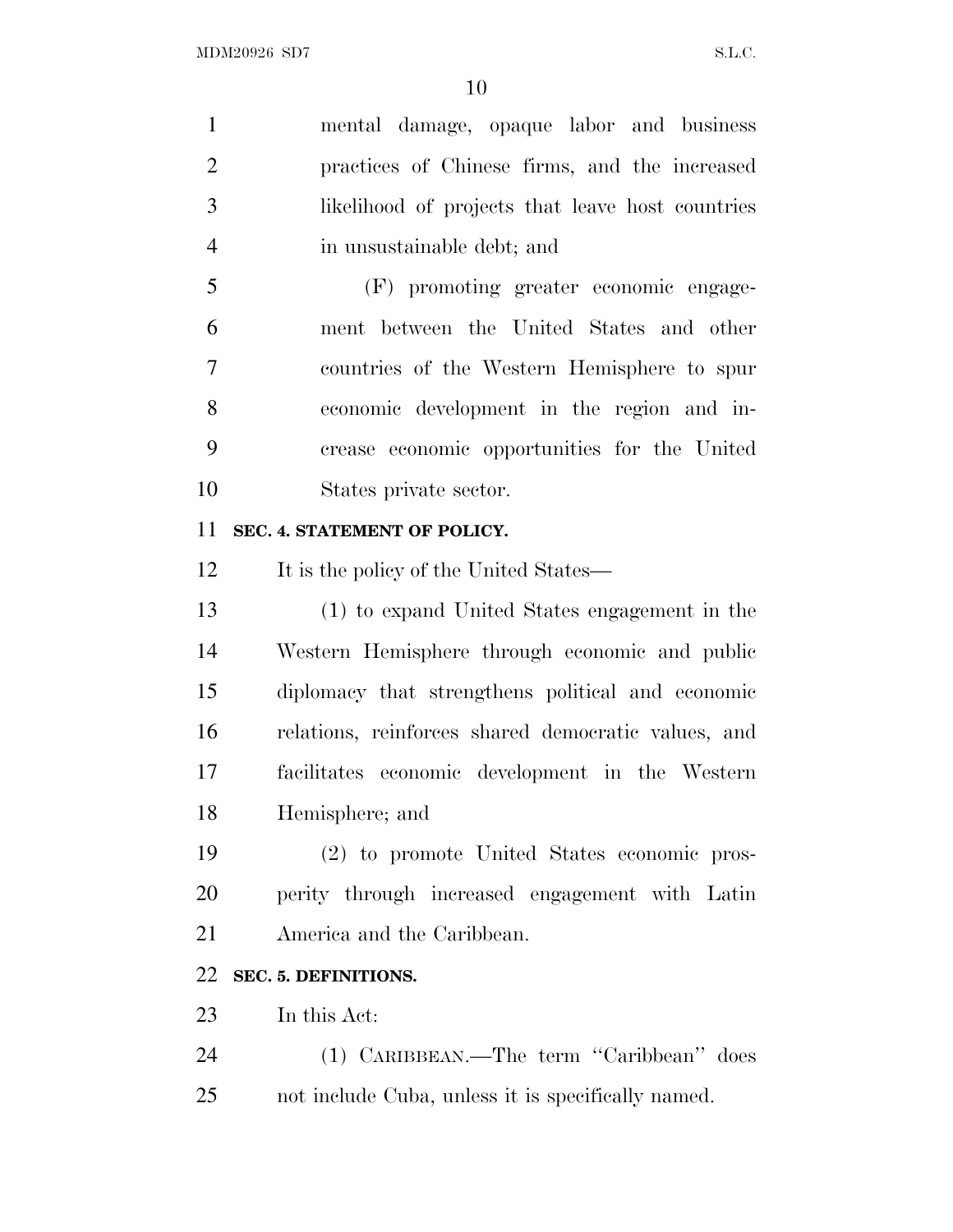| $\mathbf{1}$   | (2) LATIN AMERICA AND THE CARIBBEAN.                 |
|----------------|------------------------------------------------------|
| $\overline{2}$ | The term "Latin America and the Caribbean" does      |
| 3              | not include Cuba, unless Cuba is specifically named. |
| $\overline{4}$ | (3) RULE OF LAW.—The term "rule of law" re-          |
| 5              | fers to a durable system of institutions and proc-   |
| 6              | esses founded on the universal principles of—        |
| 7              | (A) accountability;                                  |
| 8              | (B) just laws that protect fundamental               |
| 9              | freedoms;                                            |
| 10             | (C) open and transparent government                  |
| 11             | processes; and                                       |
| 12             | (D) accessible and impartial dispute reso-           |
|                |                                                      |
| 13             | lution.                                              |
| 14             | SEC. 6. ASSESSING THE INTENTIONS OF THE PEOPLE'S RE- |
| 15             | PUBLIC OF CHINA IN THE WESTERN HEMI-                 |
| 16             | SPHERE.                                              |
| 17             | (a) DEFINED TERM.—In this section, the term "ap-     |
| 18             | propriate congressional committees" means—           |
| 19             | (1) the Committee on Foreign Relations of the        |
| 20             | Senate;                                              |
| 21             | (2) the Select Committee on Intelligence of the      |
| 22             | Senate;                                              |
| 23             | (3) the Committee on Foreign Affairs of the          |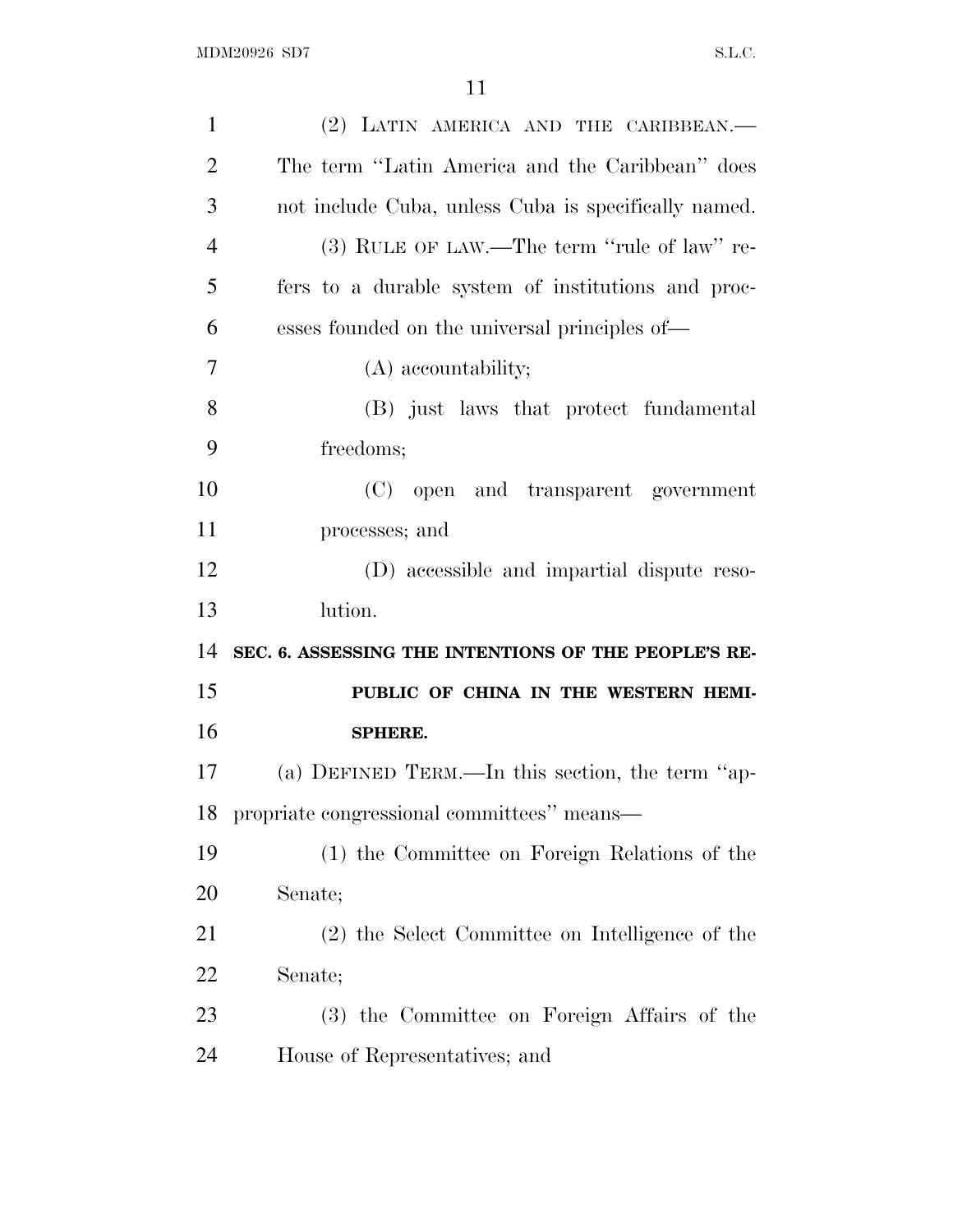MDM20926 SD7 S.L.C.

 (4) the Permanent Select Committee on Intel-2 ligence of the House of Representatives.

 (b) REPORTING REQUIREMENT.—Not later than 90 days after the date of the enactment of this Act, the Sec- retary of State, working through the Assistant Secretary of State for the Bureau of Intelligence and Research, and in coordination with the Director of National Intelligence and the Director of the Central Intelligence Agency, shall submit a report to the appropriate congressional commit- tees that assesses the nature, intent, and impact to United States strategic interests of—

 (1) Chinese economic activity in Latin America and the Caribbean, such as foreign direct invest- ment, development financing, oil-for-loans deals, other preferential trading arrangements, and projects related to China's Belt and Road Initiative; (2) the involvement of Chinese government enti- ties and state-owned enterprises in infrastructure projects in Latin America and the Caribbean, such as—

 (A) the building, renovating, and operating of port facilities, including the Margarita Port of Panama, Posorja Deepwater Port in Ecua-24 dor, and the Port of Paranaguá in Brazil;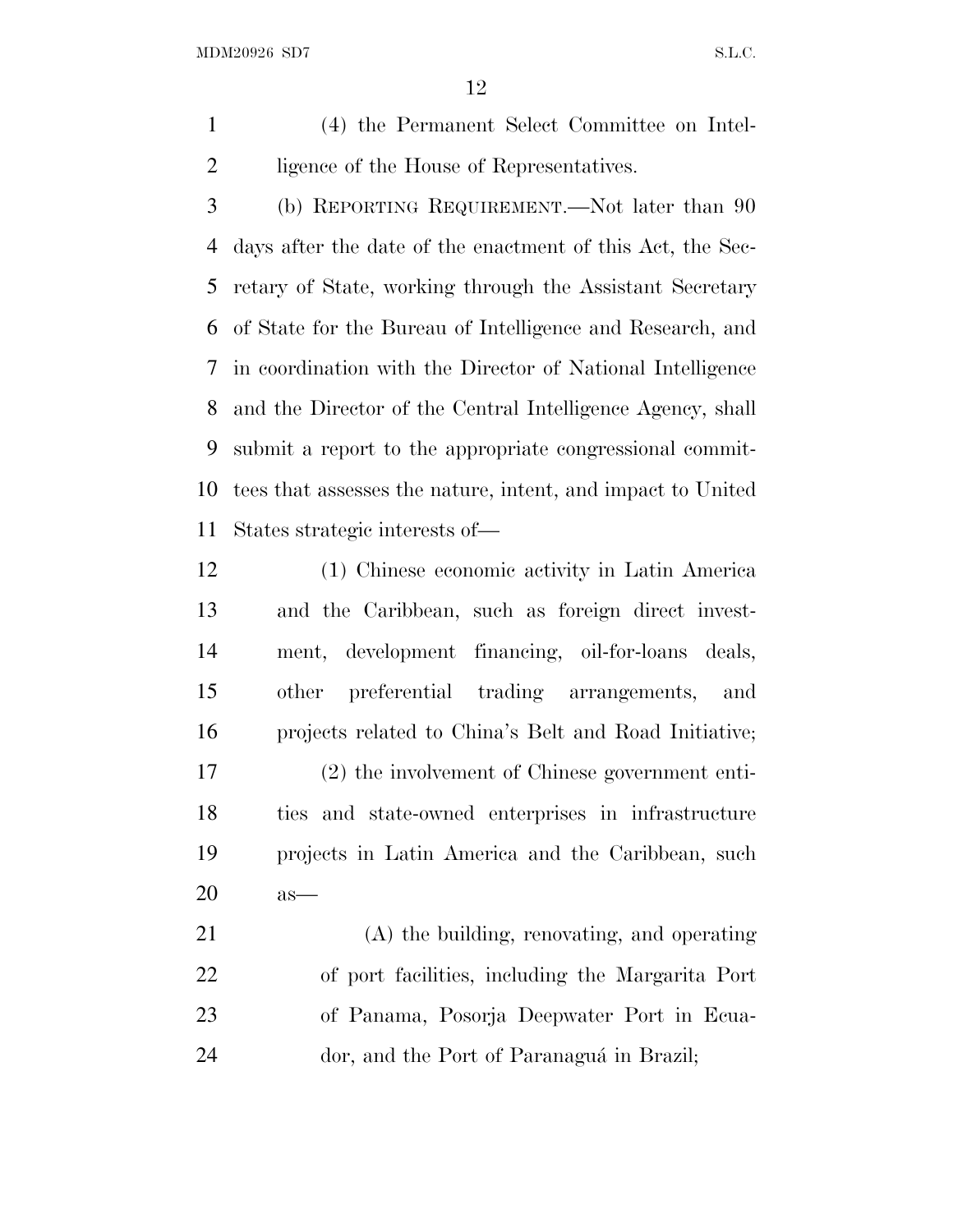| $\mathbf{1}$   | (B) the building and maintenance of the              |
|----------------|------------------------------------------------------|
| $\overline{2}$ | region's telecom infrastructure, including the       |
| 3              | bidding and construction of fiber optic sub-         |
| $\overline{4}$ | marine cables and the installation of 5G tech-       |
| 5              | nologies, by Chinese companies, including            |
| 6              | Huawei, ZTE, and possibly others, and the like-      |
| 7              | lihood that these companies will be the domi-        |
| 8              | nant providers of telecommunications infra-          |
| 9              | structure and associated products and services       |
| 10             | in the region, with great influence over Latin       |
| 11             | American government telecom entities;                |
| 12             | (C) the building of government facilities in         |
| 13             | the region; and                                      |
| 14             | (D) the building of Ecuador's Coca Codo              |
| 15             | Sinclair Dam and other energy infrastructure         |
| 16             | projects in the region.                              |
| 17             | (3) Chinese military activity in the region, in-     |
| 18             | cluding military education and training programs,    |
| 19             | weapons sales, and space-related activities in the   |
| 20             | military or civilian spheres, such as the major sat- |
| 21             | ellite and space control station China recently con- |
| 22             | structed in Argentina;                               |
| 23             | (4) Chinese security activity in Latin America       |
| 24             | and the Caribbean, including sales of surveillance   |
| 25             | and monitoring technology to regional governments    |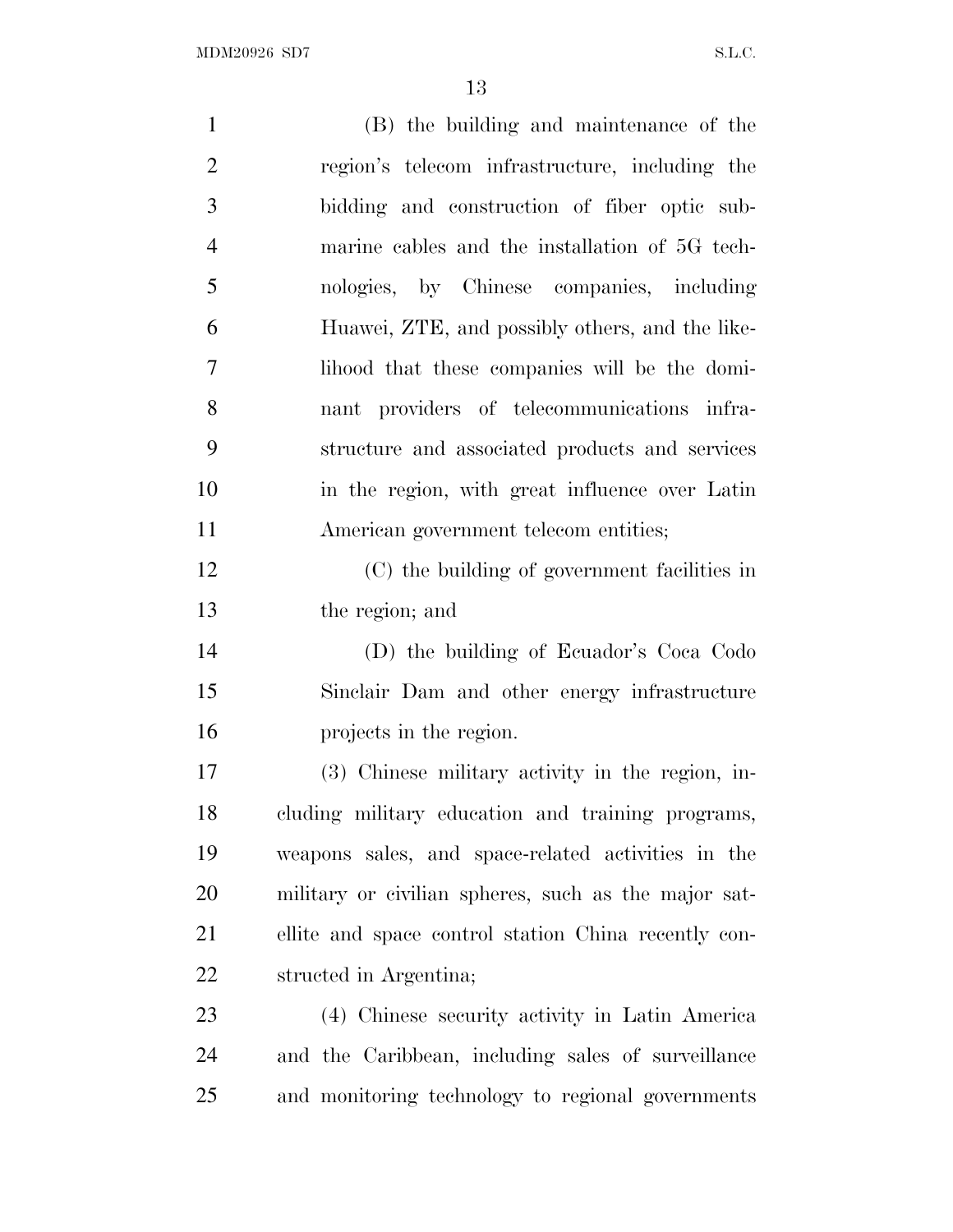such as Venezuela, Cuba, and Ecuador, and the po- tential use of such technology as tools of Chinese in-telligence;

 (5) Chinese intelligence engagement in Latin America and the Caribbean, and the development of dual-use platforms;

 (6) the nature of the People's Republic of Chi- na's presence in the region, and whether it is com- petitive, threatening, or benign to the United States' national interests; and

 (7) Chinese diplomatic activity aimed at influ- encing the decisions, procedures, and programs of multilateral organizations, including the Organiza- tion of American States (OAS) and the Inter-Amer- ican Development Bank (IDB), as well the work in Latin America and the Caribbean of the World Bank and International Monetary Fund (IMF).

 (c) COORDINATION.—In preparing the report re- quired under subsection (b), the Secretary of State shall coordinate with the Secretary of the Treasury and the Ad- ministrator of the United States Agency for International Development, as feasible.

23 (d) FORM.—The report required under subsection (b) shall be submitted in unclassified form and shall include classified annexes.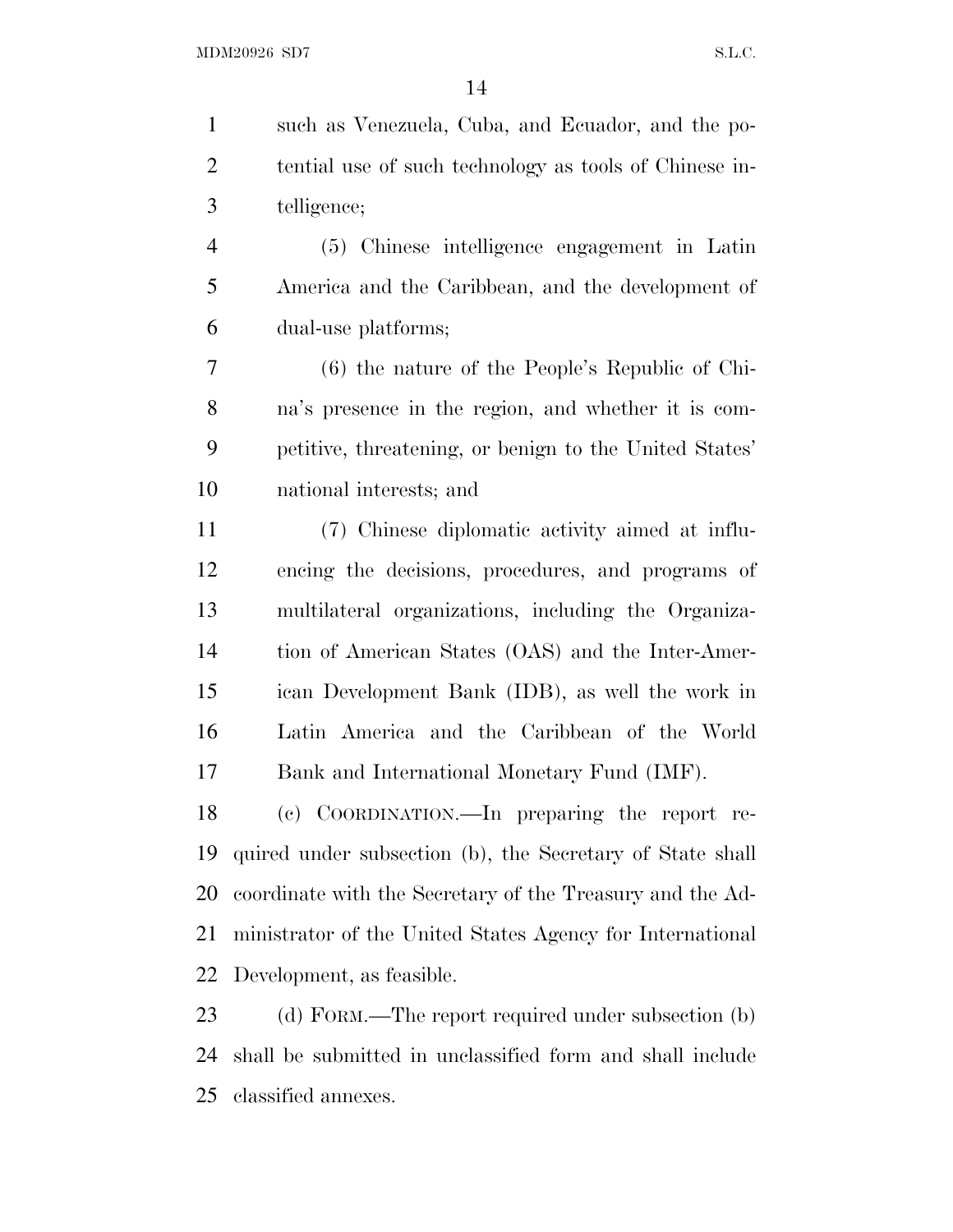## **TITLE I—INCREASING COMPETI- TIVENESS IN LATIN AMERICA AND THE CARIBBEAN**

 **SEC. 101. DEVELOPING AND IMPLEMENTING A STRATEGY TO INCREASE ECONOMIC COMPETITIVENESS AND PROMOTE THE RULE OF LAW.** 

 (a) STRATEGY REQUIREMENT.—Not later than 180 days after the date of the enactment of this Act, the Sec- retary of State, in consultation with the Secretary of the Treasury, the Secretary of Commerce, the Attorney Gen- eral, the United States Trade Representative, the Admin- istrator of the United States Agency for International De- velopment, and the Chief Executive Officer of the United States International Development Finance Corporation, shall submit a multi-year strategy for increasing United States economic competitiveness and promoting the rule of law in Latin American and Caribbean countries, par- ticularly in the areas of investment, sustainable develop- ment, commercial relations, anti-corruption activities, and infrastructure projects, to—

- (1) the Committee on Foreign Relations of the Senate;
- 23 (2) the Committee on Finance of the Senate;
- (3) the Committee on Foreign Affairs of the House of Representatives; and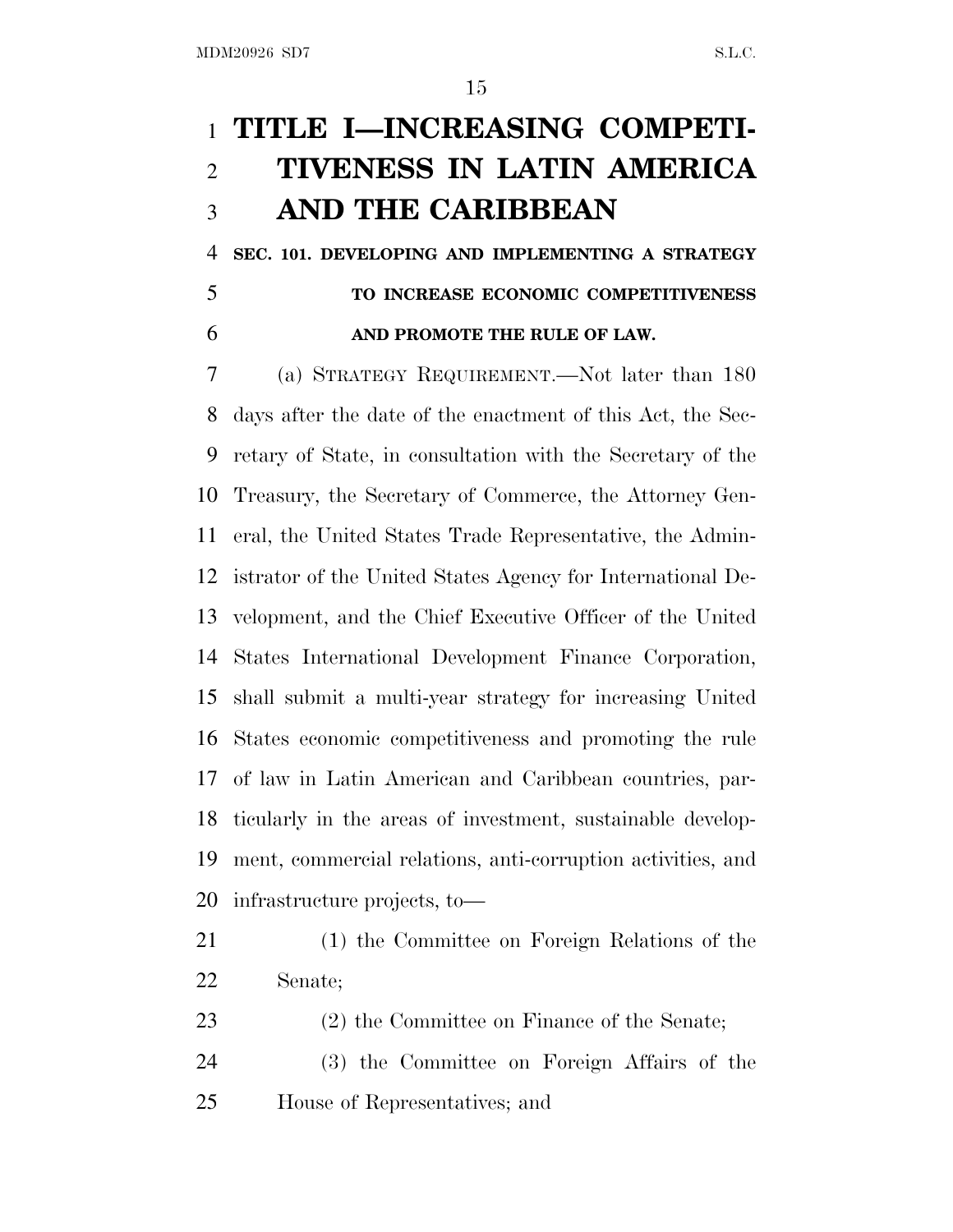(4) the Committee on Ways and Means of the House of Representatives. (b) ADDITIONAL ELEMENTS.—The strategy sub- mitted pursuant to subsection (a) shall include a plan of action to— (1) assist Latin American and Caribbean coun- tries with the sustainable development of their economies; (2) promote the rule of law as a means to en- sure fair competition, combat corruption, and strengthen legal structures critical to robust demo- cratic governance; (3) identify and mitigate obstacles to economic growth in Latin America and the Caribbean; (4) maintain free and transparent access to the Internet and digital infrastructure in the Western Hemisphere; and (5) facilitate a more competitive environment for United States' businesses in Latin America and 20 the Caribbean. (c) REPORTING REQUIREMENT.—Not later than 1 year after the date of the enactment of this Act, and annu- ally thereafter, the Secretary of State, in consultation with the Secretary of the Treasury, the Secretary of Commerce, the Attorney General, the United States Trade Represent-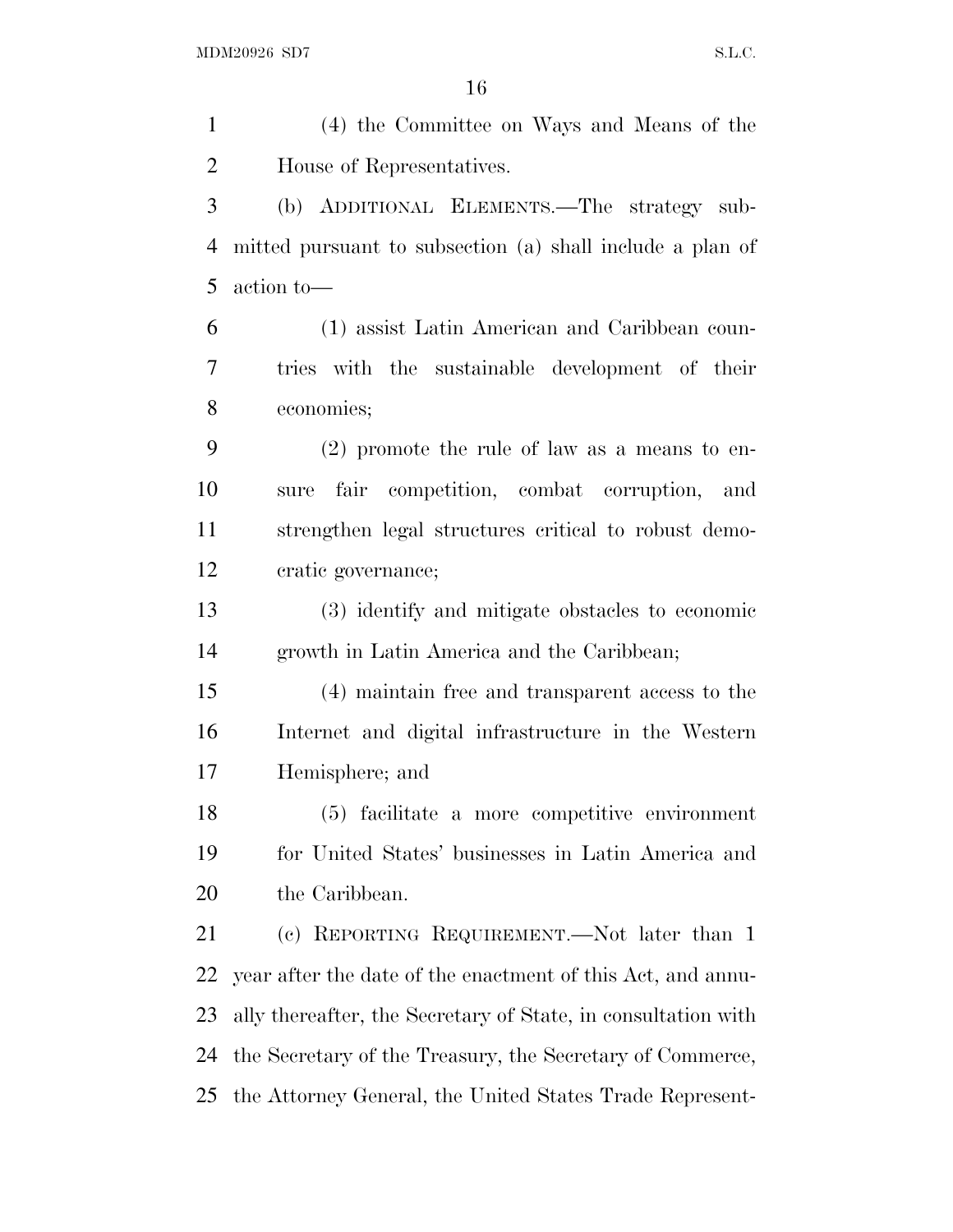MDM20926 SD7 S.L.C.

 ative, and the leadership of the United States Inter- national Development Finance Corporation, shall brief the congressional committees listed in subsection (a) on the implementation of this title, including examples of suc-cesses and challenges.

 **SEC. 102. STRENGTHENING UNITED STATES INTER- NATIONAL DEVELOPMENT FINANCE COR- PORATION ENGAGEMENT IN LATIN AMERICA AND THE CARIBBEAN.** 

 (a) SENSE OF CONGRESS.—It is the sense of Con-gress that—

 (1) United States support for the development of competitive industries in Latin America and the Caribbean, which are necessary for workforce devel- opment, increased wages, and further economic de- velopment, will provide an opportunity to strengthen United States competitiveness;

 (2) the reliance of the BUILD Act of 2018 on the Gini coefficient to measure eligibility for develop- ment financing from the United States International Development Finance Corporation would exclude the Caribbean's 12 countries from qualifying for devel-opment financing; and

 (3) given the geographic proximity of Caribbean countries to the United States, the economic sta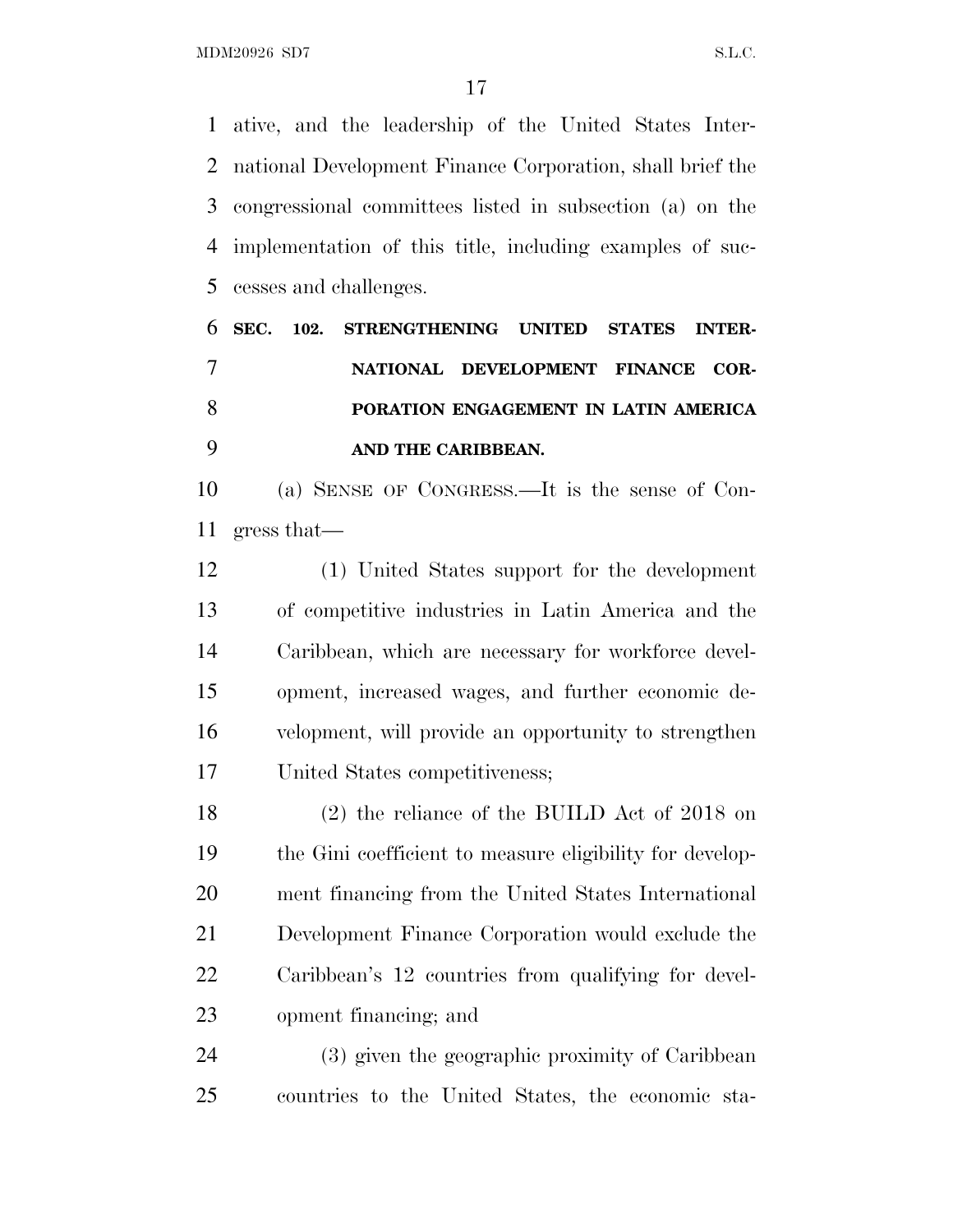MDM20926 SD7 S.L.C.

 bility of Caribbean nations is important to United States national security interests.

 (b) ELIGIBILITY OF CARIBBEAN COUNTRIES FOR FI- NANCING THROUGH THE UNITED STATES INTER- NATIONAL DEVELOPMENT FINANCE CORPORATION.—Sec-6 tion  $1412(c)$  of the BUILD Act of 2018 (division F of Public Law 115–254) is amended by adding at the end the following:

9 "(3) INCLUSION OF CARIBBEAN COUNTRIES. Notwithstanding paragraphs (1) and (2), Caribbean countries (excluding Cuba) shall be included among the countries receiving prioritized support under title II during the 10-year period beginning on the date of the enactment of the Advancing Competitiveness, Transparency, and Security in the Americas Act of 2020.''.

 (c) PRIORITIZING ENGAGEMENT IN THE WESTERN HEMISPHERE.—Section 1412 of the BUILD Act of 2018, as amended by subsection (b), is further amended by add-ing at the end the following:

21 "(d) FOREIGN POLICY GUIDANCE.—The Secretary of State, in accordance with the priorities identified in sub- section (c), shall provide foreign policy guidance to the Corporation to prioritize development financing to Latin American and Caribbean countries (excluding Cuba) by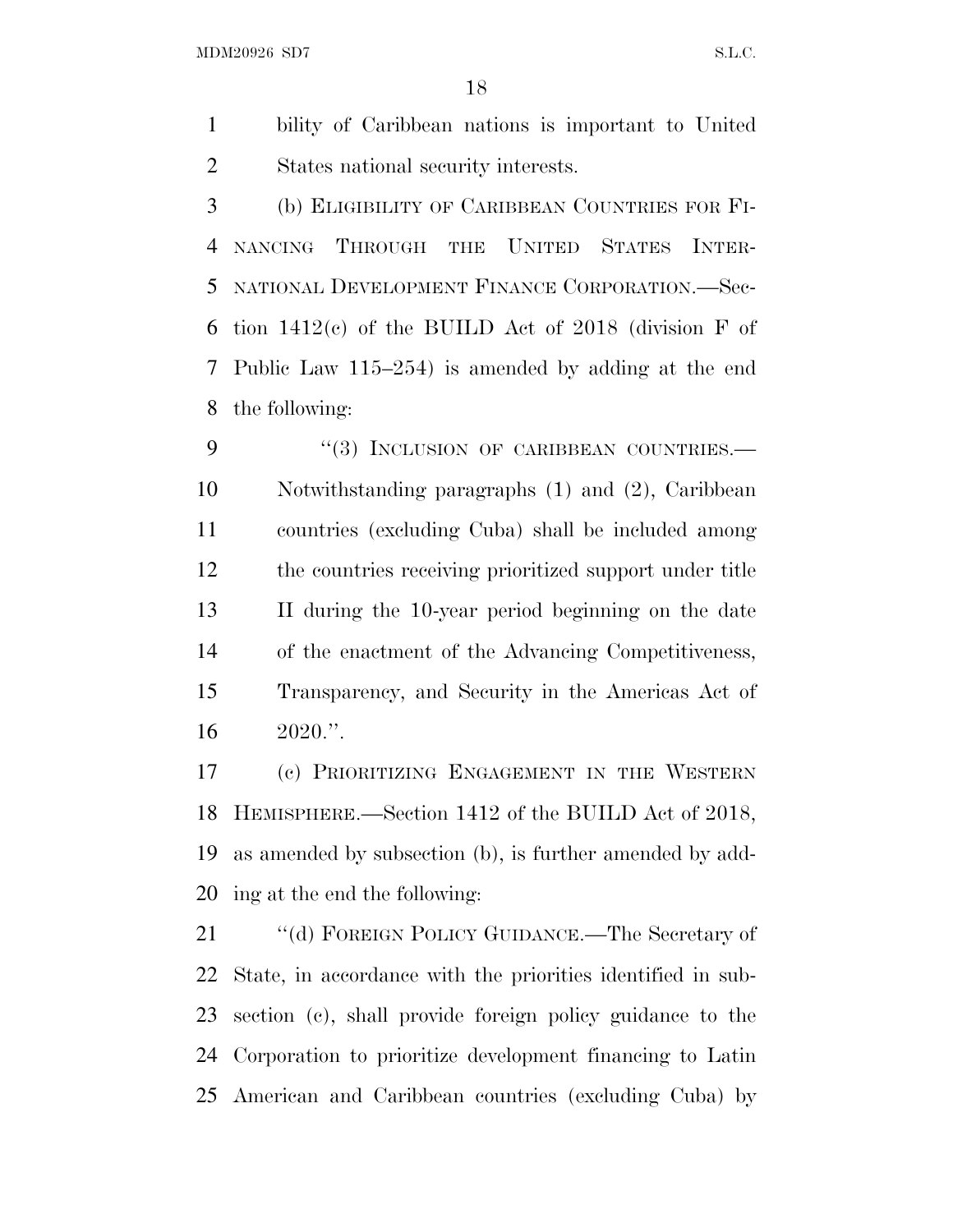dedicating not less than 35 percent of development financ- ing and equity investments to countries in Latin America and the Caribbean during the 10-year period beginning on the date of the enactment of the Advancing Competi- tiveness, Transparency, and Security in the Americas Act 6 of .".

## **SEC. 103. ADVANCING REGULATION OF FOREIGN INVEST- MENT IN INFRASTRUCTURE PROJECTS TO PROTECT HOST COUNTRIES' NATIONAL IN-TERESTS.**

 (a) FINDING.—Congress finds that the Committee on Foreign Investment in the United States (referred to in this subsection as ''CFIUS''), as set forth in section 721 of the Defense Production Act of 1950 (50 U.S.C.  $15 \t4565$ —

 (1) protects United States national security in- terests that are related to foreign direct investment in the United States economy; and

 (2) provides a mechanism by which the United States Government can respond to concerns that in- vestments may be driven by political, rather than economic, motives.

 (b) IN GENERAL.—The Secretary of State, working through the Assistant Secretary of State for Economic and Business Affairs and the Assistant Secretary of State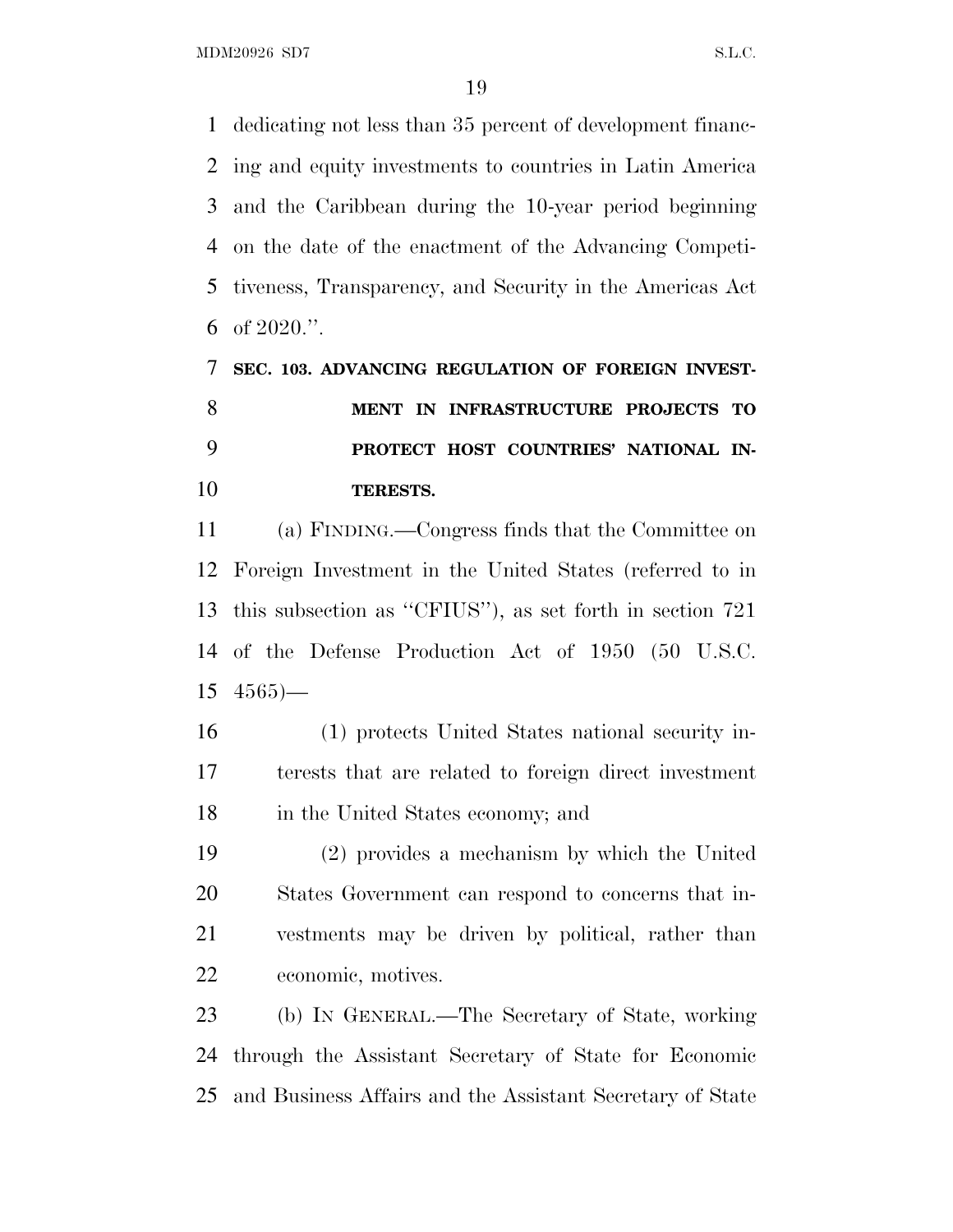MDM20926 SD7 S.L.C.

 for International Narcotics and Law Enforcement Affairs, in coordination with the Secretary of the Treasury, shall offer to provide technical assistance to partner govern- ments in Latin America and the Caribbean to assist mem- bers of national legislatures and executive branch officials in establishing legislative and regulatory frameworks that are similar to the frameworks set forth in section 721 of the Defense Production Act of 1950 (50 U.S.C. 4565).

 (c) PURPOSES.—In carrying out subsection (b), the Secretary of State, in coordination with the Secretary of the Treasury, shall actively encourage partner govern-ments—

 (1) to protect their respective country's national security interests;

 (2) to protect the national security interests of their allies; and

 (3) to review and approve, suspend, or prohibit investments and projects, on a case-by-case basis and in the aggregate, to evaluate and assess their potential risk to such national security interests.

 (d) DIPLOMATIC ENGAGEMENT.—In providing the technical assistance described in subsection (b), the Sec- retary of State shall conduct diplomatic engagement with legislators from countries vital to the interests of the United States to encourage them to adopt legislation de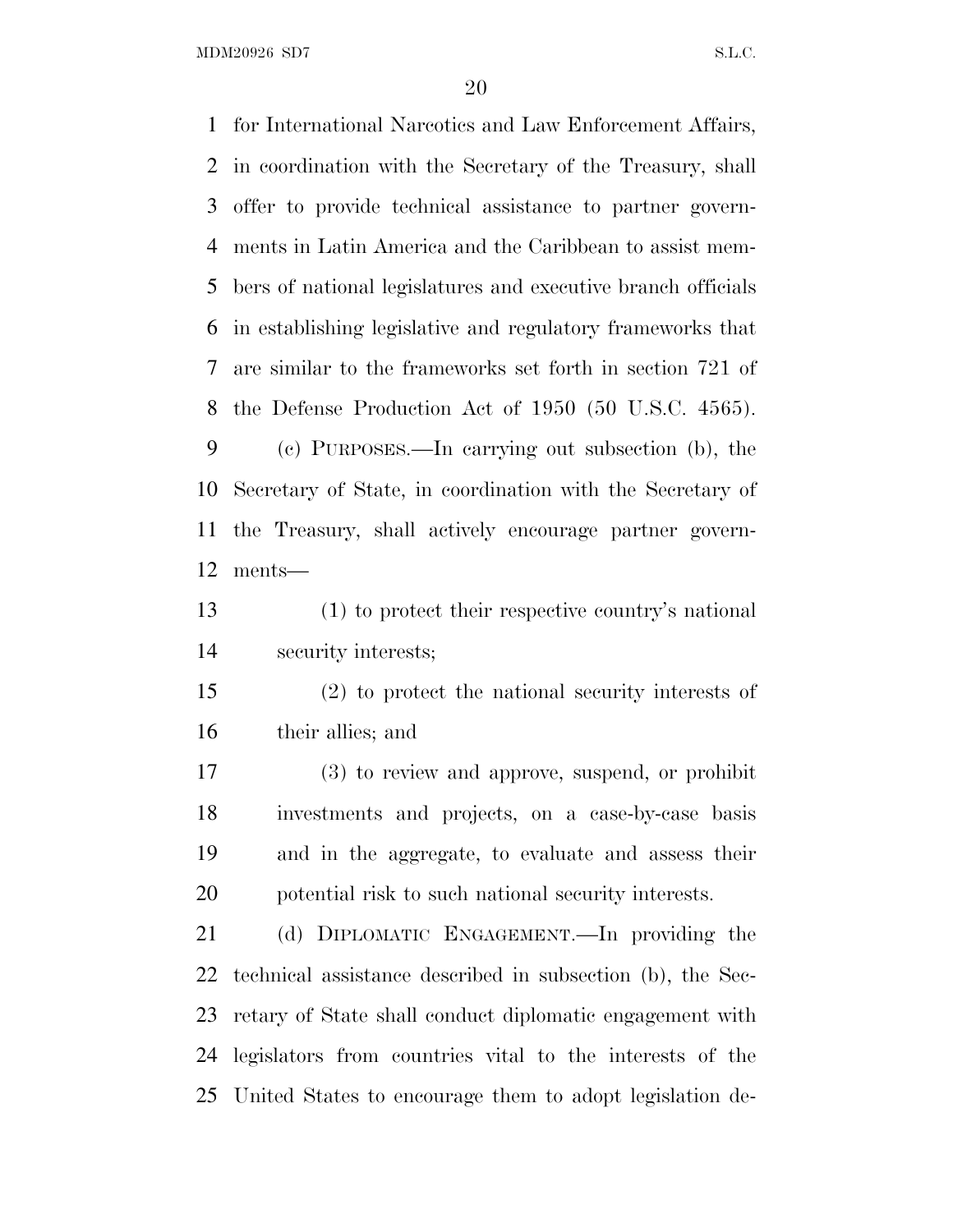$\rm MDM20926 \,\, SD7 \,\, S.L.C.$ 

| $\mathbf{1}$   | scribed in subsections (b) and (c) to regulate infrastruc-  |
|----------------|-------------------------------------------------------------|
| $\overline{2}$ | ture development projects                                   |
| 3              | (e) STRATEGY.—Not later than 90 days after the              |
| $\overline{4}$ | date of the enactment of this Act, the Secretary of State   |
| 5              | shall submit a strategy for carrying out the activities de- |
| 6              | scribed in subsections (b) through (d) to-                  |
| 7              | (1) the Committee on Foreign Relations of the               |
| 8              | Senate;                                                     |
| 9              | (2) the Committee on Appropriations of the                  |
| 10             | Senate;                                                     |
| 11             | (3) the Committee on Banking, Housing, and                  |
| 12             | Urban Affairs of the Senate;                                |
| 13             | (4) the Committee on Foreign Affairs of the                 |
| 14             | House of Representatives;                                   |
| 15             | (5) the Committee on Appropriations of the                  |
| 16             | House of Representatives; and                               |
| 17             | (6) the Committee on Financial Services of the              |
| 18             | House of Representatives.                                   |
| 19             | SEMIANNUAL BRIEFING REQUIREMENT.—Not<br>(f)                 |
| 20             | later than 180 days after the date of the enactment of      |
| 21             | this Act, and every 180 days thereafter, the Secretary of   |
| 22             | State shall provide a briefing regarding the activities de- |
| 23             | scribed in subsections (b) through (d) and the strategy     |
| 24             | submitted under subsection (e) to—                          |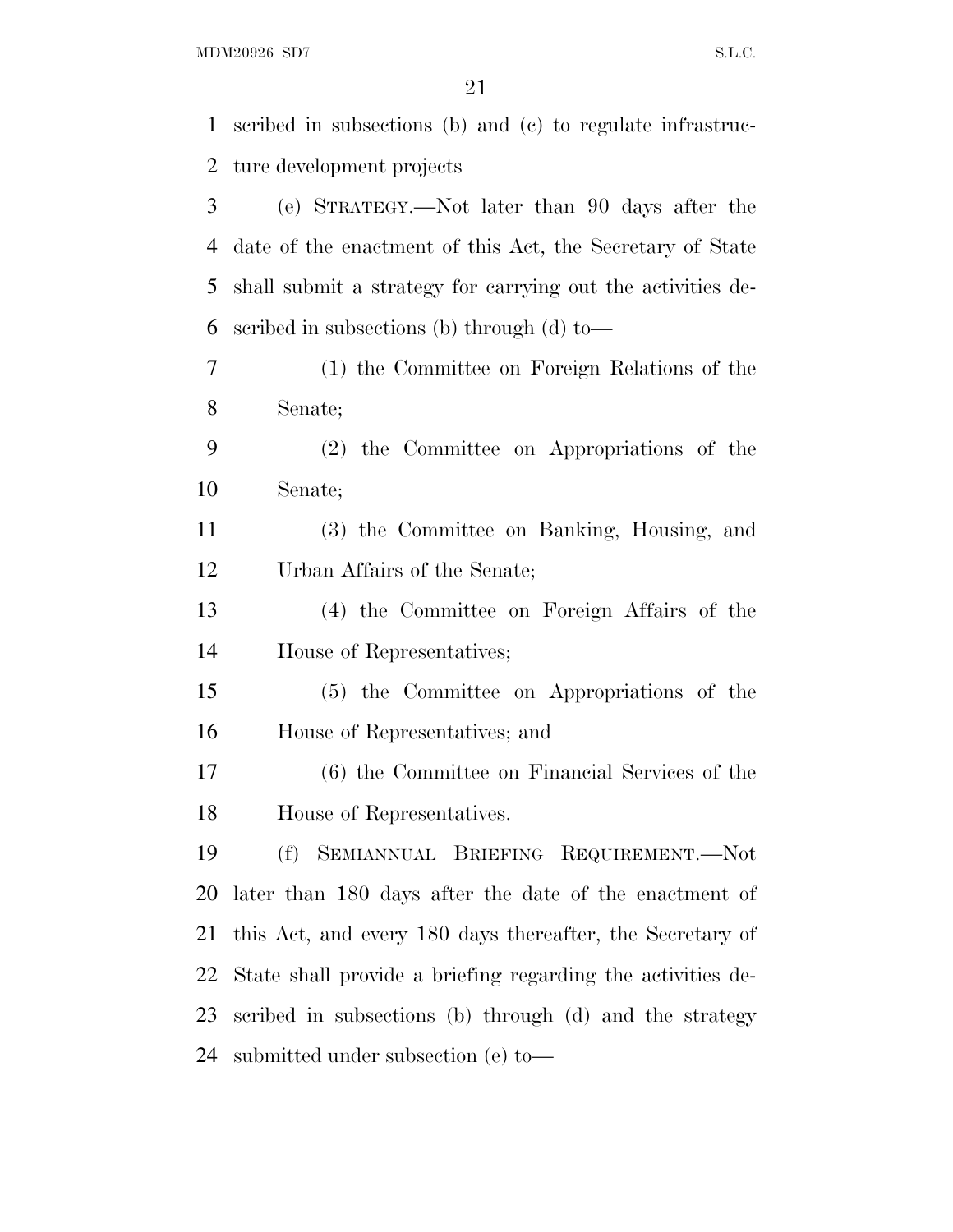| $\mathbf{1}$   | (1) the Committee on Foreign Relations of the                  |
|----------------|----------------------------------------------------------------|
| $\overline{2}$ | Senate; and                                                    |
| 3              | (2) the Committee on Foreign Affairs of the                    |
| $\overline{4}$ | House of Representatives.                                      |
| 5              | (g) AUTHORIZATION OF APPROPRIATIONS.                           |
| 6              | (1) IN GENERAL.—There is authorized to be                      |
| 7              | appropriated to the Secretary of State \$10,000,000            |
| 8              | for fiscal year 2020 to carry out the activities set           |
| 9              | forth in subsections (b) through (d).                          |
| 10             | (2) NOTIFICATION REQUIREMENTS.—Amounts                         |
| 11             | appropriated pursuant to paragraph (1) are subject             |
| 12             | to the notification requirements applicable to ex-             |
| 13             | penditures from the Economic Support Fund under                |
| 14             | section $531(c)$ of the Foreign Assistance Act of 1961         |
| 15             | $(22 \text{ U.S.C. } 2346(c))$ and the International Narcotics |
| 16             | and Law Enforcement Fund under section 489 of                  |
| 17             | the Foreign Assistance Act of 1961 (22 U.S.C.                  |
| 18             | 2291h), to the extent that such funds are expended.            |
| 19             | SEC. 104. STRENGTHENING INFRASTRUCTURE PROJECT                 |
| 20             | SELECTION AND PROCUREMENT PROCESSES.                           |
| 21             | (a) FINDINGS.—Congress makes the following find-               |
| 22             | ings:                                                          |
| 23             | (1) Corruption, as evidenced by the Odebrecht                  |
| 24             | construction scandal and the Panama Papers, cre-               |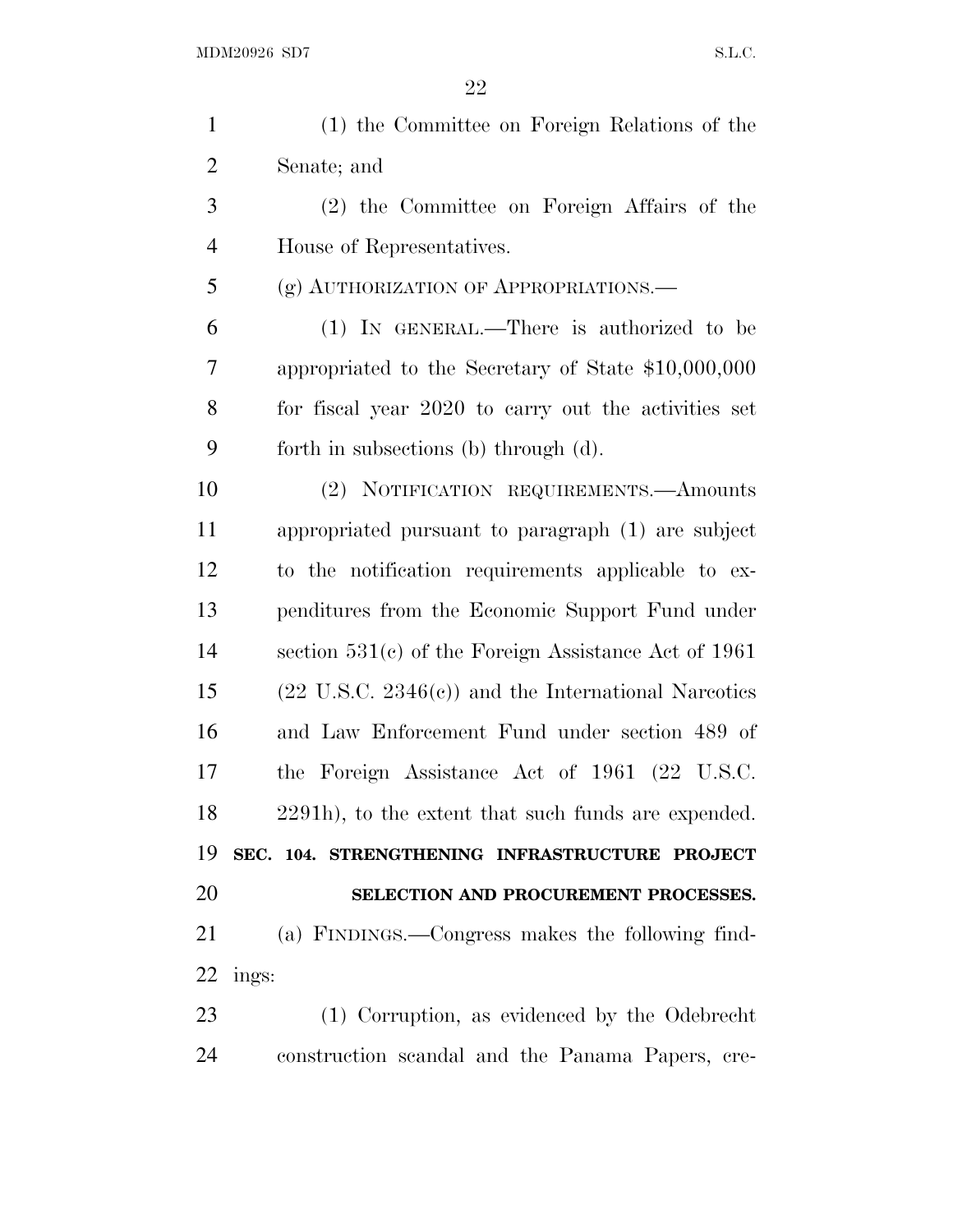ates significant obstacles to doing business in Latin America and the Caribbean.

 (2) China further exacerbates the levels of cor- ruption in the region by engaging in corrupt prac- tices when pursuing secure infrastructure contracts and procurement agreements.

 (3) Procurement agreements not based exclu- sively on cost, quality, and necessity can lead to projects that do not serve the best interests of the public.

 (b) ENGAGEMENT INITIATIVES.—The Secretary of State, in coordination with the Administrator of the United States Agency for International Development, the Chief Executive Officer of United States International De- velopment Finance Corporation, the Director of the United States Trade Development Agency, and represent- atives of the Department of the Treasury's Office of Tech- nical Assistance, shall plan and carry out initiatives to en- gage with governments in Latin America and the Carib- bean for the purpose of strengthening infrastructure project selection processes and procurement processes, in-cluding—

 (1) discussing, devising, and disseminating best practices, frameworks, and tools that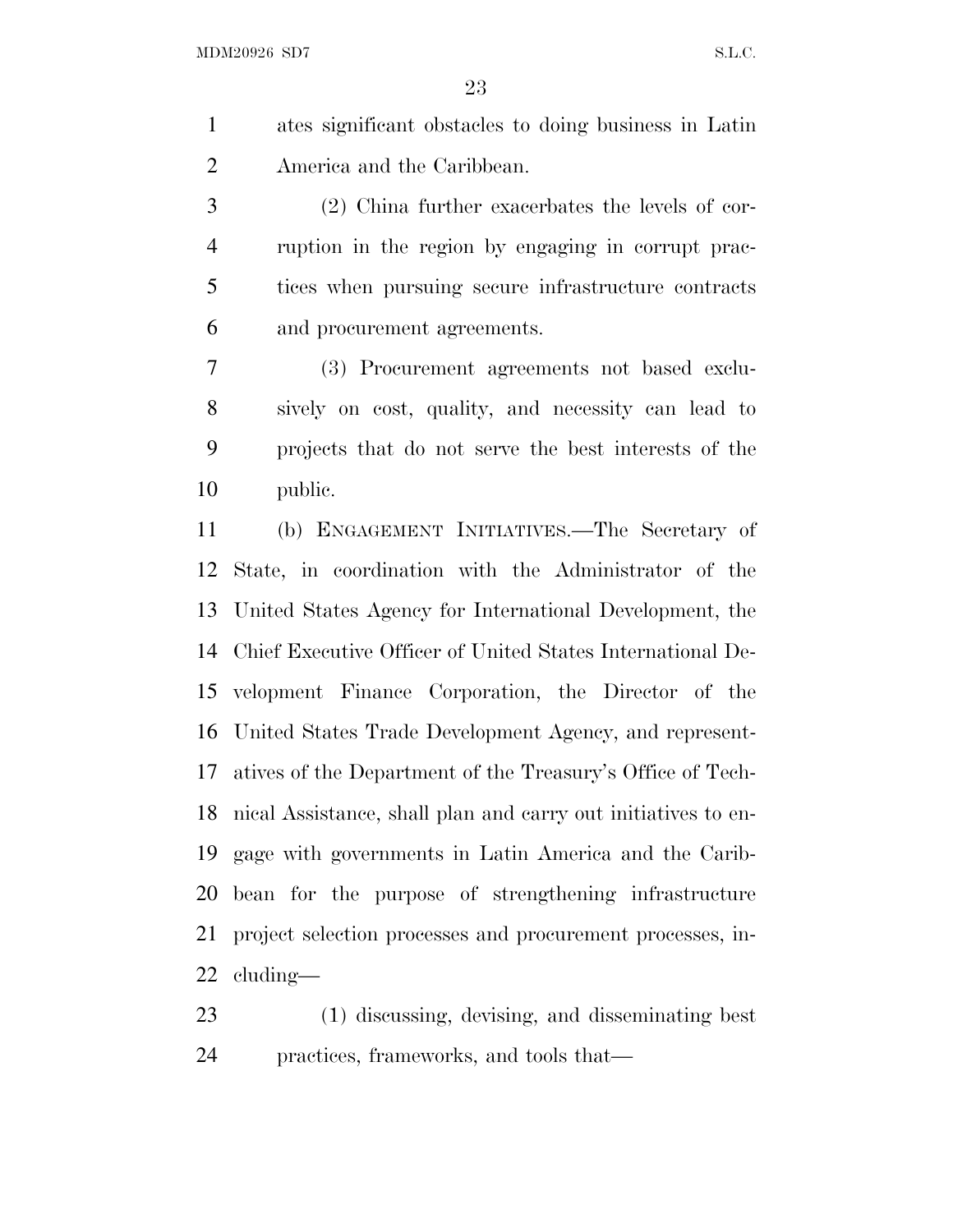$\rm MDM20926 \,\, SD7 \,\, S.L.C.$ 

| $\mathbf{1}$   | $(A)$ ensure greater adherence to the rule of        |
|----------------|------------------------------------------------------|
| $\overline{2}$ | law;                                                 |
| 3              | (B) promote greater transparency in infra-           |
| $\overline{4}$ | structure, trade, and development projects; and      |
| 5              | (C) more effectively regulate tender proc-           |
| 6              | esses to minimize opportunities for corrupt          |
| 7              | practices;                                           |
| 8              | (2) strengthening legal structures as needed to      |
| 9              | ensure business agreements are transparent, clear,   |
| 10             | and enforceable;                                     |
| 11             | (3) increasing the capacity of Latin American        |
| 12             | and Caribbean governments to effectively assess and  |
| 13             | negotiate investment opportunities in accordance     |
| 14             | with applicable laws, including commercial and pub-  |
| 15             | lic infrastructure projects;                         |
| 16             | (4) promoting legislation that codifies best         |
| 17             | practices in applying the rule of law to infrastruc- |
| 18             | ture, trade, and development projects;               |
| 19             | (5) promoting the adoption of infrastructure         |
| 20             | project selection processes that include environ-    |
| 21             | mental impact studies that prioritize minimal envi-  |
| 22             | ronmental impact, strong environmental standards,    |
| 23             | social<br>safeguards<br>for vulnerable<br>and<br>and |
| 24             | marginalized populations, including indigenous and   |
| 25             | Afro-Latino populations;                             |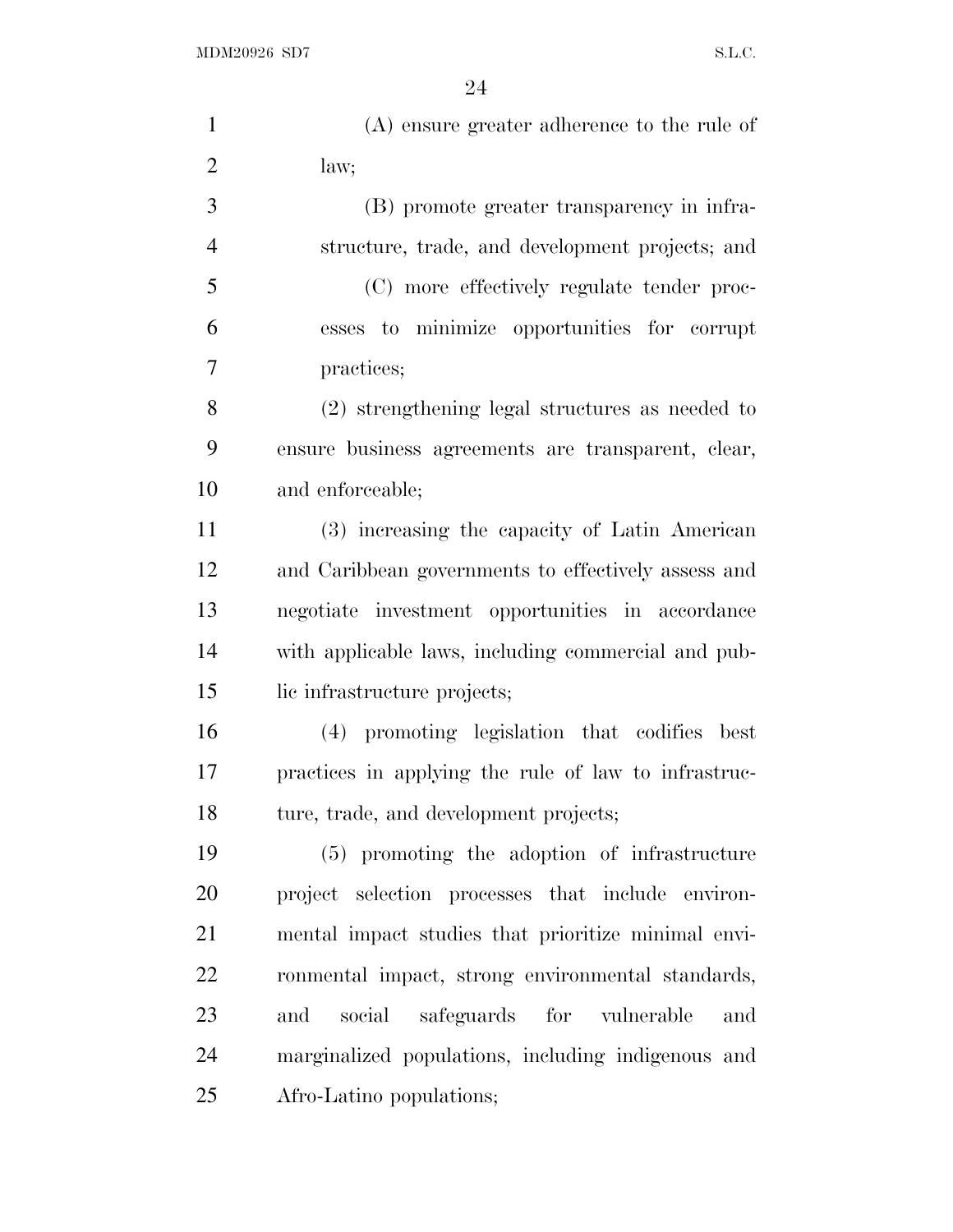(6) emphasizing differences in business prac- tices between the United States and China, particu- larly those relating to the rule of law, transparency, and financing; and

 (7) fostering and enabling economic and tech- nical data sharing relating to contract costs, struc- turing, and terms, including loan terms, cost over- runs, and quality assurance, among regional govern-ments and the United States.

 (c) CONSULTATION.—During the planning of the ini- tiatives described in subsection (b), the Secretary of State, in coordination with the Administrator of the United States Agency for International Development, the Chief Executive Officer of the United States International De- velopment Finance Corporation, the Director of the United States Trade Development Agency's Global Pro- curement Initiative, and representatives of the Depart- ment of the Treasury's Office of Technical Assistance, shall consult with representatives of the private sector and nongovernmental organizations in the United States, Latin America, and the Caribbean.

22 (d) BRIEFING REQUIREMENT.—Not later than 1 year after the date of the enactment of this Act, and every 180 days thereafter, the Secretary of State shall provide a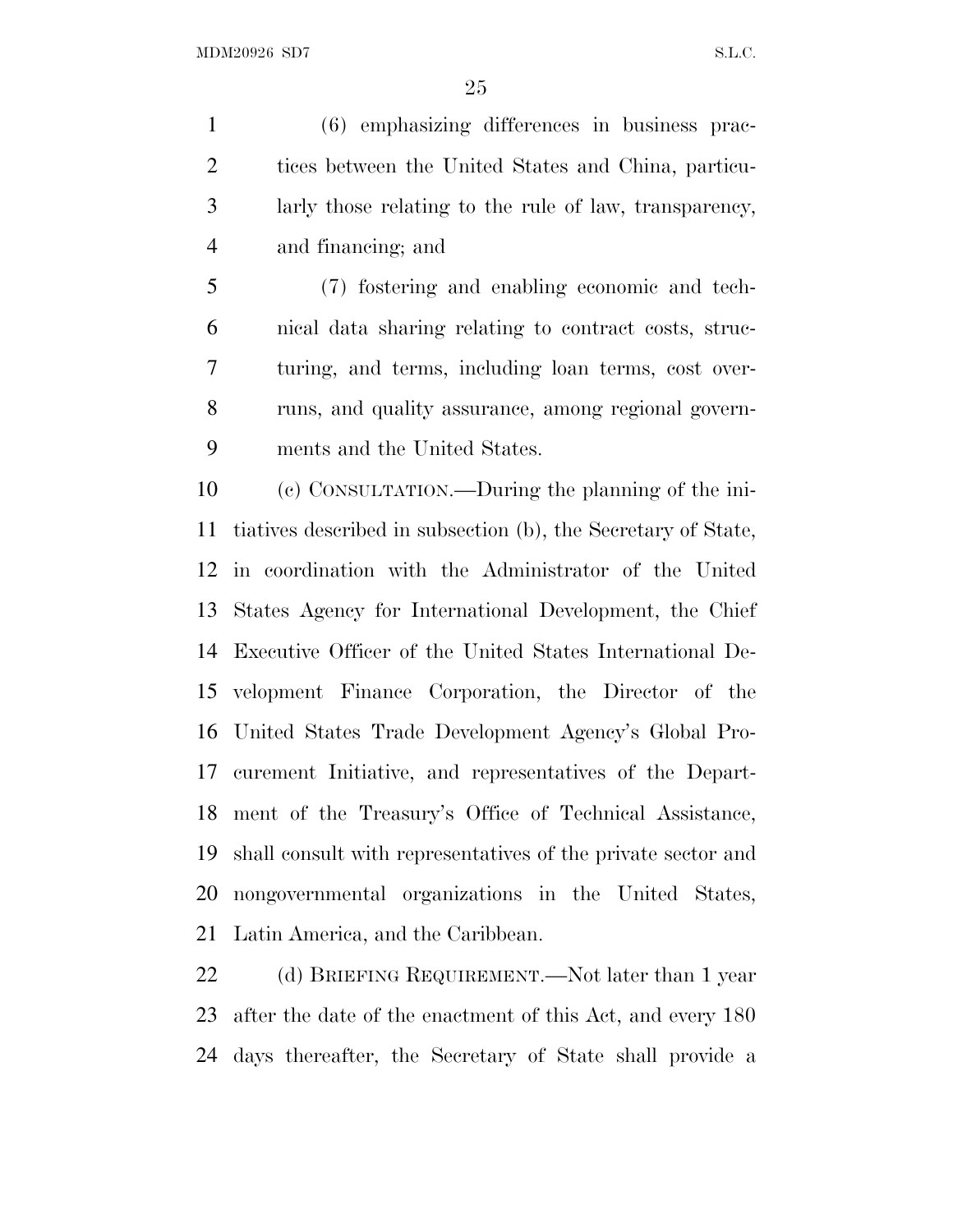briefing regarding the initiatives described in subsection 2 (b) to-

 (1) the Committee on Foreign Relations of the Senate; and

 (2) the Committee on Foreign Affairs of the House of Representatives.

 (e) BASELINE ASSESSMENT.—Not later than 180 days after the date of the enactment of this Act, the Sec- retary of State shall submit a report to the congressional committees referred to in subsection (d) that assesses, based on credible indices of the performance of the rule of law (including the World Justice Project's Rule of Law Index), the progress made by Latin American and Carib- bean governments toward strengthening the rule of law, reducing corruption, and creating greater transparency in business practices, including through—

 (1) standardizing and regulating procurement practices; and

 (2) streamlining, modernizing, and digitizing records for public procurement and customs duties. 21 (f) AUTHORIZATION OF APPROPRIATIONS.—

 (1) IN GENERAL.—There is authorized to be appropriated to the Secretary of State for fiscal year 2021, \$5,000,000 to carry out the activities set forth in subsections (b) and (c).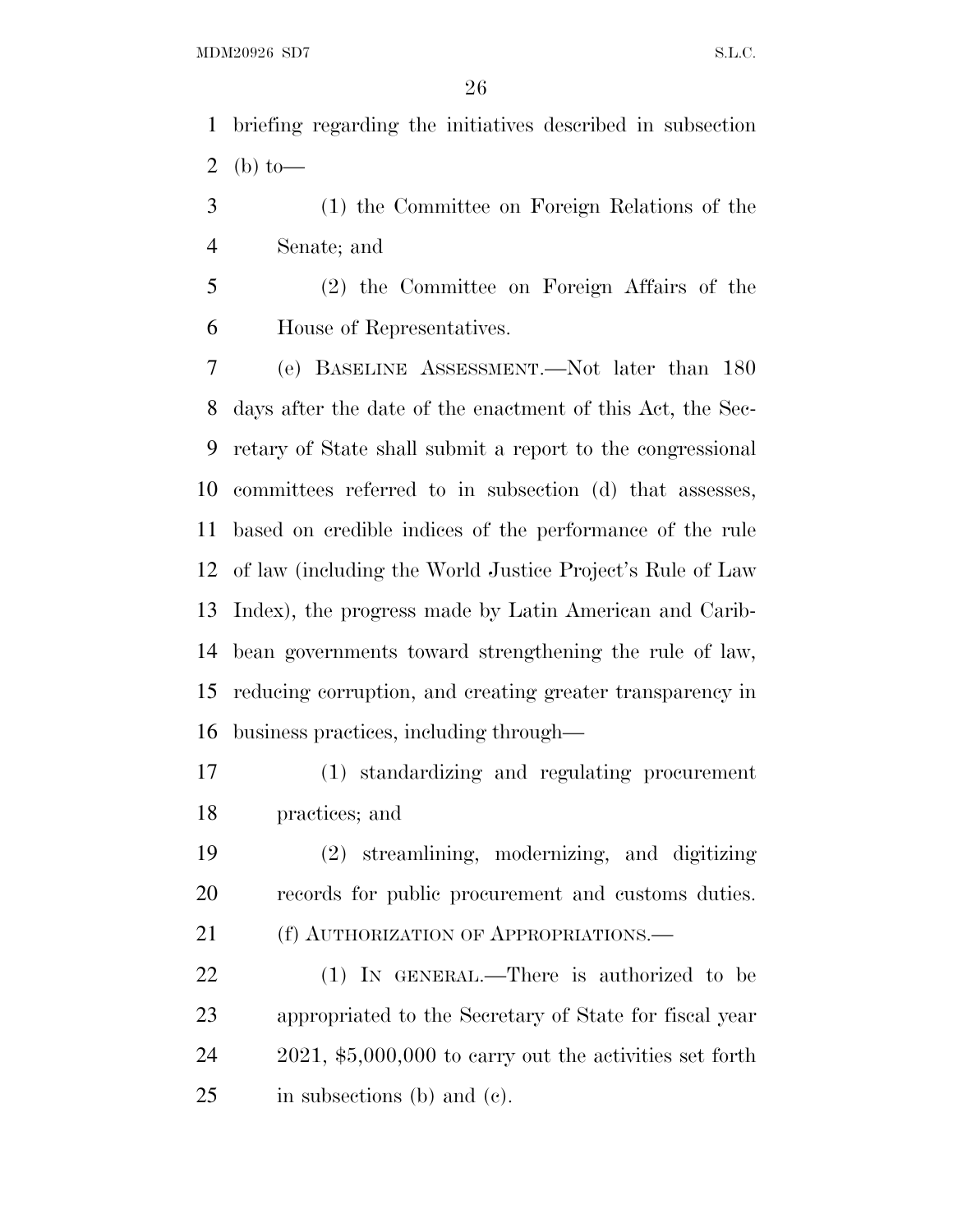(2) NOTIFICATION REQUIREMENTS.—Amounts appropriated pursuant to paragraph (1) are subject to the notification requirements applicable to ex- penditures from the Economic Support Fund under section 531(c) of the Foreign Assistance Act of 1961 6 (22 U.S.C. 2346(c)) to the extent that such funds are expended. **SEC. 105. PROMOTING THE RULE OF LAW IN DIGITAL GOV-**

# **ERNANCE.**

 (a) SENSE OF CONGRESS.—It is the sense of Con- gress that United States engagement with Latin America and the Caribbean regarding digital infrastructure and se-curity should—

 (1) help protect privacy, civil liberties, and human rights; and

 (2) strengthen institutions aimed at fighting cybercrimes.

 (b) IN GENERAL.—The Secretary of State, in coordi- nation with the Department of Justice, shall conduct dip- lomatic engagement to encourage and facilitate Latin American and Caribbean governments' adoption of stand- ards to address cybercrimes, such as institutionalizing the recommendations of the Organization of American States Ninth Meeting of Ministers of Justice or Other Ministers or Attorneys General of the Americas Working Group on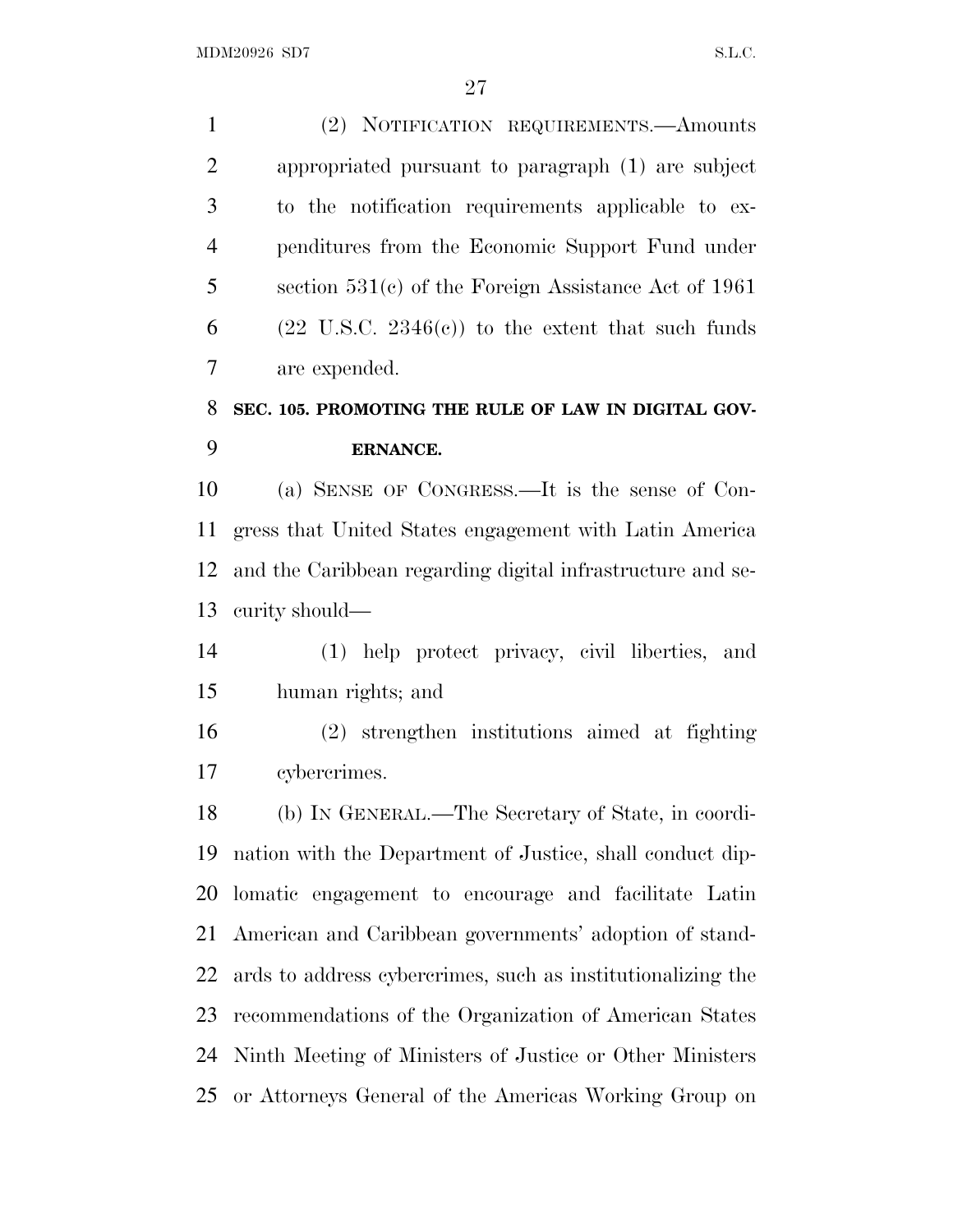Cybercrime (December 2016: OEA/Ser. K/XXXIV), in-cluding—

 (1) adopting or updating procedural measures and legislation necessary to ensure the collection and safe custody of all forms of electronic evidence and their admissibility in criminal proceedings and trials and to enable States to assist one another in matters involving electronic evidence, with due regard for rights to privacy and due process;

 (2) developing and implementing national strat- egies to deter, investigate, and prosecute cybercrime as part of a broader and more coordinated effort to protect the information technology systems and net-works of citizens, businesses, and governments;

 (3) continuing to develop partnerships among Latin American and Caribbean officials responsible for preventing, investigating, and prosecuting such crimes, and the private sector, in order to streamline and improve the procurement of information in the context of mutual assistance proceedings; and

 (4) working, in cooperation with like-minded de- mocracies in international organizations, to advance standards for digital governance and promote a free and open Internet.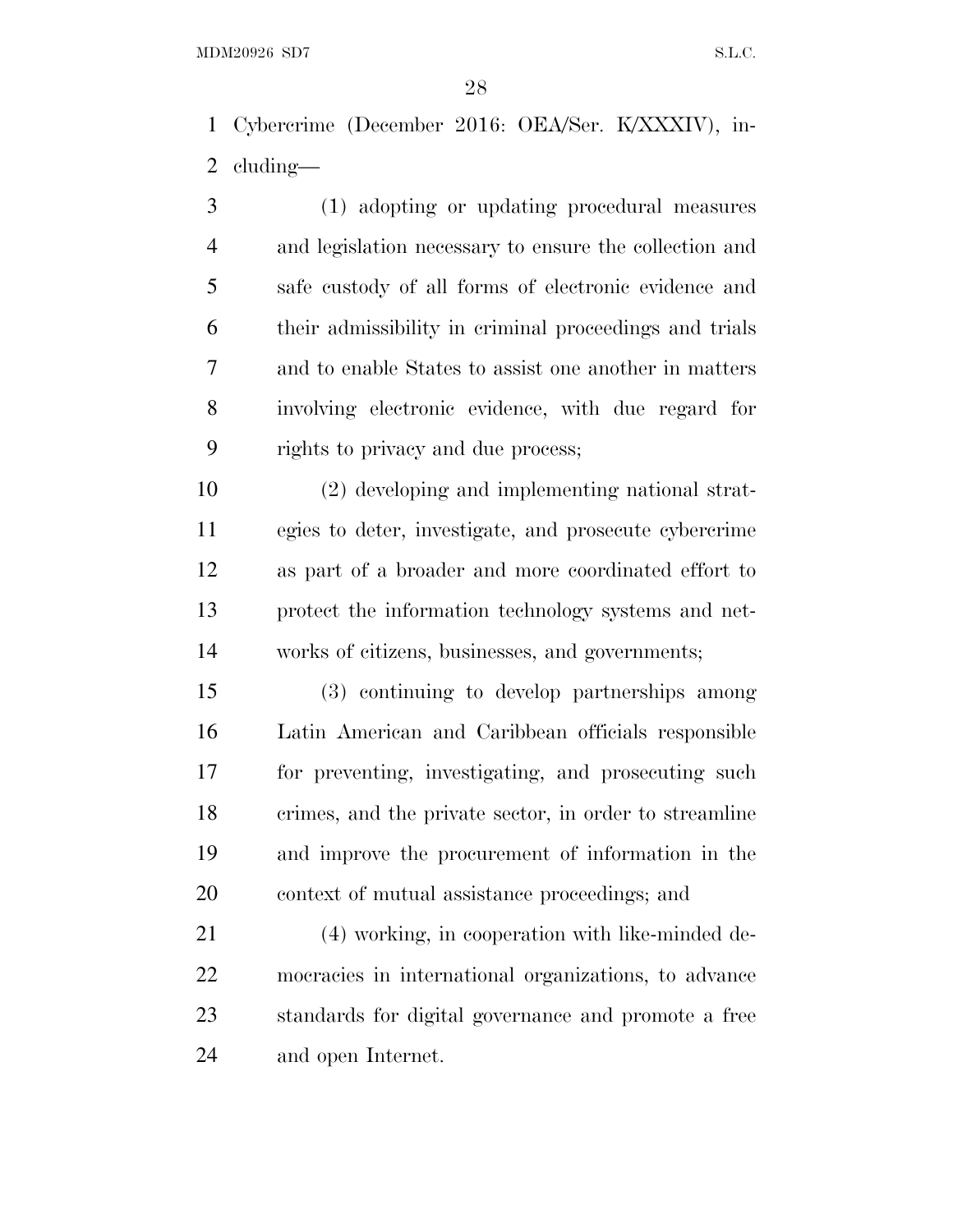(c) SEMIANNUAL BRIEFING REQUIREMENT.—Not later than 180 days after the date of the enactment of this Act, and every 180 days thereafter until the date that is 5 years after such date of enactment, the Secretary of State shall brief the Committee on Foreign Relations of the Senate and the Committee on Foreign Affairs of the House of Representatives regarding the diplomatic en- gagement described in subsection (b). **SEC. 106. INVESTING IN PROJECTS THAT STRENGTHEN THE REGION'S DIGITAL INFRASTRUCTURE.**  (a) FINDINGS.—Congress makes the following find- ings: (1) According to a 2016 report by the Organi- zation for Economic Cooperation and Development, ''Working Paper No. 334: Harnessing the Digital Economy for Developing Countries''— (A) the digital economy fosters growth and productivity and supports inclusive development by improving accessibility for previously marginalized groups; (B) access to digital infrastructure can provide these groups with a whole range of markets and services, including education, peer-to-peer lending, e-government, the sharing econ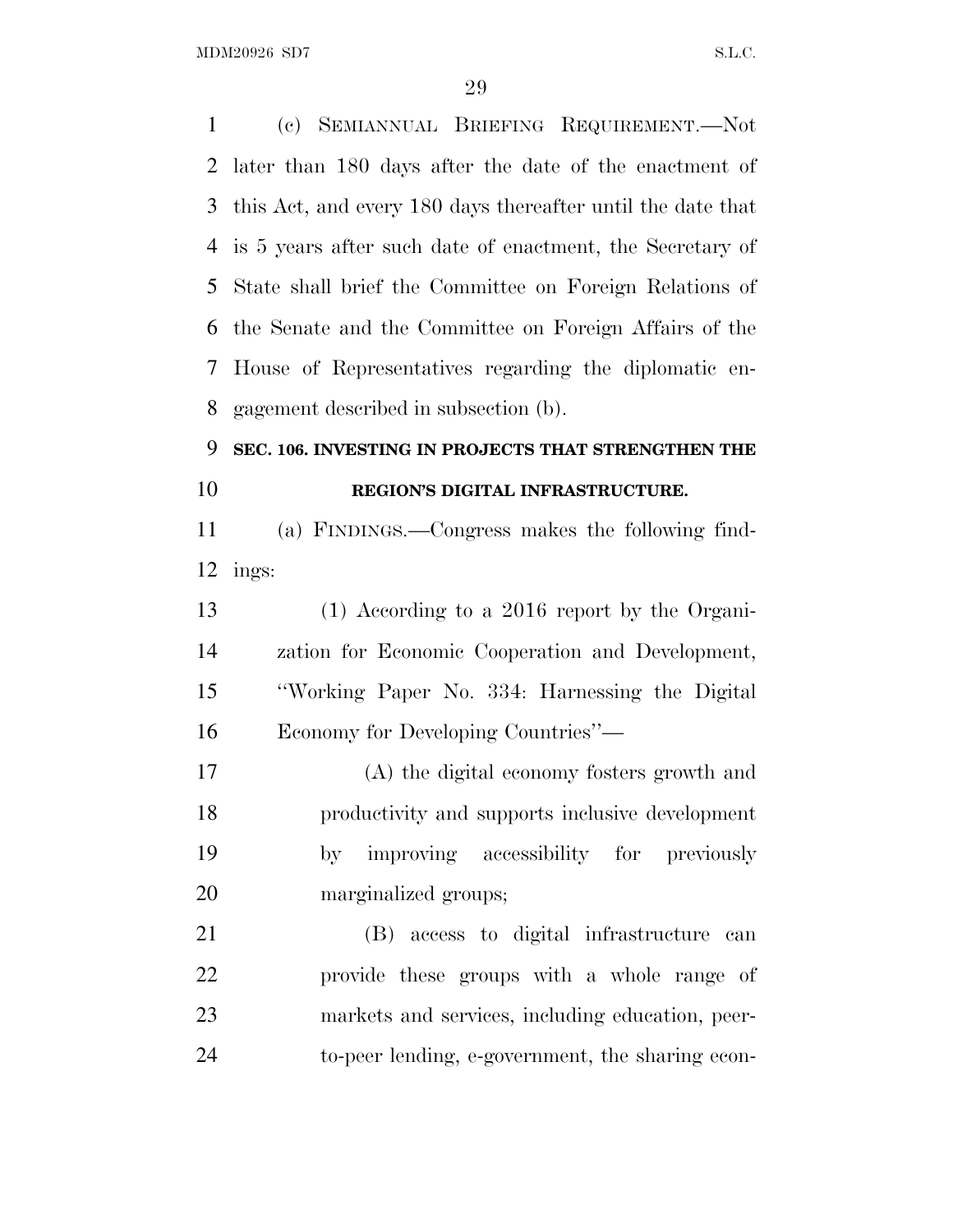MDM20926 SD7 S.L.C.

 omy, crowdfunding, and online job matching services; and

 (C) adoption and usage of digital tech- nologies raises the productivity of capital and labor, enables the participation in global value chains, and contributes to greater inclusion by lowering transaction costs and expanding access to information.

 (2) According to the Inter-American Develop- ment Bank, the combination of high rates of finan- cial exclusion and high mobile penetration and tech- nological innovation represents a great opportunity to use technology to enable financial services to reach a part of the population in Latin America that has been underserved by traditional financial serv-ices.

 (b) DIGITAL INFRASTRUCTURE ACCESS AND SECU- RITY STRATEGY.—Not later than 180 days after the date of the enactment of this Act, the Secretary of State, in coordination with relevant Federal agencies, shall submit to Congress a strategy and implementation plan for leveraging United States expertise to help Latin American and Caribbean governments—

 (1) develop and secure their digital infrastruc-ture;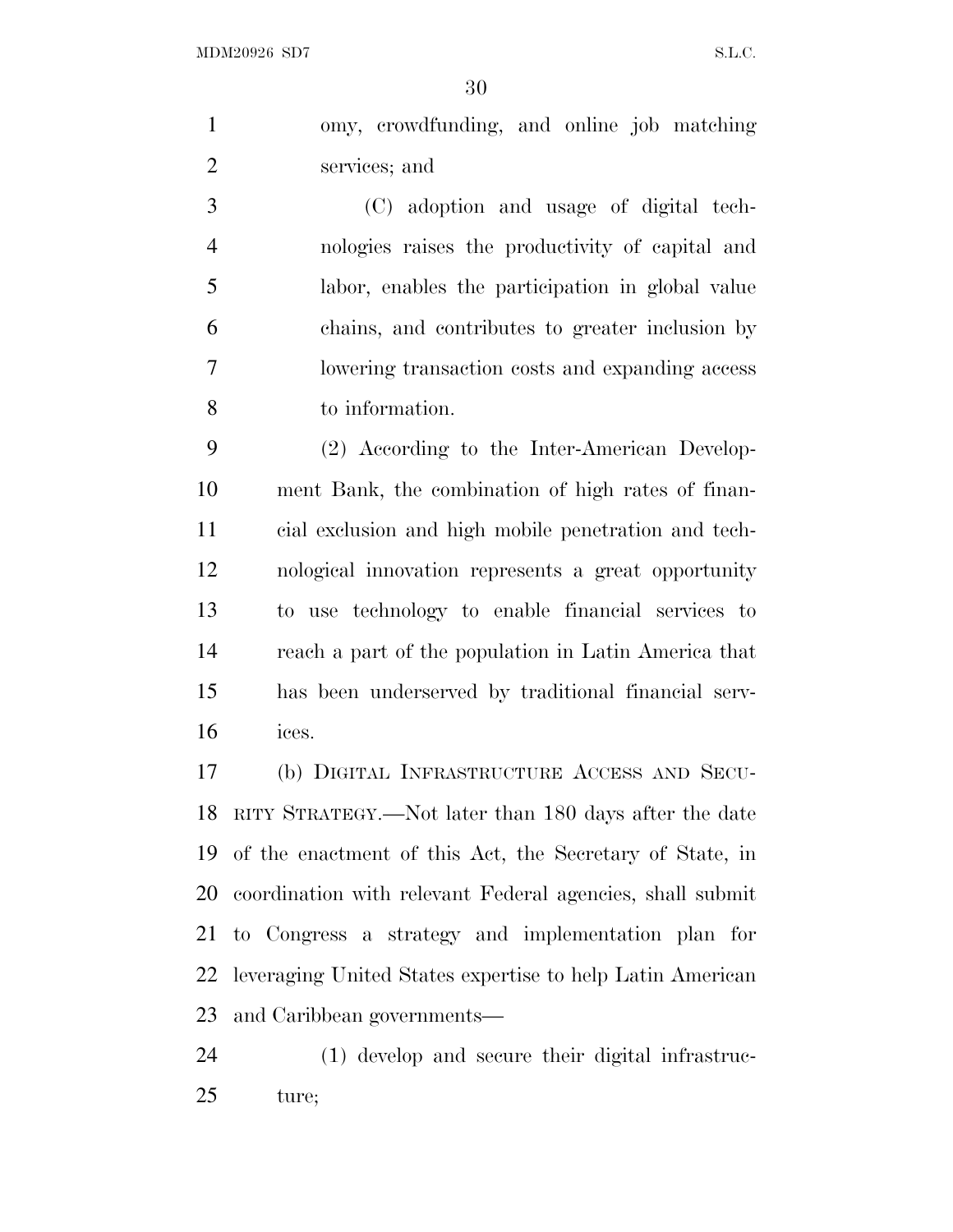| $\mathbf{1}$   | (2) protect technological assets, including data             |
|----------------|--------------------------------------------------------------|
| $\overline{2}$ | privacy;                                                     |
| 3              | (3) advance cybersecurity to protect against                 |
| $\overline{4}$ | cybercrime and cyberespionage; and                           |
| 5              | (4) create more equal access to economic oppor-              |
| 6              | tunities for their citizens.                                 |
| 7              | (c) CHALLENGES.—The strategy described in sub-               |
| 8              | section (b) shall address—                                   |
| 9              | (1) the severe digital divides between more                  |
| 10             | wealthy urban centers and rural districts;                   |
| 11             | $(2)$ the need for protection of citizens' privacy;          |
| 12             | and                                                          |
|                |                                                              |
| 13             | (3) the need to expand existing initiatives to               |
| 14             | allow public-private partnerships to increase access         |
| 15             | to micro-grids and decentralized electronic systems.         |
| 16             | (d) CONSULTATION. - In creating the strategy de-             |
| 17             | scribed in subsection (b), the Secretary of State shall con- |
| 18             | sult with-                                                   |
| 19             | (1) leaders of the United States telecommuni-                |
| 20             | cation industry;                                             |
| 21             | (2) other technology experts from nongovern-                 |
| 22             | mental organizations and academia; and                       |
| 23             | (3) representatives from relevant United States              |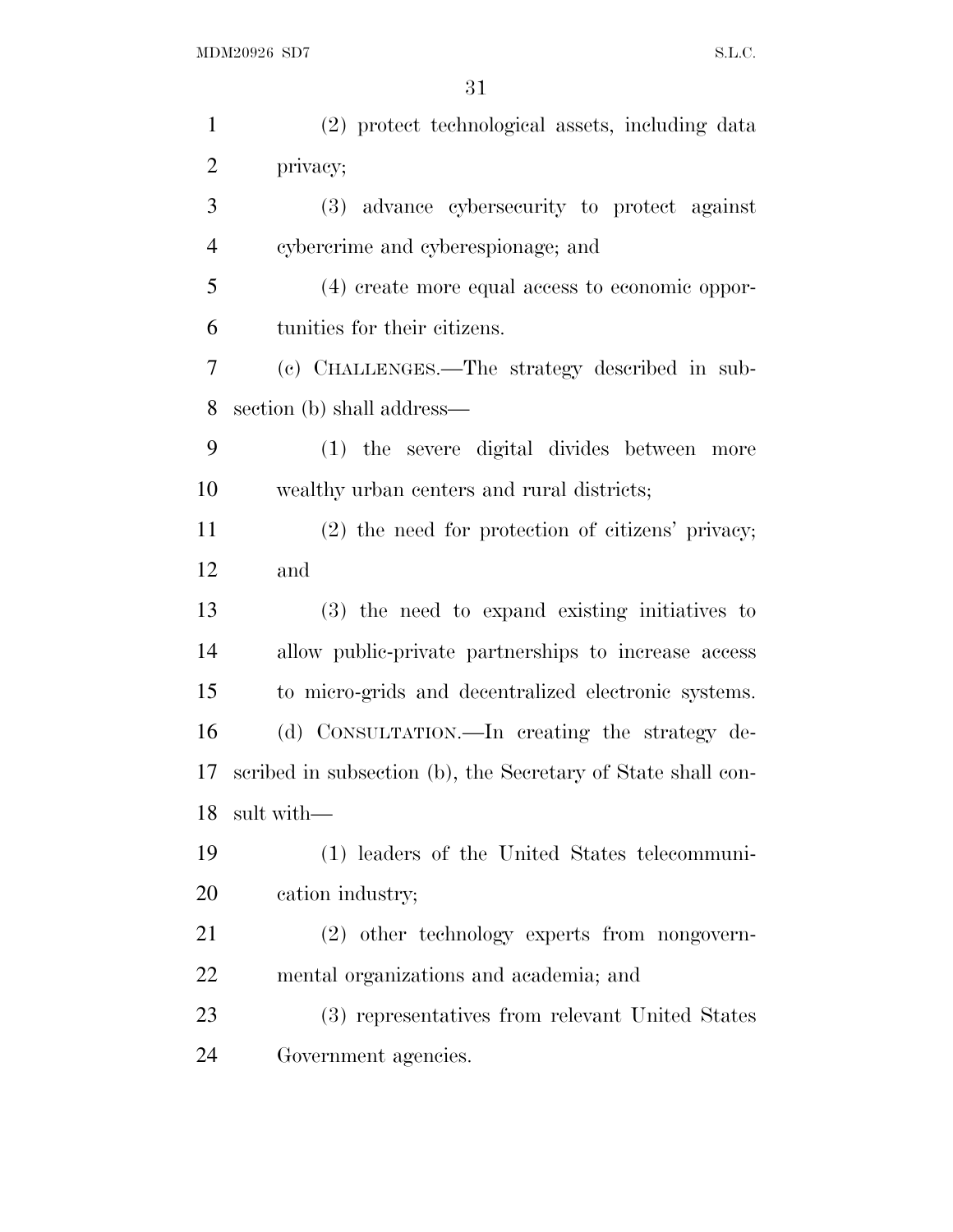MDM20926 SD7 S.L.C.

 (e) SEMIANNUAL BRIEFING REQUIREMENT.—Not later than 180 days after the date of the enactment of this Act, and every 180 days thereafter until the date that is 5 years after such date of enactment, the Secretary of State shall brief the Committee on Foreign Relations of the Senate and the Committee on Foreign Affairs of the House of Representatives regarding the implementation of the strategy described in subsection (b).

### **SEC. 107. COUNTERING FOREIGN CORRUPT PRACTICES IN THE AMERICAS.**

 (a) IN GENERAL.—The Secretary of State, working through the Assistant Secretary of State for Economic and Business Affairs and the Assistant Secretary of State for International Narcotics and Law Enforcement Affairs, shall offer to provide technical assistance to partner gov- ernments in Latin America and the Caribbean to assist members of national legislatures and executive branch of- ficials in establishing legislative and regulatory frame-works that are similar to those set forth in—

- (1) section 30A of the Securities Exchange Act of 1934 (15 U.S.C. 78dd–1); and
- (2) section 104 of the Foreign Corrupt Prac-tices Act of 1977 (15 U.S.C. 78dd–2).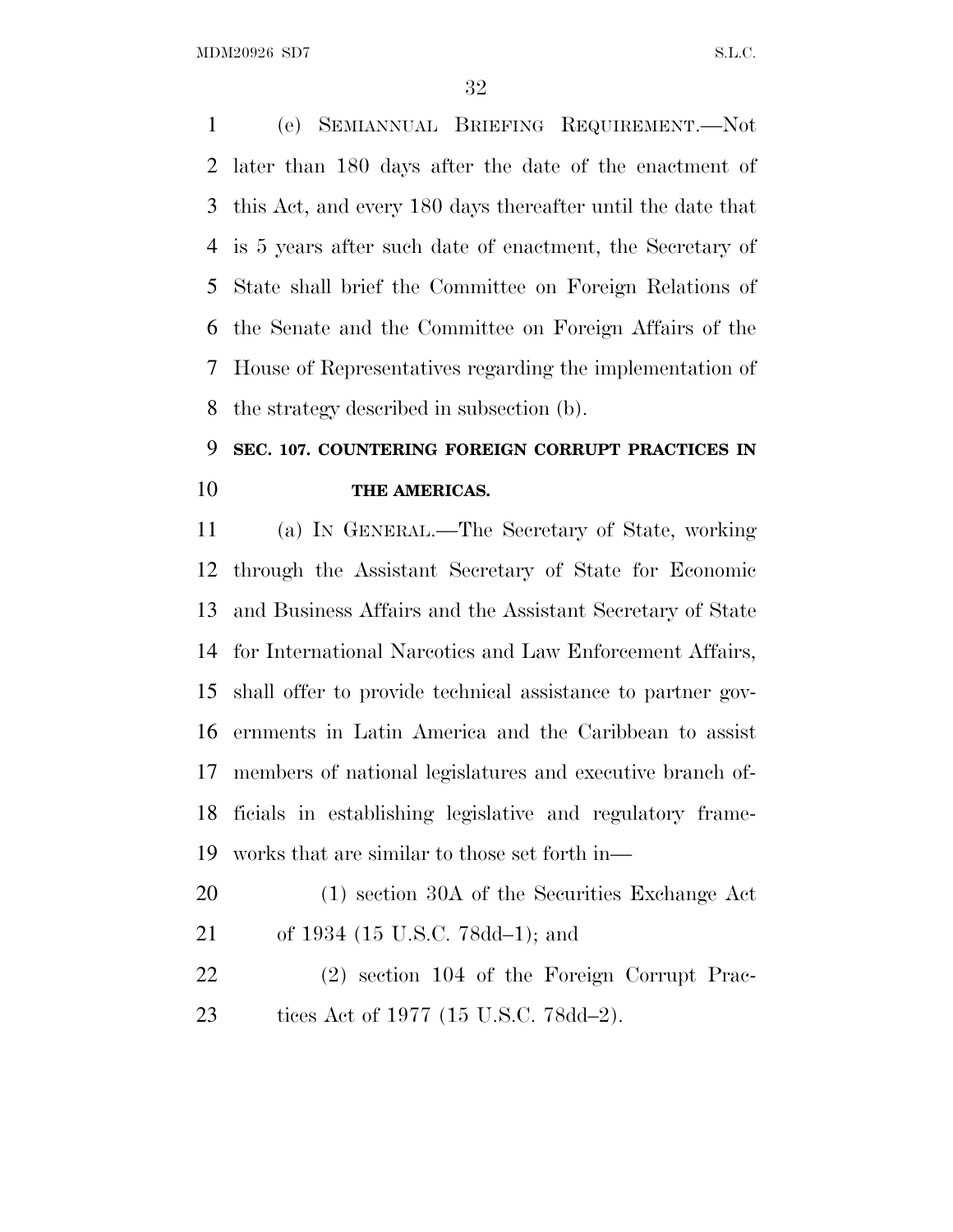(b) PURPOSES.—In carrying out subsection (a), the Secretary of State shall actively encourage partner govern-ments—

 (1) to adopt standards similar to those in the Foreign Corrupt Practices Act of 1977 (title I of Public Law 95–213) that deter fraudulent business practices and increase government and private sector accountability in Latin America and the Caribbean; and

 (2) to strengthen the investigative and prosecu- torial capacity of government institutions in Latin America and the Caribbean to combat fraudulent business practices involving public officials.

 (c) STRATEGY REQUIREMENT.—Not later than 90 days after the date of the enactment of this Act, the Sec- retary of State shall submit a strategy for carrying out the activities described in subsections (a) and (b) to—

 (1) the Committee on Foreign Relations of the Senate;

 (2) the Committee on Appropriations of the Senate;

 (3) the Committee on Foreign Affairs of the House of Representatives; and

 (4) the Committee on Appropriations of the House of Representatives.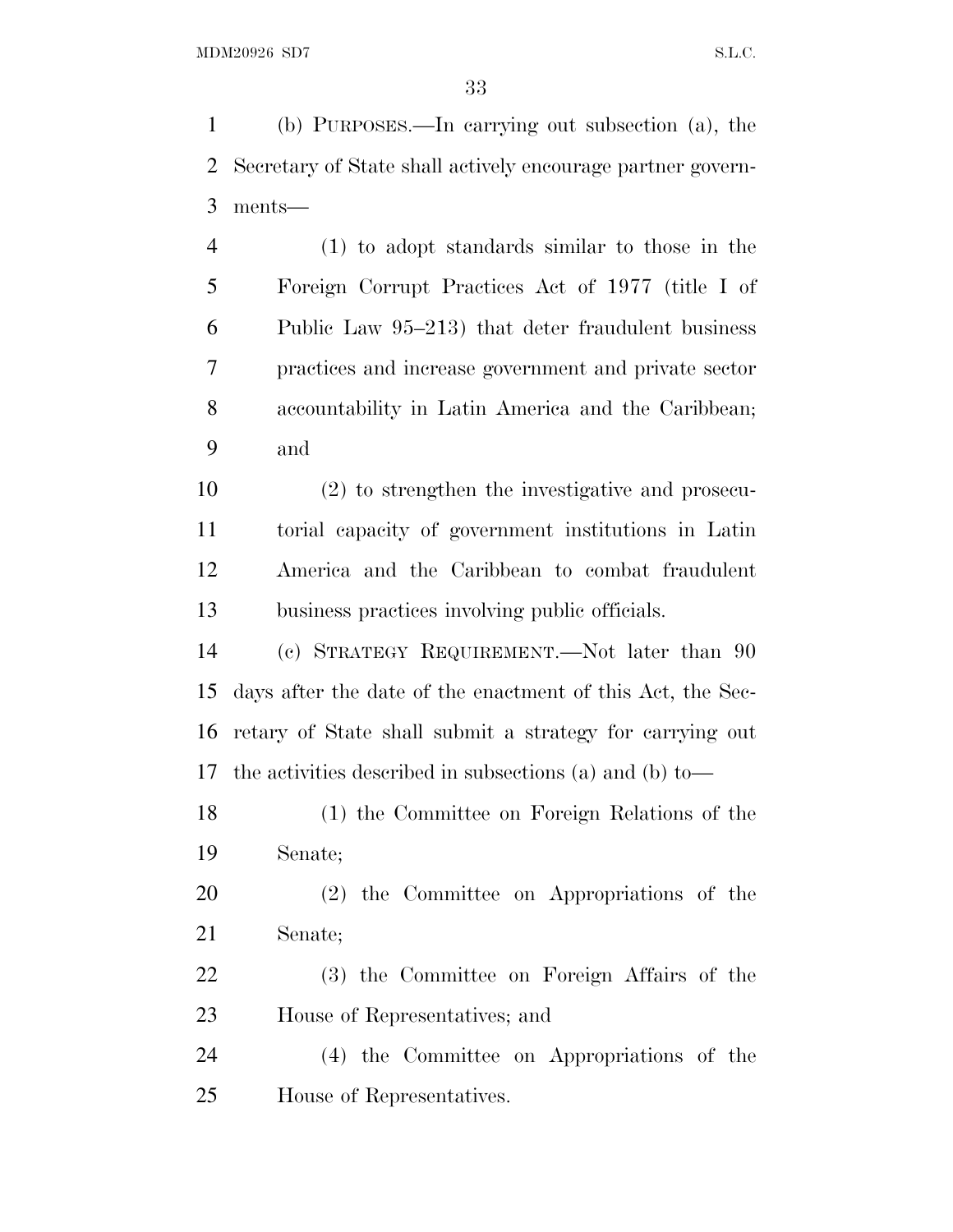(d) CONSULTATION.—In formulating the strategy de- scribed in subsection (c), the Secretary of State shall con- sult with the Secretary of the Treasury and the Attorney General.

 (e) SEMIANNUAL BRIEFING REQUIREMENT.—Not later than 180 days after the date of the enactment of this Act, and every 180 days thereafter until the date that is 5 years after such date of enactment, the Secretary of State shall provide a briefing regarding the activities de- scribed in subsections (a) and (b) and the strategy sub-mitted under subsection (c) to—

 (1) the Committee on Foreign Relations of the Senate; and

 (2) the Committee on Foreign Affairs of the House of Representatives.

16 (f) AUTHORIZATION OF APPROPRIATIONS.—

 (1) IN GENERAL.—There is authorized to be appropriated \$10,000,000 to the Department of State for fiscal year 2021—

 (A) to carry out the activities set forth in subsections (a) and (b); and

 (B) to develop the strategy submitted 23 under subsection (c).

 (2) NOTIFICATION REQUIREMENTS.—Amounts appropriated pursuant to paragraph (1) are subject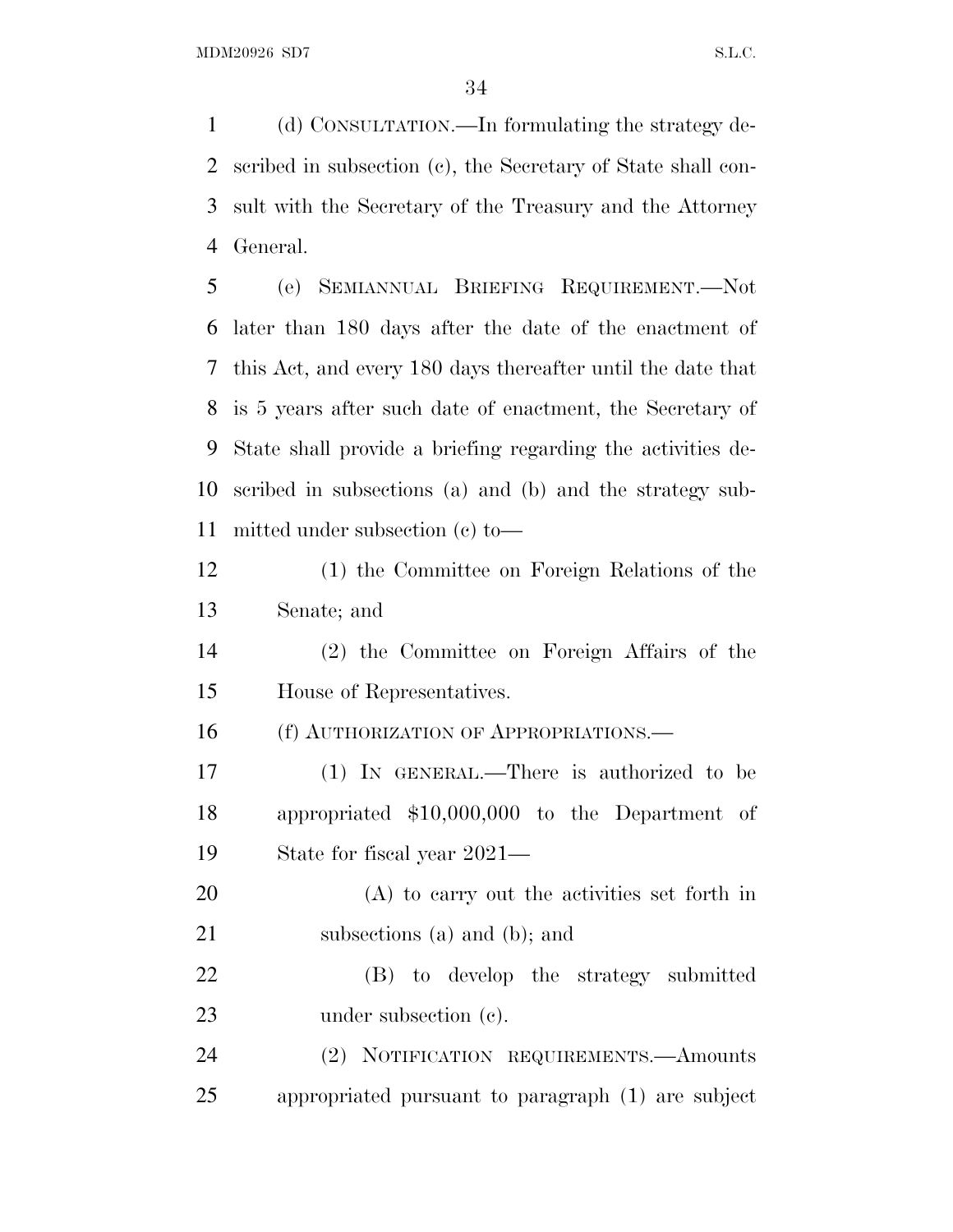MDM20926 SD7 S.L.C.

 to the notification requirements applicable to ex- penditures from the Economic Support Fund under section 531(c) of the Foreign Assistance Act of 1961 (22 U.S.C. 2346(c)) and the International Narcotics and Law Enforcement Fund under section 489 of the Foreign Assistance Act of 1961 (22 U.S.C. 2291h), to the extent that such funds are expended. **SEC. 108. COUNTERING MALIGN BUSINESS PRACTICES.** 

 (a) FINDINGS.—Congress makes the following find-ings:

 (1) China has demonstrated a pattern of ex- ploiting international norms and domestic laws in foreign states to its benefit, while ignoring such laws and norms when they interfere with China's per-ceived national interests.

 (2) China has demonstrated a pattern of bribing foreign government officials to ensure that it receives favorable terms on infrastructure deals and overstates the benefits or underplays the risks of proposed infrastructure projects.

 (b) ALIENS INELIGIBLE FOR VISAS, ADMISSION, OR PAROLE.—An alien described in this subsection is an alien whom the Secretary of State or the Secretary of Homeland Security (or a designee of either Secretary) knows, or has reason to believe, is engaging or has engaged in acts of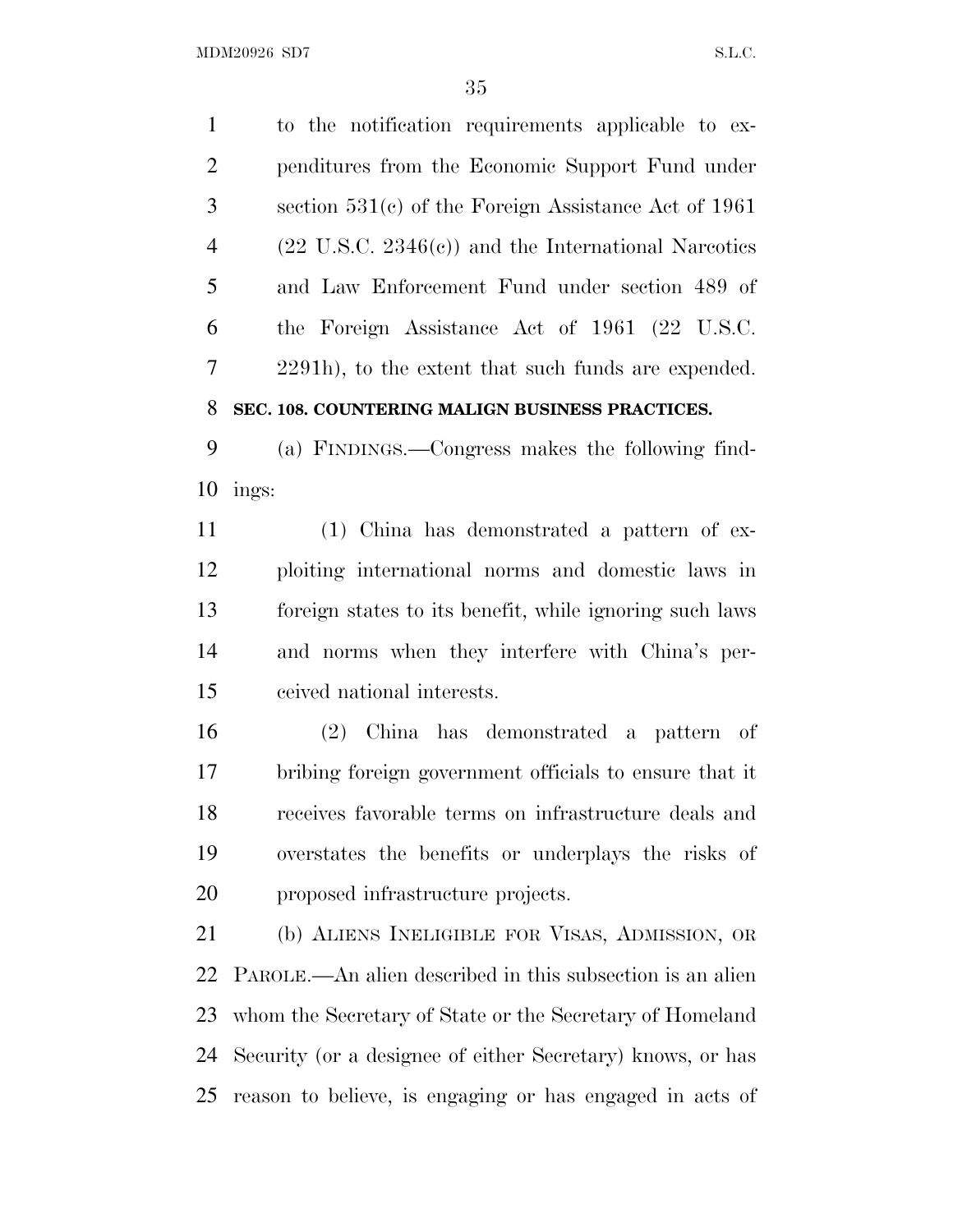$\rm MDM20926 \,\, SD7 \,\, \rm S.L.C.$ 

| 1         | significant corruption in a country in Latin America or     |
|-----------|-------------------------------------------------------------|
| 2         | the Caribbean with representatives of, or on behalf of, the |
| 3         | Government of China, a Chinese state-owned entity, or a     |
| 4         | Chinese private sector entity.                              |
| 5         | (c) VISAS, ADMISSION, OR PAROLE.—An alien de-               |
| 6         | scribed in subsection (b) is—                               |
| 7         | (1) inadmissible to the United States;                      |
| 8         | $(2)$ ineligible to receive a visa or other docu-           |
| 9         | mentation to enter the United States; and                   |
| 10        | (3) otherwise ineligible to be admitted or pa-              |
| 11        | roled into the United States or to receive any benefit      |
| 12        | under the Immigration and Nationality Act (8)               |
|           |                                                             |
| 13        | U.S.C. 1101 et seq.).                                       |
| 14        | (d) CURRENT VISAS REVOKED.—                                 |
| 15        | (1) IN GENERAL.—An alien described in sub-                  |
| 16        | section (b) is subject to revocation of any visa or         |
| 17        | other entry documentation regardless of when the            |
| 18        | visa or other entry documentation is or was issued.         |
| 19        | (2) IMMEDIATE EFFECT.—A revocation under                    |
| <b>20</b> | paragraph $(1)$ —                                           |
| 21        | (A) shall take effect immediately; and                      |
| 22        | (B) shall automatically cancel any other                    |
| 23        | valid visa or entry documentation that is in the            |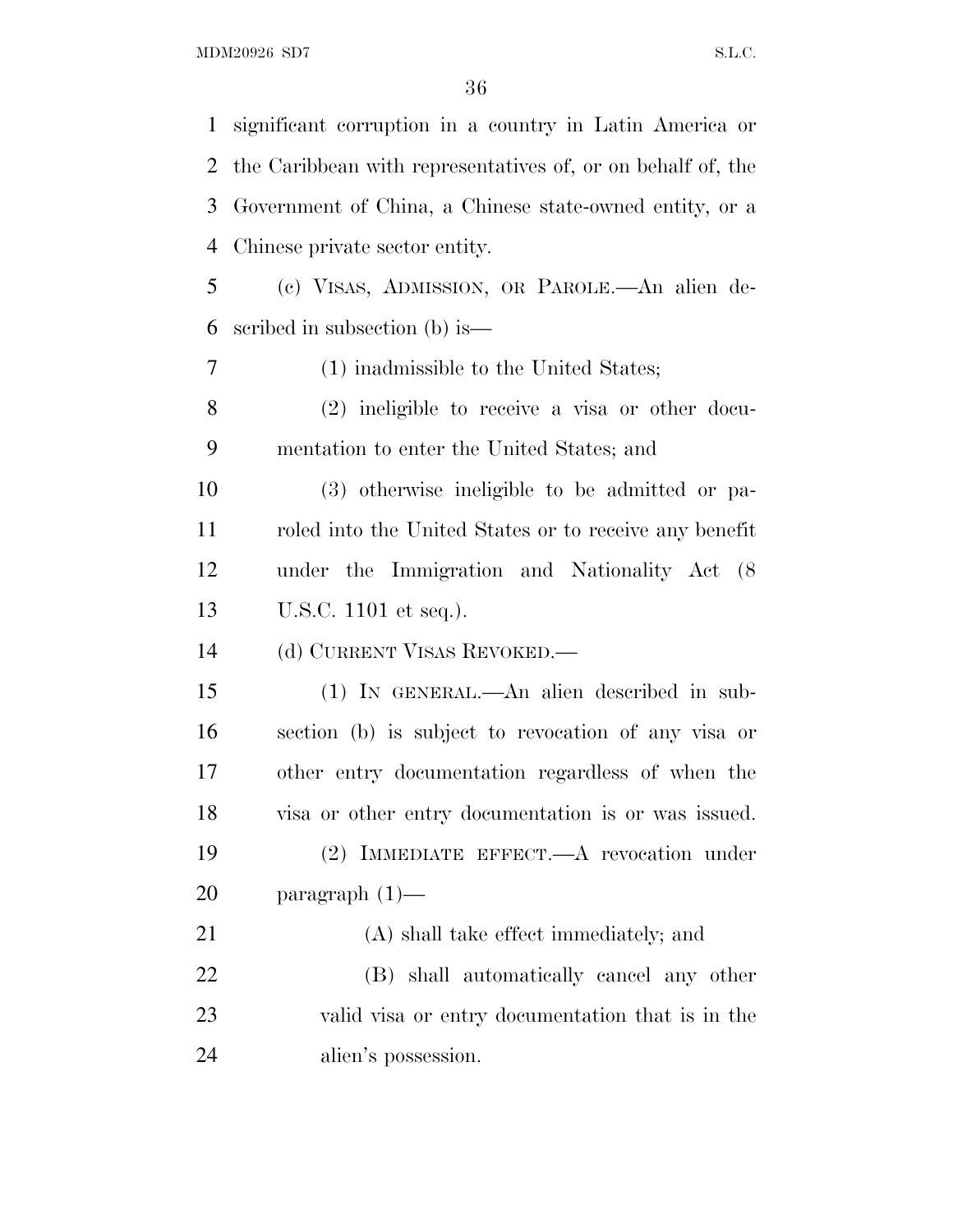(e) EXCEPTIONS.—Sanctions under subsections (c) and (d) shall not apply with respect to an alien if admit- ting or paroling the alien into the United States is nec-essary—

 (1) to permit the United States to comply with the Agreement regarding the Headquarters of the United Nations, signed at Lake Success June 26, 1947, and entered into force November 21, 1947, between the United Nations and the United States, or other applicable international obligations; or

 (2) to carry out or assist law enforcement activ-ity in the United States.

 (f) NATIONAL SECURITY.—The President may waive the application of this section with respect to an alien if the President—

 (1) determines that such a waiver is in the na-tional security interest of the United States; and

 (2) submits a notice of, and justification for, such waiver to the appropriate congressional com-mittees.

#### **SEC. 109. PROMOTING GREATER ENERGY SECURITY.**

 (a) POLICY STATEMENT.—It is the policy of the United States to help Caribbean countries—

(1) achieve greater energy security; and

(2) lower their dependence on imported fuels.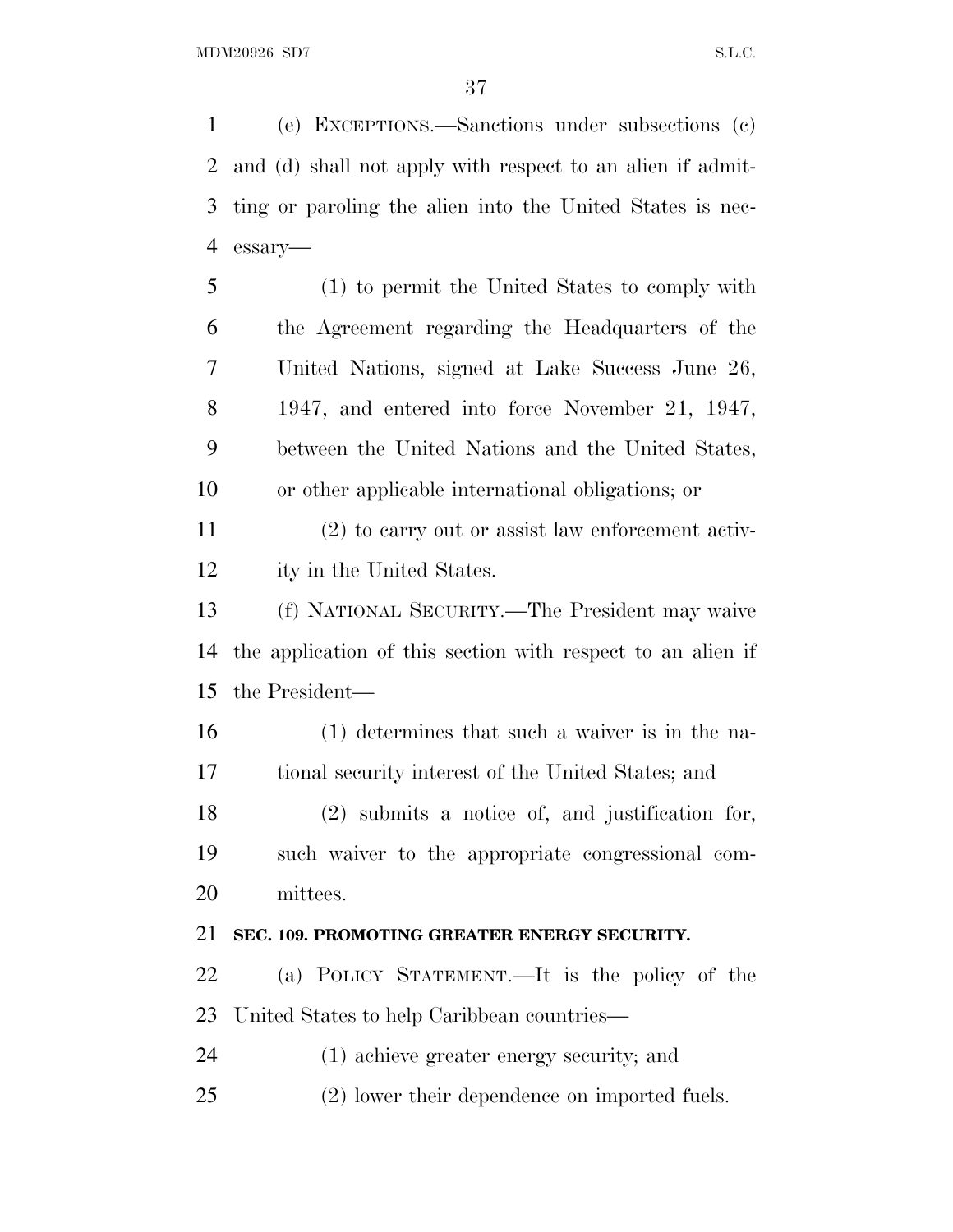MDM20926 SD7 S.L.C.

 (b) STRATEGY REQUIREMENT.—Not later than 120 days after the date of the enactment of this Act, the Sec- retary of State shall submit a multi-year strategy to the Committee on Foreign Relations of the Senate and the Committee on Foreign Affairs of the House of Representa- tives for regional cooperation with Caribbean countries— (1) to lower the region's dependence on im- ported fuels, grow the region's domestic energy pro- duction for the generation of electricity, and strengthen regional energy security; (2) to lower the region's dependence on oil in the transportation sector; (3) to increase the region's energy efficiency, energy conservation, and investment in alternatives to imported fuels; (4) to improve grid reliability and modernize electricity transmission networks; (5) to advance deployment of innovative solu- tions to expand community and individuals' access to electricity; and (6) to help reform the region's energy markets to encourage good regulatory governance and to pro- mote a climate of private sector investment. (c) ELEMENTS.—The strategy required under sub-section (b) shall include—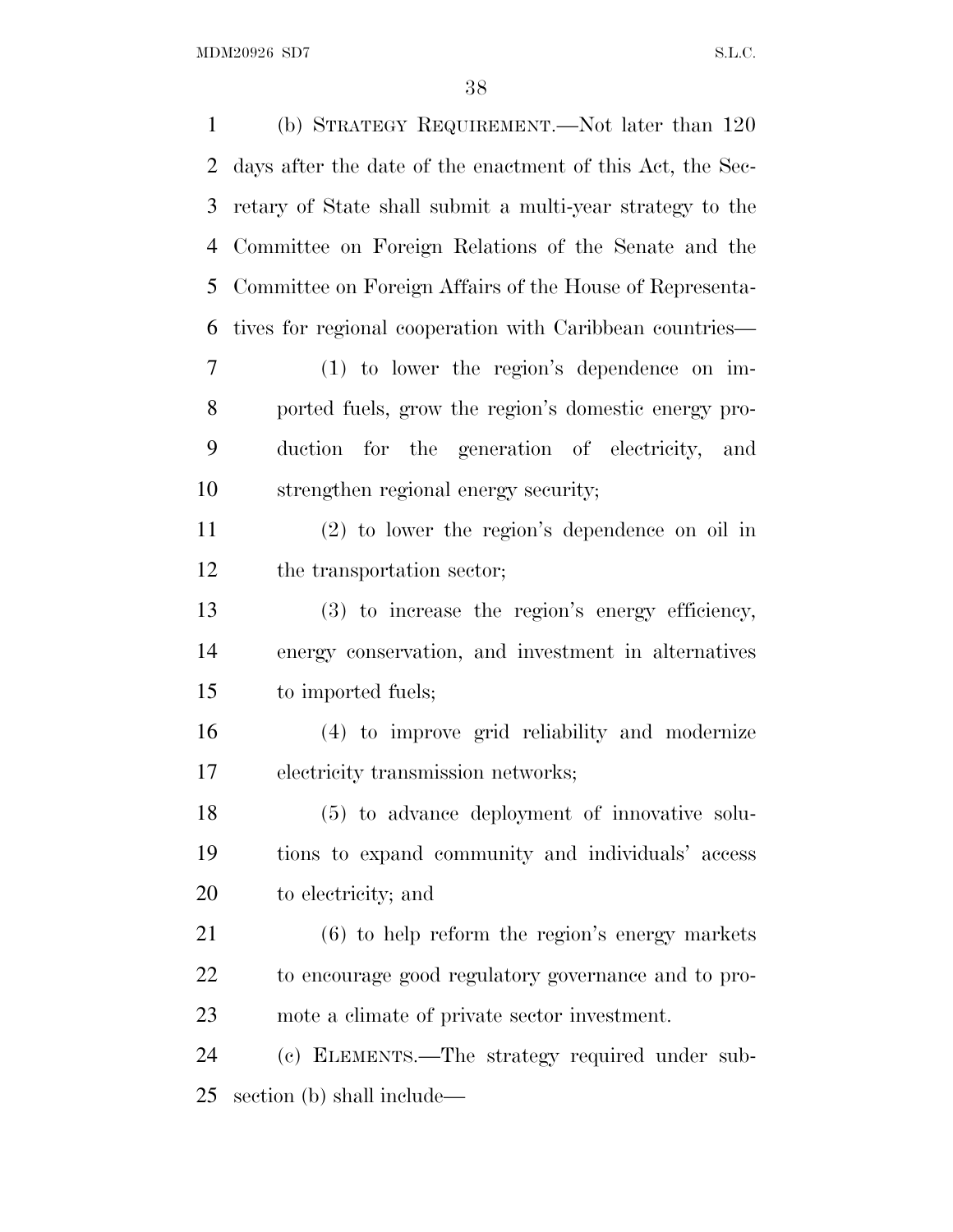| $\mathbf{1}$   | (1) a thorough review and inventory of United          |
|----------------|--------------------------------------------------------|
| $\overline{2}$ | States Government activities to promote energy se-     |
| 3              | curity in the Caribbean region and to reduce the re-   |
| $\overline{4}$ | gion's reliance on oil for electricity generation that |
| 5              | are being carried out bilaterally, regionally, and in  |
| 6              | coordination with multilateral institutions;           |
| 7              | (2) opportunities for marshaling regional co-          |
| 8              | operation—                                             |
| 9              | (A) to overcome market barriers resulting              |
| 10             | from the small size of Caribbean energy mar-           |
| 11             | kets;                                                  |
| 12             | (B) to address the high transportation and             |
| 13             | infrastructure costs faced by Caribbean coun-          |
| 14             | tries;                                                 |
| 15             | (C) to ensure greater donor coordination               |
| 16             | between governments, multilateral institutions,        |
| 17             | multilateral banks, and private investors; and         |
| 18             | (D) to expand regional financing opportu-              |
| 19             | nities to allow for lower cost energy entrepre-        |
| 20             | neurship;                                              |
| 21             | (3) measures to encourage each Caribbean gov-          |
| 22             | ernment to ensure that it has—                         |
| 23             | (A) an independent utility regulator or                |
| 24             | equivalent;                                            |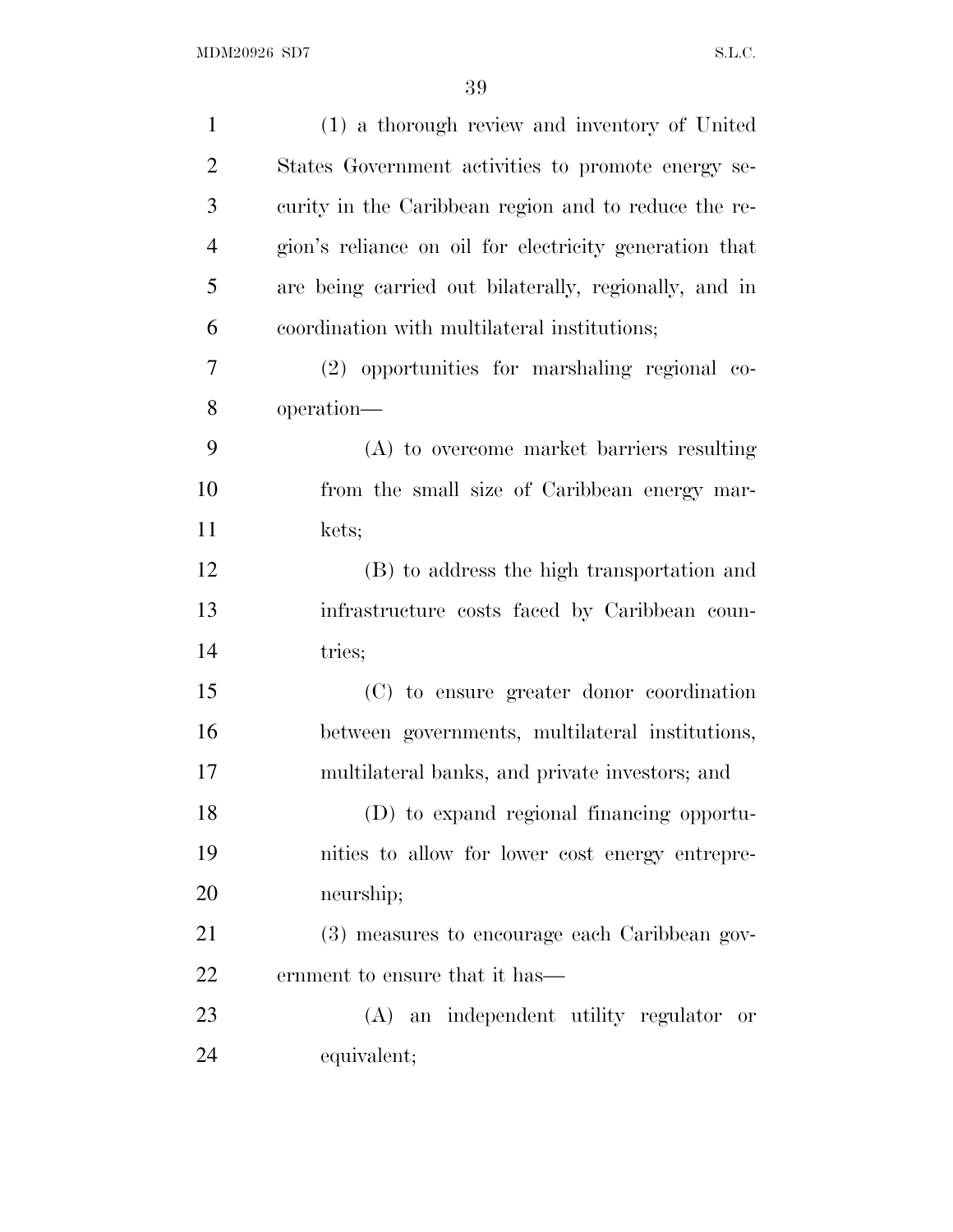| $\mathbf{1}$   | (B) affordable access by third party inves-       |
|----------------|---------------------------------------------------|
| $\overline{2}$ | tors to its electrical grid with minimal regu-    |
| 3              | latory interference;                              |
| $\overline{4}$ | (C) effective energy efficiency and energy        |
| 5              | conservation;                                     |
| 6              | (D) programs to address technical and             |
| $\overline{7}$ | nontechnical issues;                              |
| 8              | (E) a plan to eliminate major market dis-         |
| 9              | tortions;                                         |
| 10             | $(F)$ cost-reflective tariffs; and                |
| 11             | (G) no tariffs or other taxes on clean en-        |
| 12             | ergy solutions; and                               |
| 13             | (4) recommendations for how United States         |
| 14             | policy, technical, and economic assistance can be |
| 15             | used in the Caribbean region—                     |
| 16             | (A) to advance renewable energy develop-          |
| 17             | ment and the incorporation of renewable tech-     |
| 18             | nologies into existing energy grids and the de-   |
| 19             | velopment and deployment of micro-grids where     |
| 20             | appropriate and feasible;                         |
| 21             | (B) to create regional financing opportuni-       |
| 22             | ties to allow for lower cost energy entrepreneur- |
| 23             | ship;                                             |
| 24             | (C) to deploy transaction advisors in the         |
| 25             | region to help attract private investment and     |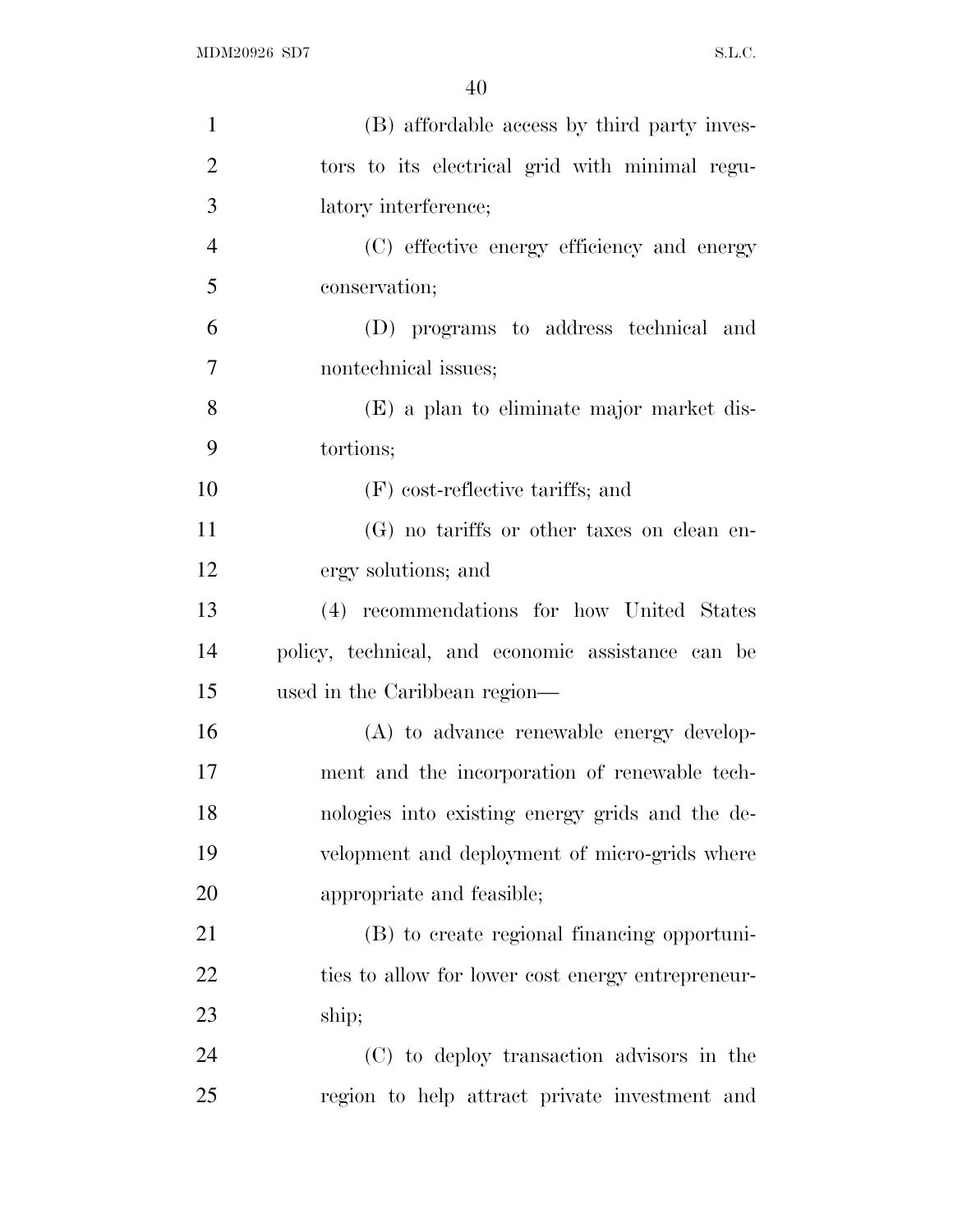| $\mathbf{1}$   | break down any market or regulatory barriers;        |
|----------------|------------------------------------------------------|
| $\overline{2}$ | and                                                  |
| 3              | $(D)$ to establish a mechanism for each host         |
| $\overline{4}$ | government to have access to independent legal       |
| 5              | advice—                                              |
| 6              | (i) to speed the development of en-                  |
| 7              | ergy-related contracts; and                          |
| 8              | (ii) to better protect the interests of              |
| 9              | Caribbean governments and their citizens.            |
| 10             | <b>II-PROMOTING</b><br><b>TITLE</b><br>RE-           |
| 11             | GIONAL SECURITY AND DIG-                             |
| 12             | ITAL SECURITY, AND PRO-                              |
| 13             | TECTING HUMAN RIGHTS IN                              |
| 14             | <b>THE AMERICAS</b>                                  |
| 15             | SEC. 201. ENSURING THE INTEGRITY OF TELECOM AND      |
| 16             | DATA NETWORKS AND CRITICAL INFRA-                    |
| 17             | <b>STRUCTURE.</b>                                    |
| 18             | (a) SENSE OF CONGRESS.—It is the sense of Con-       |
| 19             | gress that—                                          |
| 20             | (1) allegations of espionage, intellectual prop-     |
| 21             | erty theft, hacking, and unscrupulous business prac- |
| <u>22</u>      | tices often accompany the entrance of Chinese com-   |
| 23             | panies into a region;                                |
| 24             | (2) the United States Government should assist       |
|                |                                                      |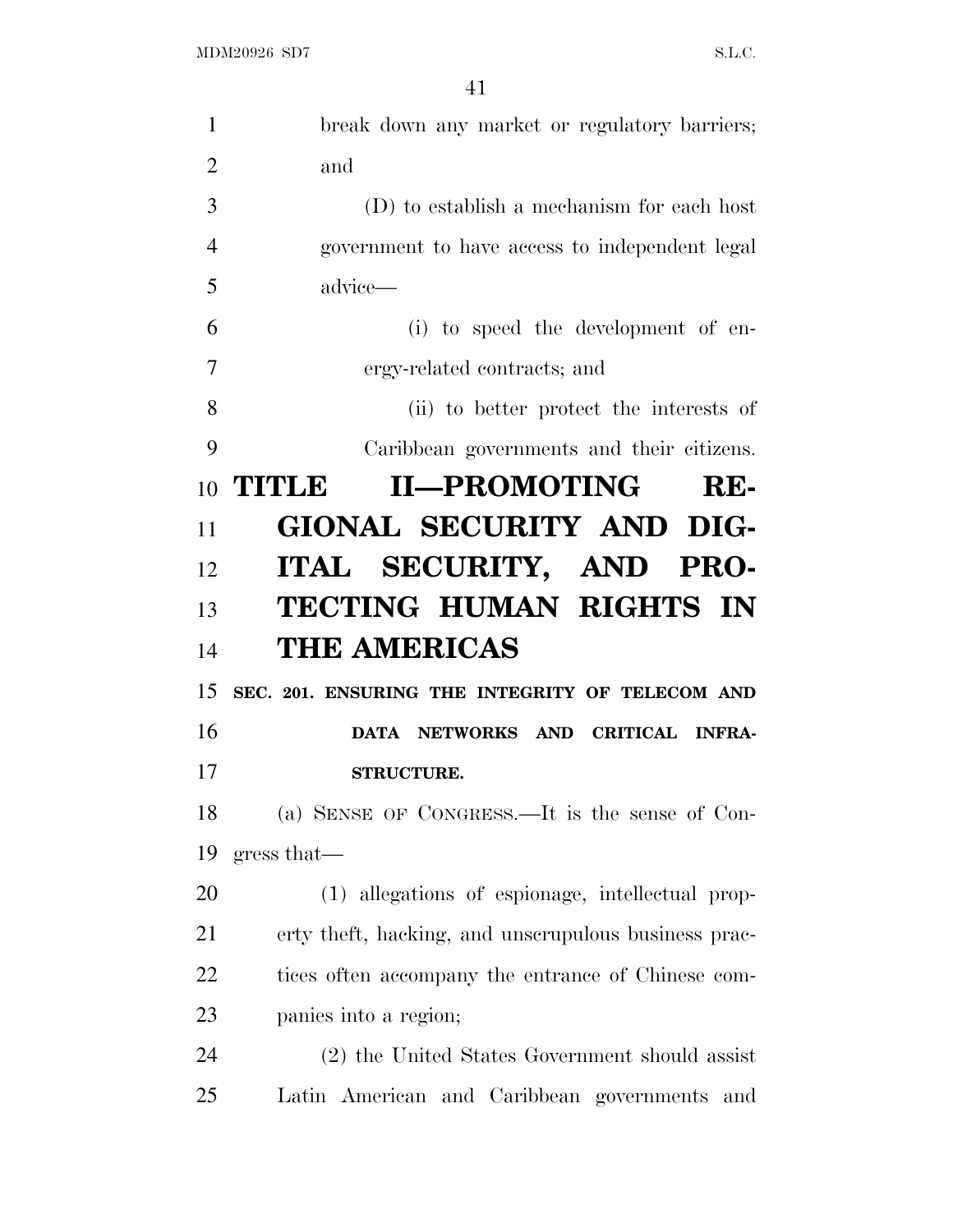MDM20926 SD7 S.L.C.

 businesses in developing their own digital tele- communications networks to render them less sus-ceptible to Chinese malfeasance; and

 (3) strengthening and implementing intellectual property and cyber governance laws will boost inno-vation in the Latin America and the Caribbean.

 (b) TECHNICAL ASSISTANCE.—The Secretary of State, working through the Office of the Coordinator for Cyber Issues of the Department of State, and in consulta- tion with the Attorney General, the Director of the Fed- eral Bureau of Investigation, and the Chief of the Inter- national Bureau of the Federal Communications Commis- sion shall offer to provide technical assistance to partner governments in Latin America and the Caribbean to strengthen their capacity to promote digital security, in-cluding—

 (1) defending the integrity of digital infrastruc- ture and digital assets, including data storage sys- tems, such as Cloud computing, proprietary data, personal information, and proprietary technologies;

 (2) detecting, identifying, and investigating cybercrimes, including the collection of digital foren-sic evidence;

 (3) developing appropriate enforcement mecha-nisms for cybercrimes;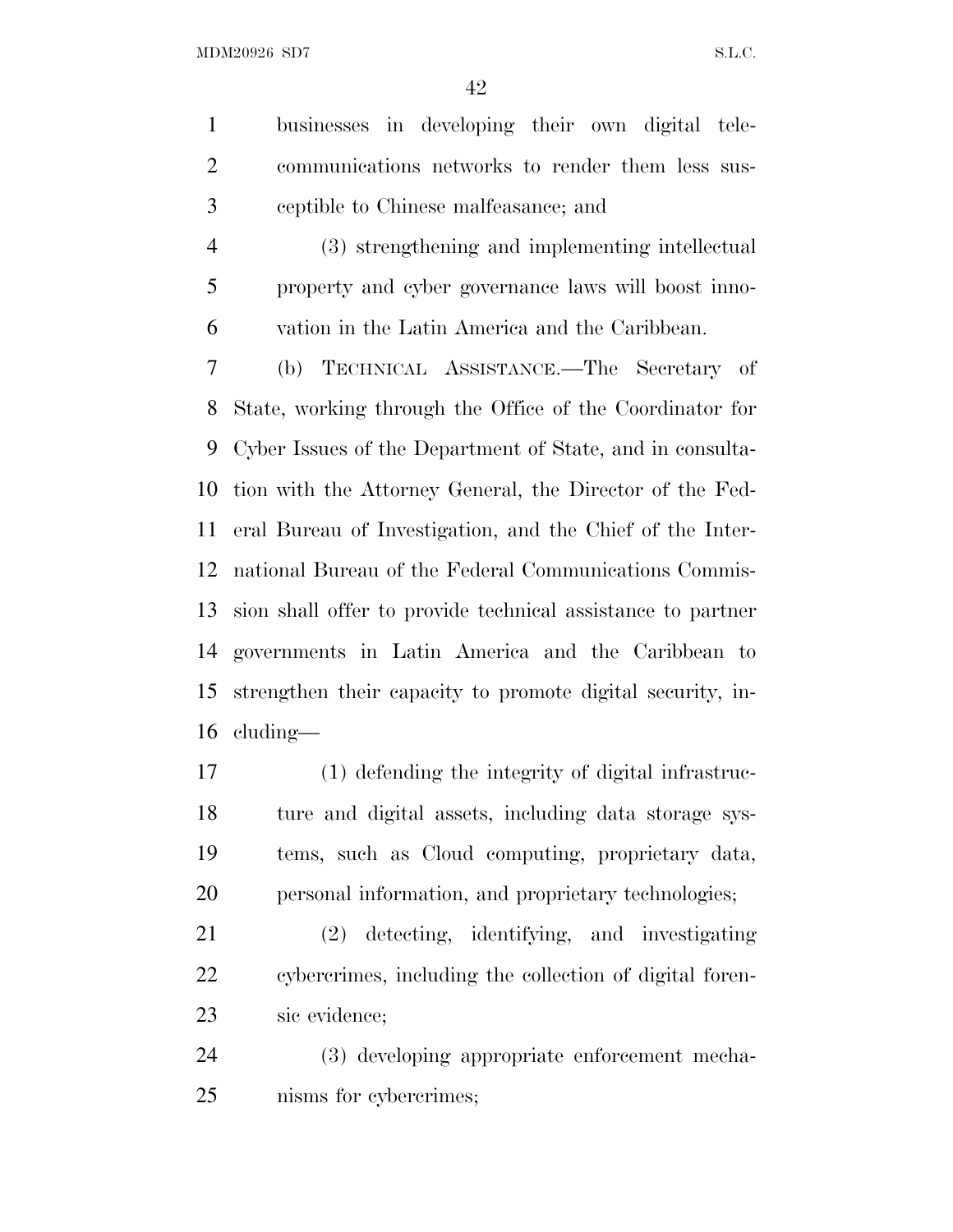| $\mathbf{1}$   | (4) detecting and identifying perpetrators; and               |
|----------------|---------------------------------------------------------------|
| $\overline{2}$ | (5) prosecuting cybercrimes and holding per-                  |
| 3              | petrators accountable for such crimes.                        |
| $\overline{4}$ | (c) PRIORITIZATION.—The Secretary of State, in pro-           |
| 5              | viding the technical assistance described in subsection (b),  |
| 6              | shall prioritize working with national and regional law en-   |
| 7              | forcement entities, including—                                |
| 8              | $(1)$ police forces;                                          |
| 9              | $(2)$ public prosecutors;                                     |
| 10             | (3) attorneys general                                         |
| 11             | $(4)$ courts; and                                             |
| 12             | (5) other law enforcement and civilian intel-                 |
| 13             | ligence entities, as appropriate.                             |
| 14             | (d) CYBER DEFENSE ASSISTANCE.—The Secretary                   |
| 15             | of State, in coordination with the Commander of the           |
| 16             | United States Cyber Command and the Director of Na-           |
| 17             | tional Intelligence, shall offer to provide technical assist- |
| 18             | ance to strengthen the capacity of partner governments        |
| 19             | in Latin America and the Caribbean—                           |
| 20             | (1) to protect the integrity of their telecom and             |
| 21             | data networks and their critical infrastructure; and          |
| 22             | (2) to build and monitor secure telecom and                   |
| 23             | data networks;                                                |
| 24             | (3) to identify cyber threats and detect and                  |
| 25             | deter cyber attacks;                                          |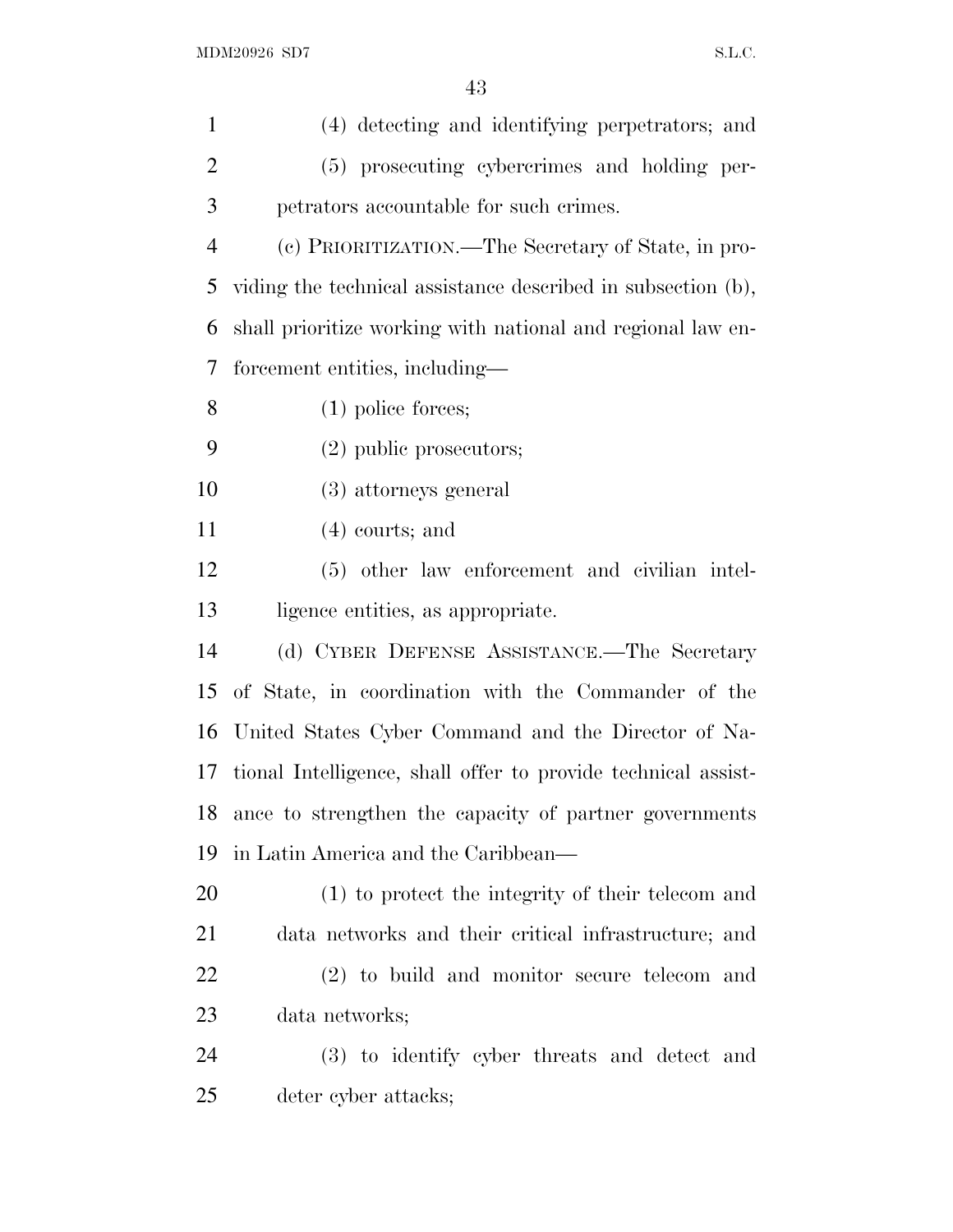| $\mathbf{1}$   | (4) to investigate cyber crimes, including the              |
|----------------|-------------------------------------------------------------|
| $\overline{2}$ | collection of digital forensic evidence;                    |
| $\mathfrak{Z}$ | (5) to protect the integrity of digital infrastruc-         |
| $\overline{4}$ | ture and digital assets, including data storage sys-        |
| 5              | tems (including Cloud computing), proprietary data,         |
| 6              | personal information, and proprietary technologies;         |
| 7              | $(6)$ to plan maintenance, improvements, and                |
| 8              | modernization in a coordinated and regular fashion          |
| 9              | so as to ensure continuity and safety; and                  |
| 10             | (7) to protect the digital systems that manage              |
| 11             | roads, bridges, ports, and transportation hubs.             |
| 12             | (e) BRIEFING REQUIREMENT.—Not later than 180                |
| 13             | days after the date of the enactment of this Act, and every |
| 14             | 180 days thereafter, the Secretary of State shall provide   |
| 15             | a briefing regarding the technical assistance described in  |
| 16             | subsection (b) and (d) to-                                  |
| 17             | (1) the Committee on Foreign Relations of the               |
| 18             | Senate;                                                     |
| 19             | (2) the Committee on the Judiciary of the Sen-              |
| 20             | ate;                                                        |
| 21             | (3) the Committee on Armed Services of the                  |
| <u>22</u>      | Senate;                                                     |
| 23             | (4) the Committee on Foreign Affairs of the                 |
| 24             | House of Representatives;                                   |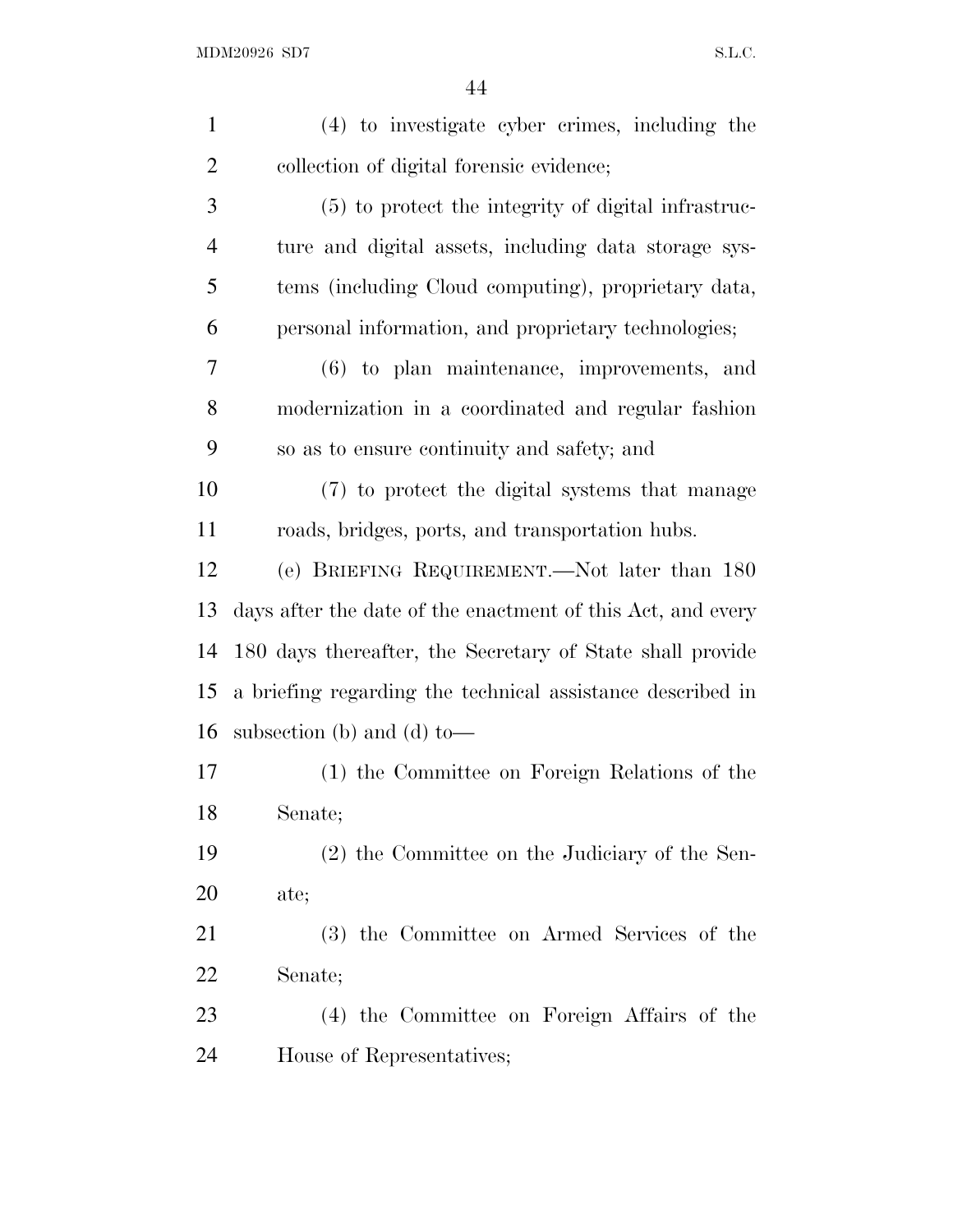| $\mathbf{1}$   | (5) the Committee on the Judiciary of the                    |
|----------------|--------------------------------------------------------------|
| $\overline{2}$ | House of Representatives; and                                |
| 3              | (6) the Committee on Armed Services of the                   |
| $\overline{4}$ | House of Representatives.                                    |
| 5              | SEC. 202. ADDRESSING THE RISKS THAT PERVASIVE SUR-           |
| 6              | <b>VEILLANCE</b><br><b>AND</b><br><b>MONITORING</b><br>TECH- |
| 7              | <b>NOLOGIES POSE TO HUMAN RIGHTS.</b>                        |
| 8              | (a) FINDINGS.—Congress makes the following find-             |
| 9              | ings:                                                        |
| 10             | $(1)$ According to a 2018 report by Freedom                  |
| 11             | House—                                                       |
| 12             | (A) China has stepped up efforts to use                      |
| 13             | digital media to increase its own power, both in-            |
| 14             | side and outside of China;                                   |
| 15             | $(B)$ in 2018, for the second year in a row,                 |
| 16             | China was the worst abuser of Internet free-                 |
| 17             | dom, and during that year, the Government of                 |
| 18             | China hosted media officials from dozens of                  |
| 19             | countries for 2- and 3-week seminars on its                  |
| 20             | sprawling system of censorship and surveillance;             |
| 21             | (C) Chinese companies have supplied tele-                    |
| 22             | communications hardware, advanced facial-rec-                |
| 23             | ognition technology, and data analytics tools to             |
| 24             | a variety of governments with poor human                     |
| 25             | rights records, which could benefit Chinese in-              |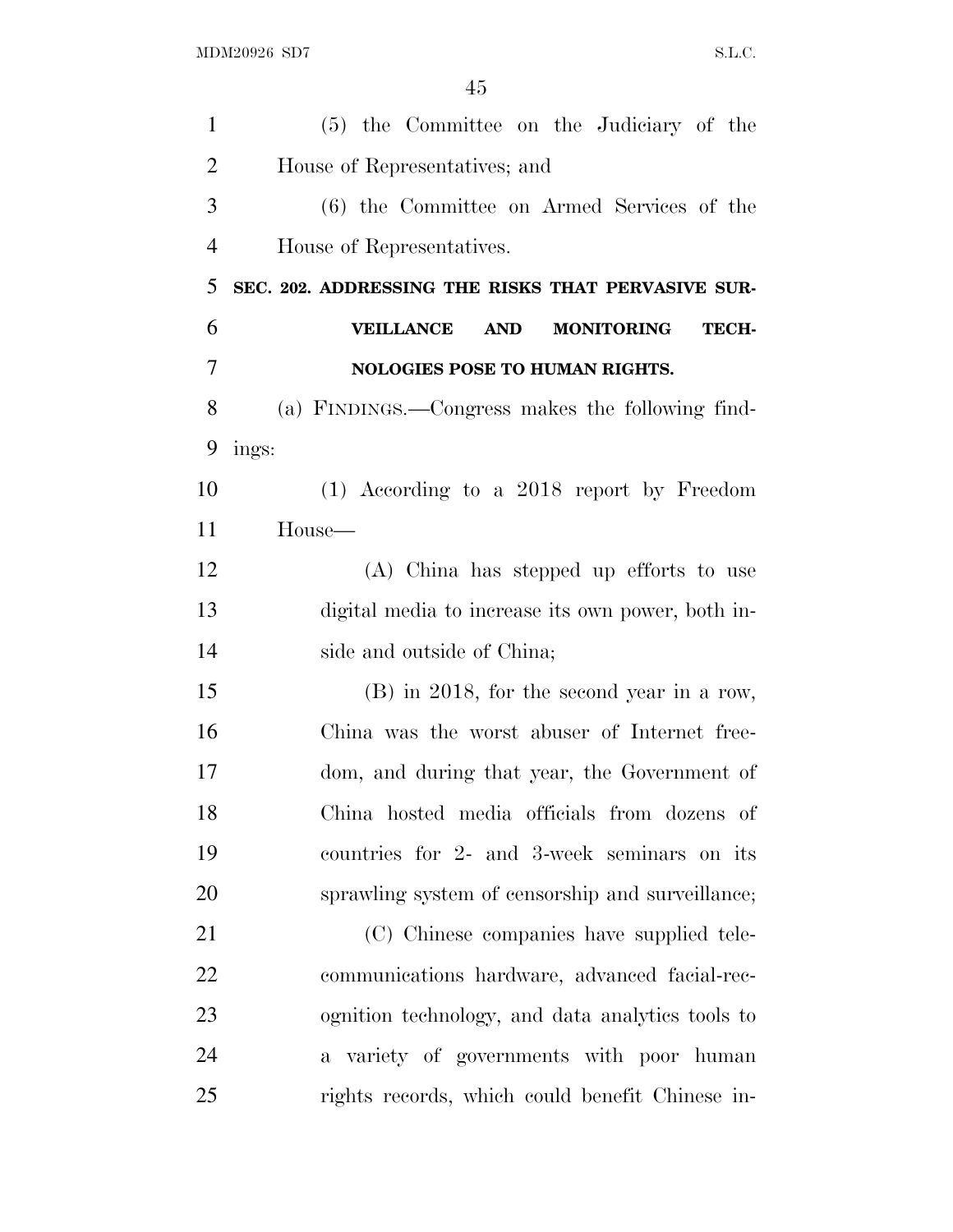telligence services and repressive local authori-2 ties;

 (D) China's Belt and Road Initiative in- cludes a ''Digital Silk Road'' of Chinese-built fiber-optic networks that could expose Internet traffic to greater monitoring by local and Chi- nese intelligence agencies, given that China is determined to set the technical standards for how the next generation of traffic is coded and transmitted.

 (2) As part of its engagement with Latin Amer- ican and Caribbean governments, China has begun promoting the installation of pervasive surveillance camera systems, under the pretext of citizen secu- rity, in Bolivia, Ecuador, and Venezuela, to be fi- nanced, designed, installed, and maintained by com-panies linked to the Government of China.

 (b) SENSE OF CONGRESS.—It is the sense of Con-gress that—

 (1) China is exporting its model for internal se- curity and state control of society through advanced technology and artificial intelligence; and

 (2) the adoption of surveillance systems can lead to breaches of citizens' private information, in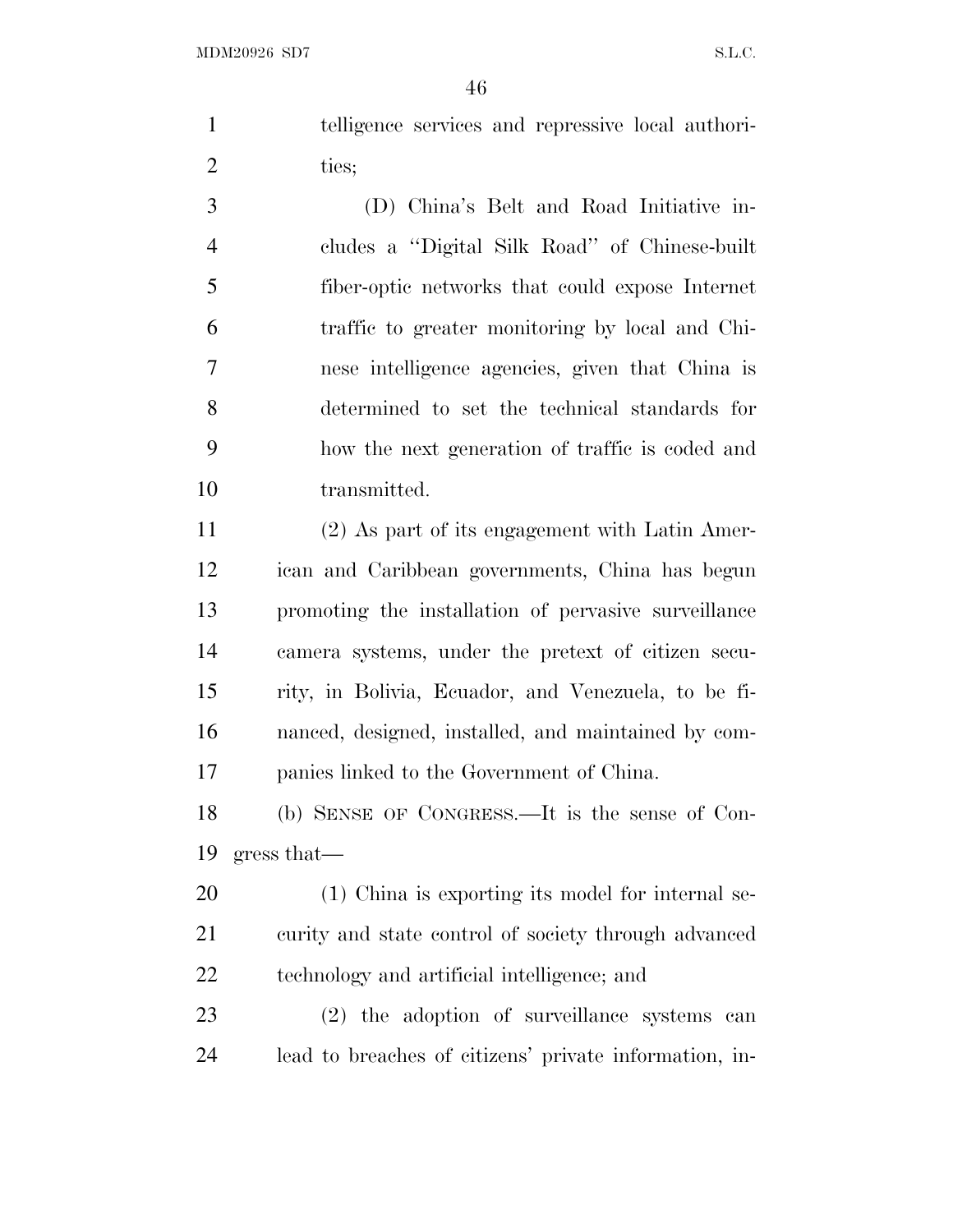MDM20926 SD7 S.L.C.

 creased censorship, violations of civil rights, and harassment of political opponents. (c) DIPLOMATIC ENGAGEMENT.—The Secretary of State shall conduct diplomatic engagement with govern- ments in Latin America and the Caribbean— (1) to help officials identify and mitigate the risks to civil liberties posed by pervasive surveillance and monitoring technologies; and (2) to offer recommendations on ways to miti- gate such risks. (d) INTERNET FREEDOM PROGRAMS.—The Chief Executive Officer of the United States Agency for Global Media, working through the Open Technology Fund, and the Secretary of State, working through the Bureau of De- mocracy, Human Rights, and Labor's office of Internet Freedom and Business and Human Rights, shall expand and prioritize efforts to provide anti-censorship technology and services to journalists and citizens in Latin America, in order to enhance their ability to safely access or share digital news and information without fear of repercussions or surveillance. (e) SUPPORT FOR CIVIL SOCIETY.—The Secretary of State, acting through the Assistant Secretary of State for

 Democracy, Human Rights, and Labor, and in coordina-tion with the Administrator of the United States Agency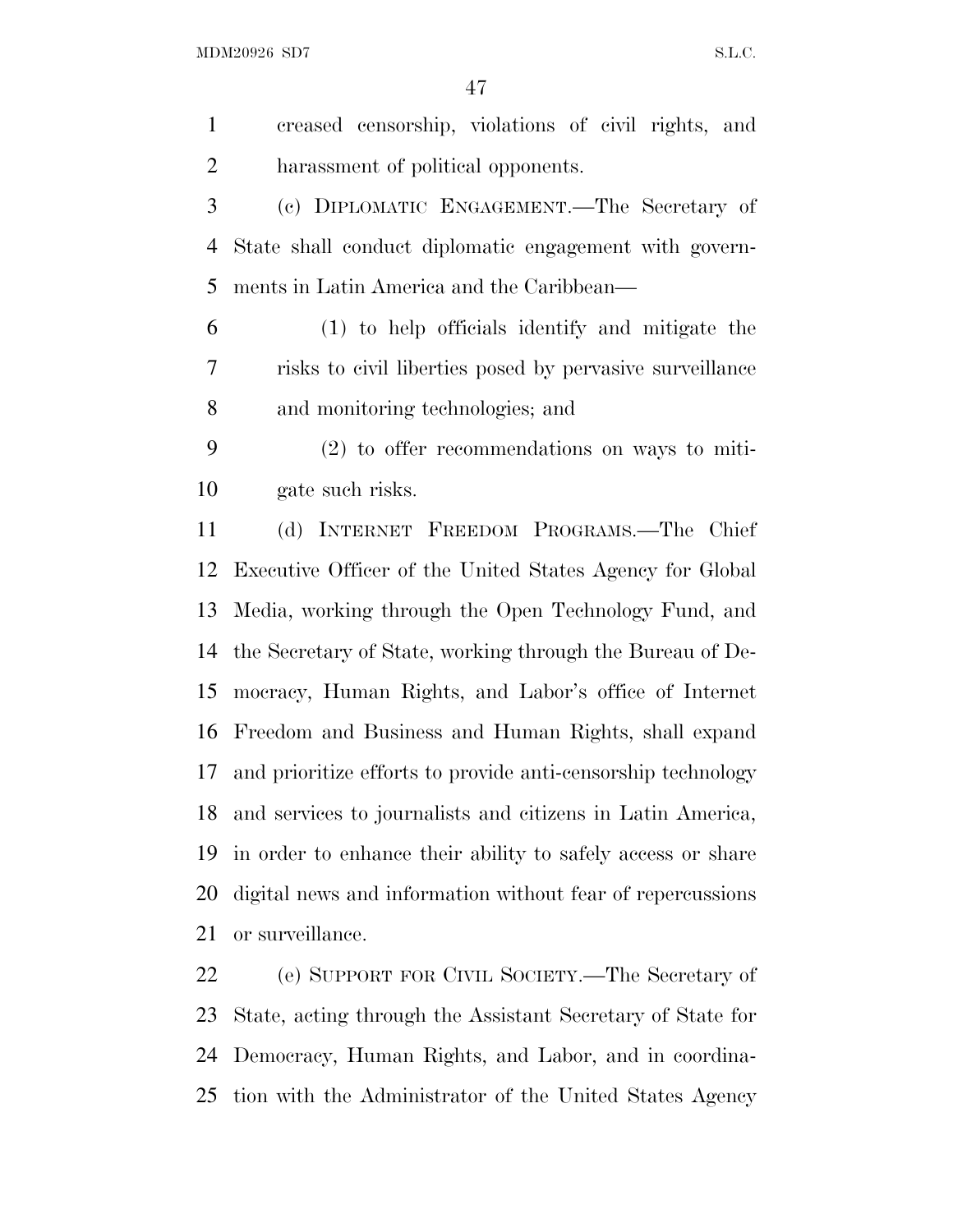for International Development, shall work through non-governmental organizations—

 (1) to support and promote programs that sup- port Internet freedom and the free flow of informa-tion online in Latin America and the Caribbean;

 (2) to protect open, secure, and reliable access to the Internet in Latin America and the Caribbean; (3) to provide integrated support to civil society for technology, digital safety, policy and advocacy, and applied research programs in Latin America and the Caribbean;

 (4) to train journalists and civil society leaders in Latin America and the Caribbean on investigative techniques necessary to ensure public accountability and prevent government overreach in the digital sphere; and

 (5) to assist independent media outlets and journalists in Latin America and the Caribbean to build their own capacity and develop high-impact, in- depth news reports covering governance and human 21 rights topics.

 (f) BRIEFING REQUIREMENT.—Not more than 180 days after the date of the enactment of this Act, and every 180 days thereafter, the Secretary of State, the Adminis-trator of the United States Agency for International De-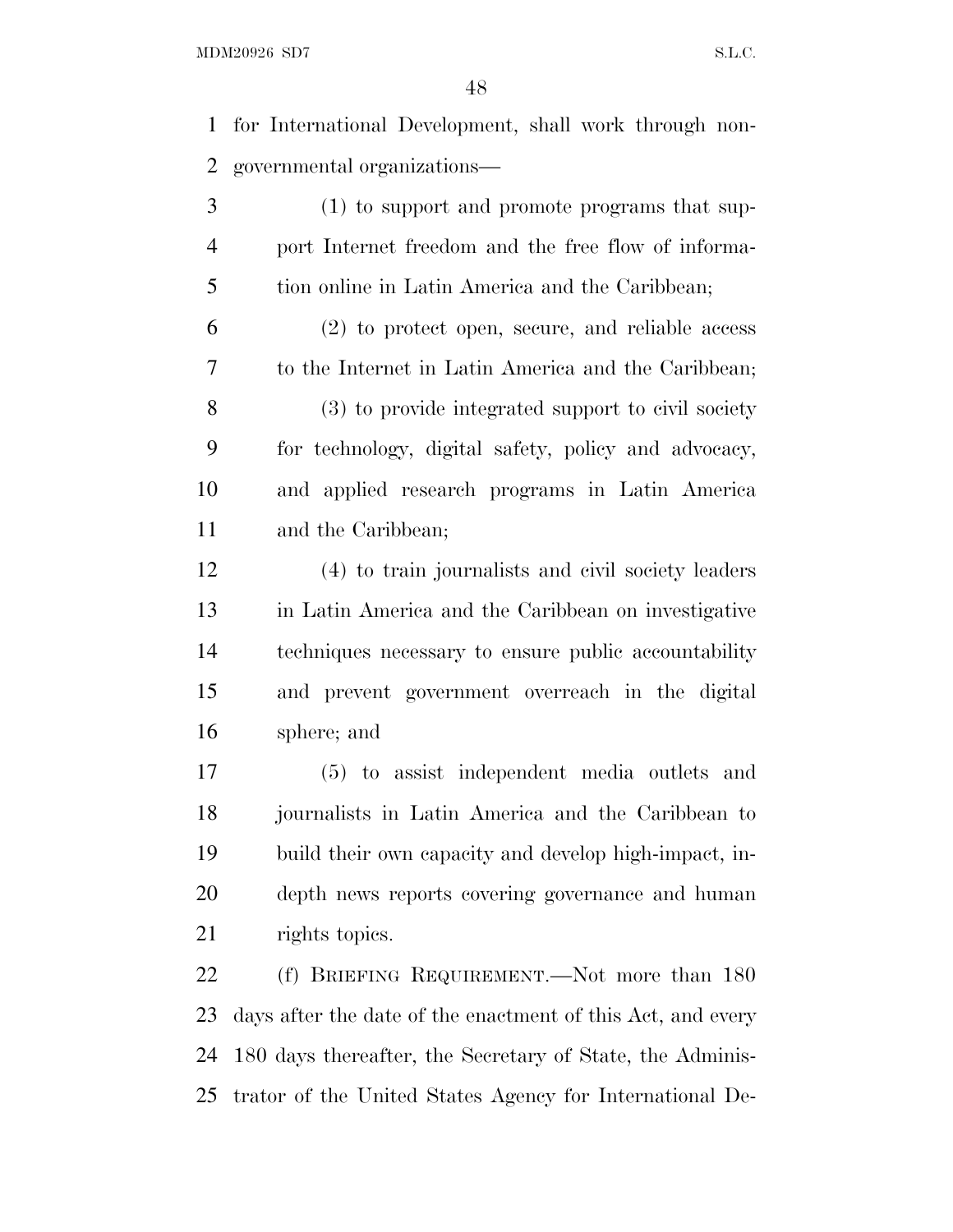velopment, and the Chief Executive Officer of the United States Agency for Global Media shall provide a briefing regarding the efforts described in subsections (c), (d), and (e) to— (1) the Committee on Foreign Relations of the Senate; (2) the Committee on Appropriations of the Senate; (3) the Committee on Foreign Affairs of the House of Representatives; and (4) the Committee on Appropriations of the House of Representatives. (g) AUTHORIZATION OF APPROPRIATIONS.— (1) IN GENERAL.—There are authorized to be appropriated \$10,000,000 for fiscal year 2021 to carry out the activities set forth in subsection (e). (2) NOTIFICATION REQUIREMENTS.—Amounts appropriated pursuant to paragraph (1) are subject to the notification requirements applicable to ex- penditures from— (A) the Economic Support Fund under section 531(c) of the Foreign Assistance Act of 23 1961 (22 U.S.C. 2346(e)); and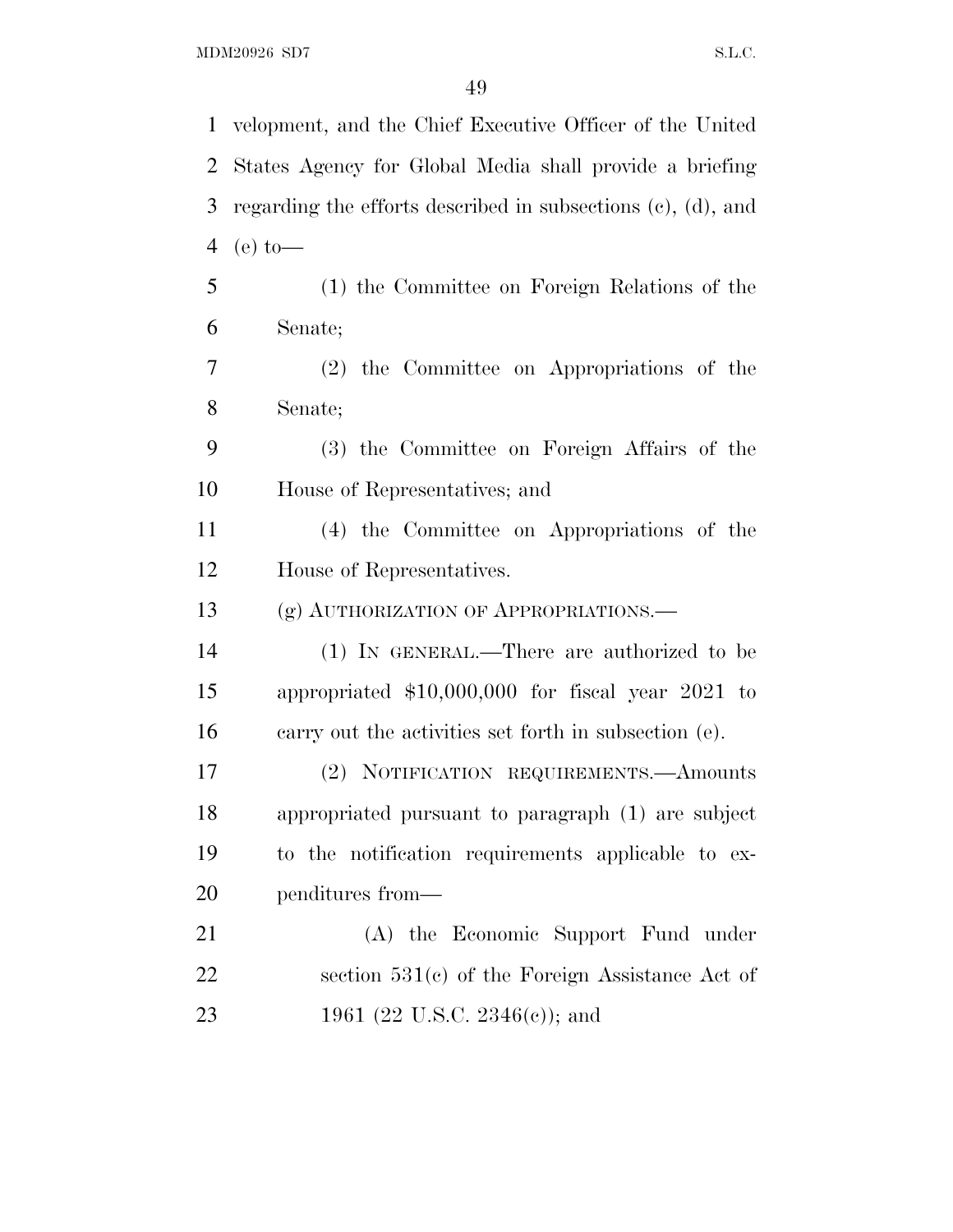(B) the Development Assistance Fund under section 653(a) of the Foreign Assistance 3 Act of 1961 (22 U.S.C. 2413(a)). **SEC. 203. REVITALIZING BILATERAL AND MULTILATERAL MILITARY EDUCATION PROGRAMS.** 

 (a) IN GENERAL.—The Secretary of State shall dedi- cate not less than 17 percent of the amounts appropriated to bilateral and multilateral military education programs, such as the International Military Education and Training program, for Latin America and the Caribbean during the 5-year period beginning on the date of the enactment of this Act.

 (b) MODERNIZATION.—The Secretary of State shall take steps to modernize and strengthen the programs re-ceiving funding under subsection (a)—

 (1) to ensure that such programs are vigorous, substantive, and the preeminent choice for inter- national military education and training for Latin American and Caribbean partners.

 (c) REQUIRED ELEMENTS.—The programs referred to under subsection (a) shall—

 (1) provide training and capacity-building op- portunities to Latin American and Caribbean secu-rity services;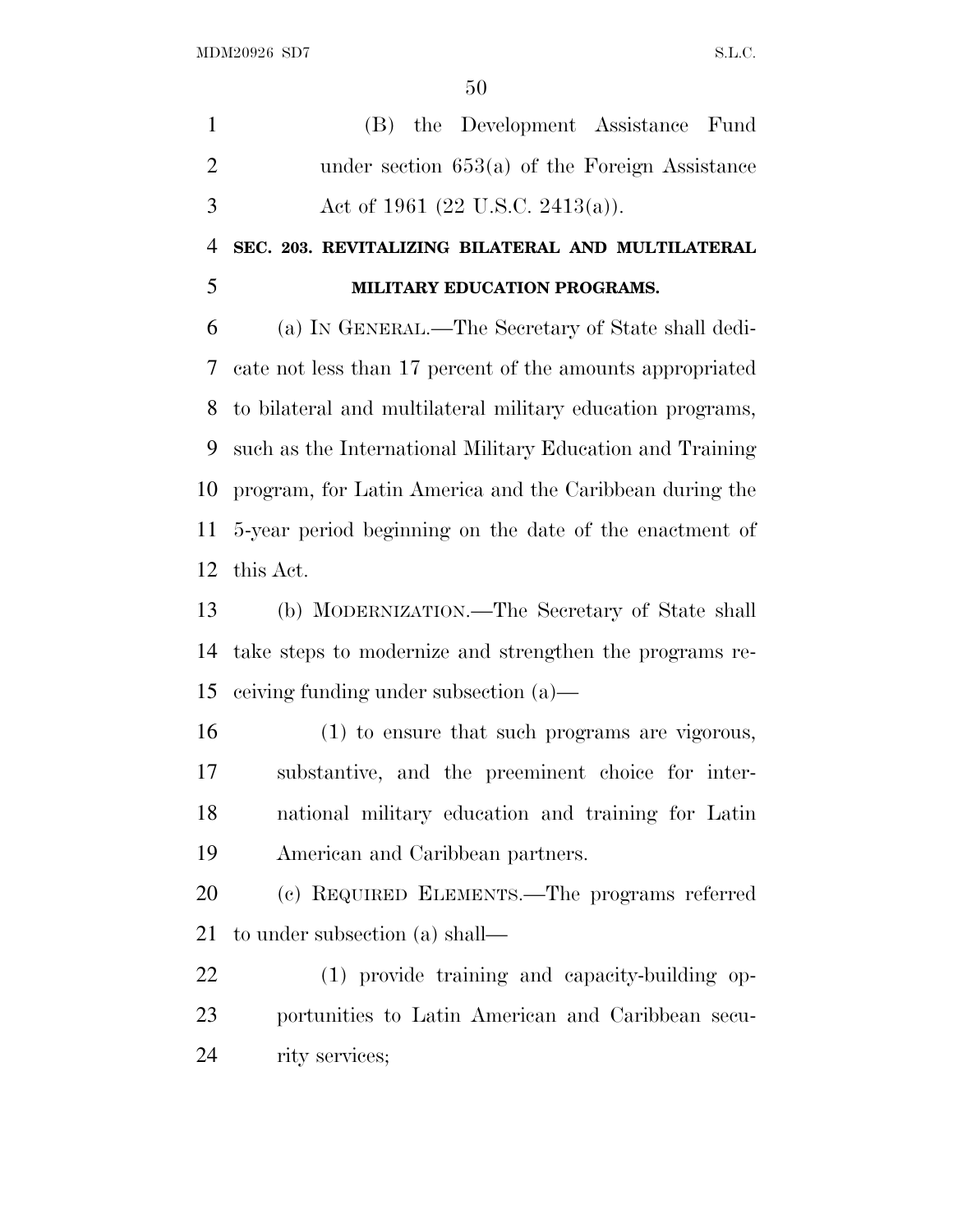| $\mathbf{1}$   | (2) provide practical skills and frameworks                  |
|----------------|--------------------------------------------------------------|
| $\overline{2}$ | $for-$                                                       |
| 3              | (A) improving the functioning and organi-                    |
| $\overline{4}$ | zation of security services in Latin America and             |
| 5              | the Caribbean;                                               |
| 6              | (B) creating a better understanding of the                   |
| 7              | United States and its values; and                            |
| 8              | (C) using technology for maximum effi-                       |
| 9              | ciency and organization; and                                 |
| 10             | (3) promote and ensure that security services in             |
| 11             | Latin America and the Caribbean operate in compli-           |
| 12             | ance with international norms, standards, and rules          |
| 13             | of engagement, including a respect for human                 |
| 14             | rights, democracy, and civilian control.                     |
| 15             | (d) LIMITATION.—Security assistance under this sec-          |
| 16             | tion is subject to the limitations set forth in section 620M |
|                | 17 of the Foreign Assistance Act of 1961 (22 U.S.C. 2378d).  |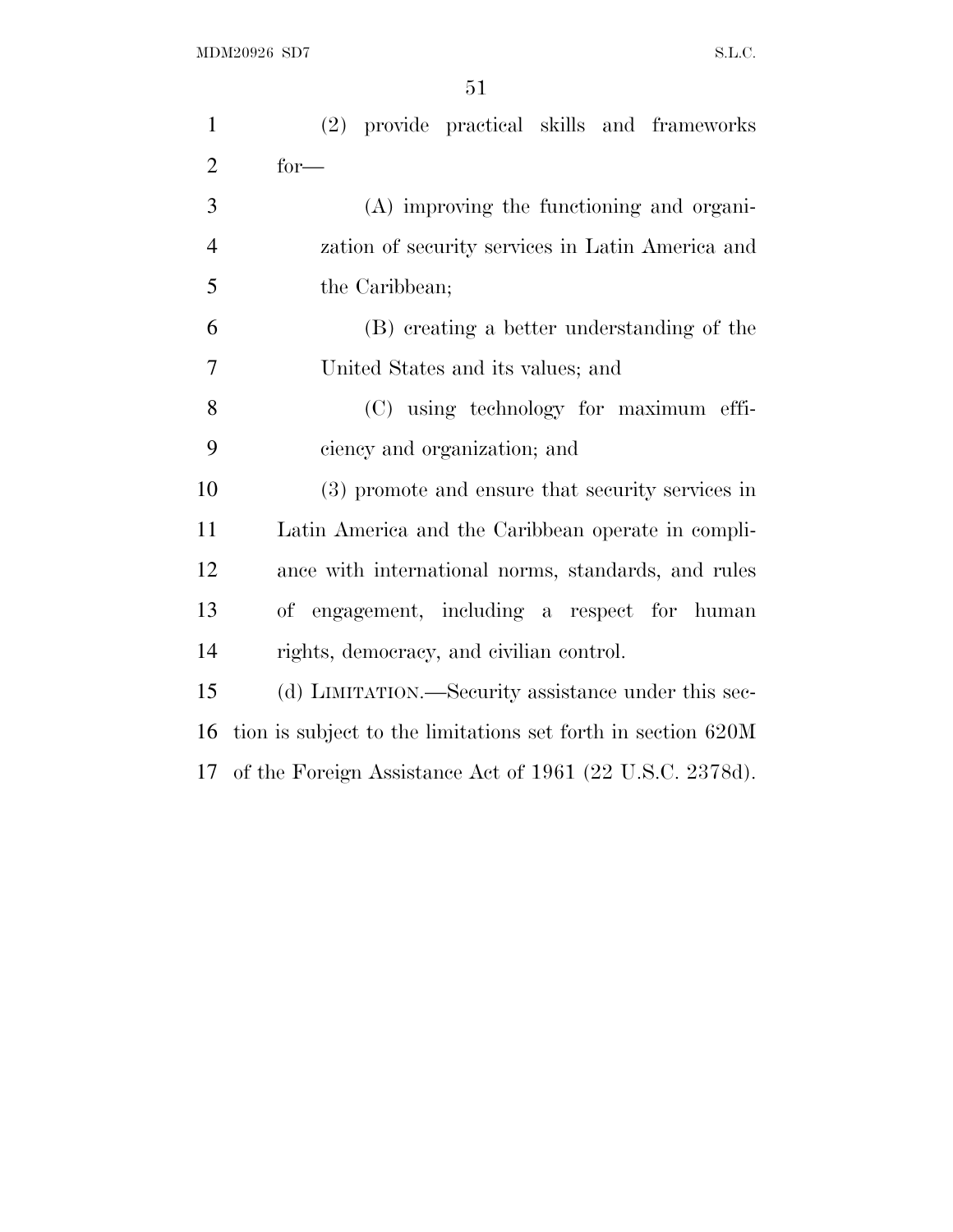## **TITLE III—ADVANCING THE ROLE OF CIVIL SOCIETY IN LATIN AMERICA AND THE CARIBBEAN**

 **SEC. 301. COUNTERACTING GROWING CHINESE EDU- CATIONAL AND CULTURAL INFLUENCE IN LATIN AMERICA AND THE CARIBBEAN.** 

 (a) FINDING.—According to a report by the National Endowment for Democracy—

 (1) China has spent the equivalent of billions of dollars to shape public opinion and perceptions around the world through thousands of people-to- people exchanges, cultural activities, educational pro- grams, and the development of media enterprises and information initiatives with global reach;

 (2) the aim of Chinese influence efforts is in- tended to distract and manipulate the political and information environments in targeted countries; and

 (3) the countries most vulnerable to Chinese ef- forts are those in which democratic institutions are weak.

 (b) SENSE OF CONGRESS.—It is the sense of Con- gress that China's efforts to mold public opinion and influ- ence educational institutions on the issues described in subsection (a) undermines United States influence in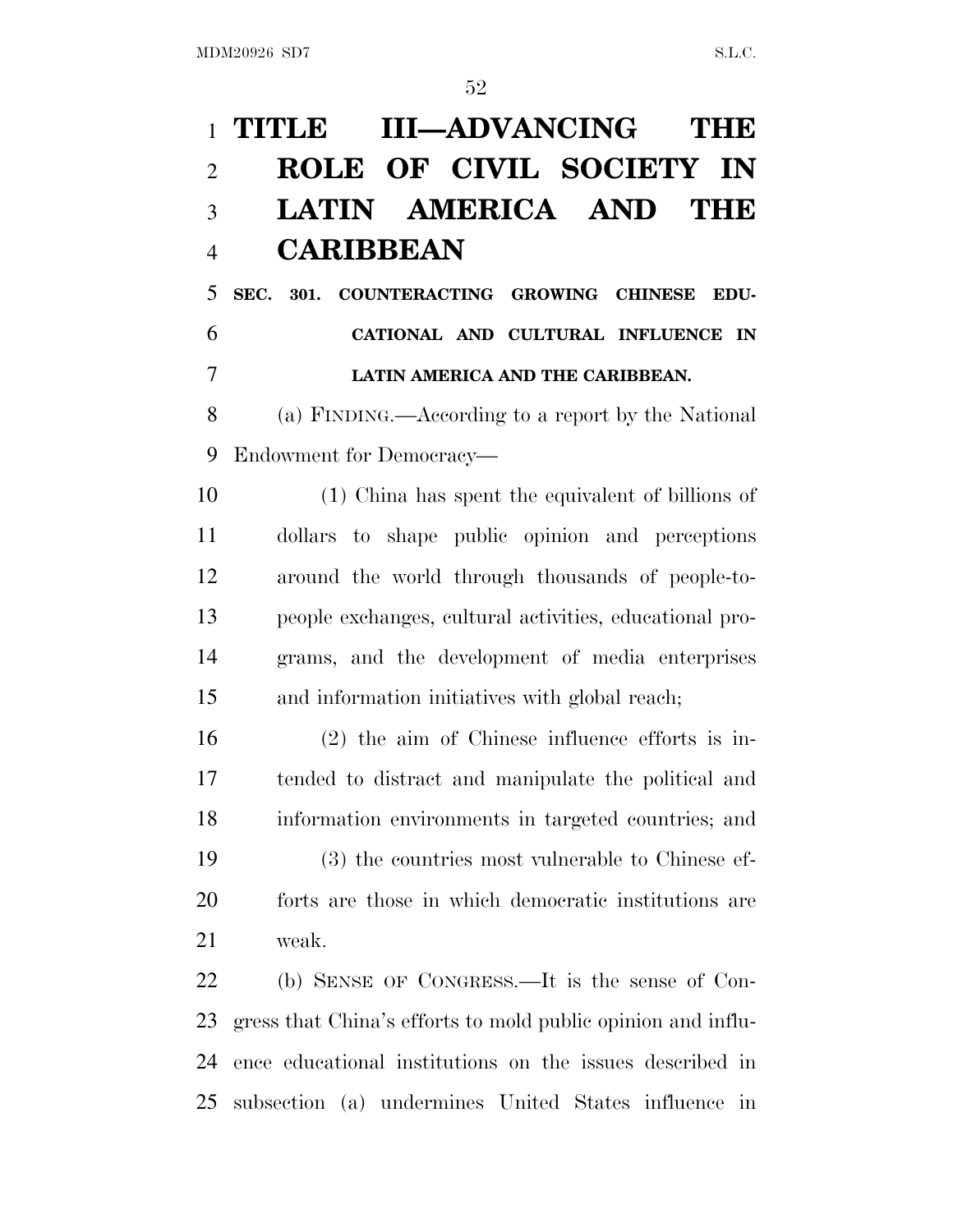MDM20926 SD7 S.L.C.

 Latin America and the Caribbean and threaten democratic institutions and practices in the region.

 (c) STRATEGY.—The Secretary of State, acting through the Assistant Secretary of State for Educational and Cultural Affairs, and in coordination with the Assist- ant Administrator for the Bureau of Economic Growth, Education, and Environment at the United States Agency for International Development, shall devise a strategy—

 (1) to expand existing programs and, as nec- essary, design and implement educational, profes- sional, and cultural exchanges and other programs to create and sustain mutual understanding with other countries necessary to advance United States foreign policy goals by cultivating people-to-people ties among current and future global leaders that build enduring networks and personal relationships and promote United States national security and values, including the expansion of exchange visitor programs, such as international visitor leadership programs and professional capacity building pro- grams that prioritize building skills in entrepreneur-ship, promoting transparency, and technology;

 (2) to expand and strengthen existing pro- grams, and, as necessary, design and implement basic and higher education programs in Latin Amer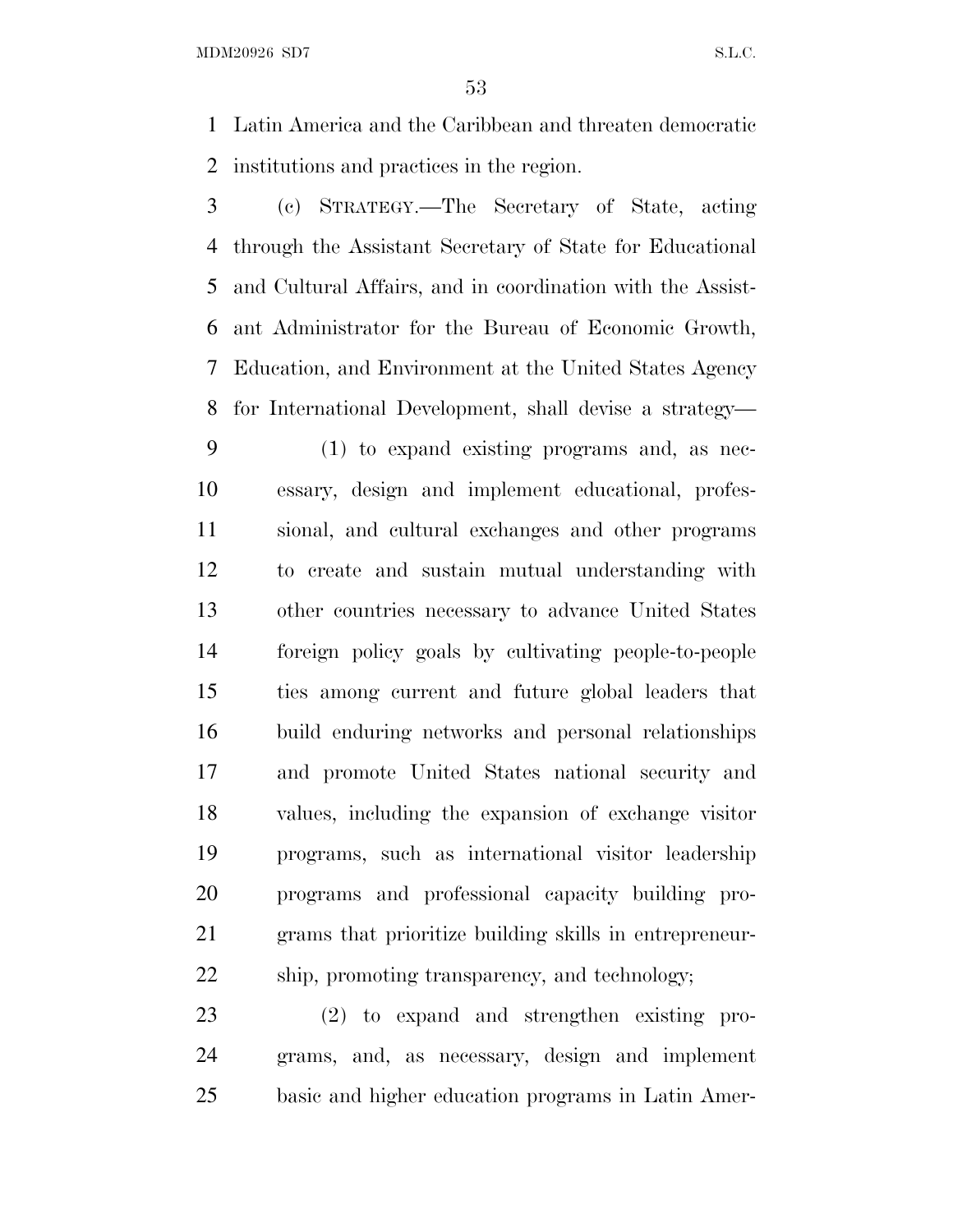$\rm MDM20926 \,\, SD7 \,\, \rm S.L.C.$ 

| $\mathbf{1}$   | ica and the Caribbean, in accordance with the               |
|----------------|-------------------------------------------------------------|
| $\overline{2}$ | United States Strategy on International Basic Edu-          |
| 3              | cation and the United States Agency for Inter-              |
| $\overline{4}$ | national Development Education Policy, to enable all        |
| 5              | young adults, youth, and children to acquire the            |
| 6              | quality education and skills needed to be productive        |
| 7              | members in society, which will lead to better health,       |
| $8\,$          | economic growth, a sustainable environment, and             |
| 9              | peaceful, democratic societies;                             |
| 10             | $(3)$ to dedicate not less than 18 percent of the           |
| 11             | budget of the Bureau of Educational and Cultural            |
| 12             | Affairs of the Department of State to carry out the         |
| 13             | activities described in paragraph (1); and                  |
| 14             | $(4)$ to dedicate not less than 8 percent of the            |
| 15             | budget of the Education Office of the United States         |
| 16             | Agency for International Development to carry out           |
| 17             | the activities described in paragraph $(2)$ .               |
| 18             | (d) BRIEFING REQUIREMENT.—Not later than 180                |
| 19             | days after the date of the enactment of this Act, and every |
| 20             | 180 days thereafter, the Secretary of State, the Assistant  |
| 21             | Secretary of State for Educational and Cultural Affairs,    |
| 22             | and the Assistant Administrator for the Bureau of Eco-      |
| 23             | nomic Growth, Education, and Environment at the United      |
| 24             | States Agency for International Development shall provide   |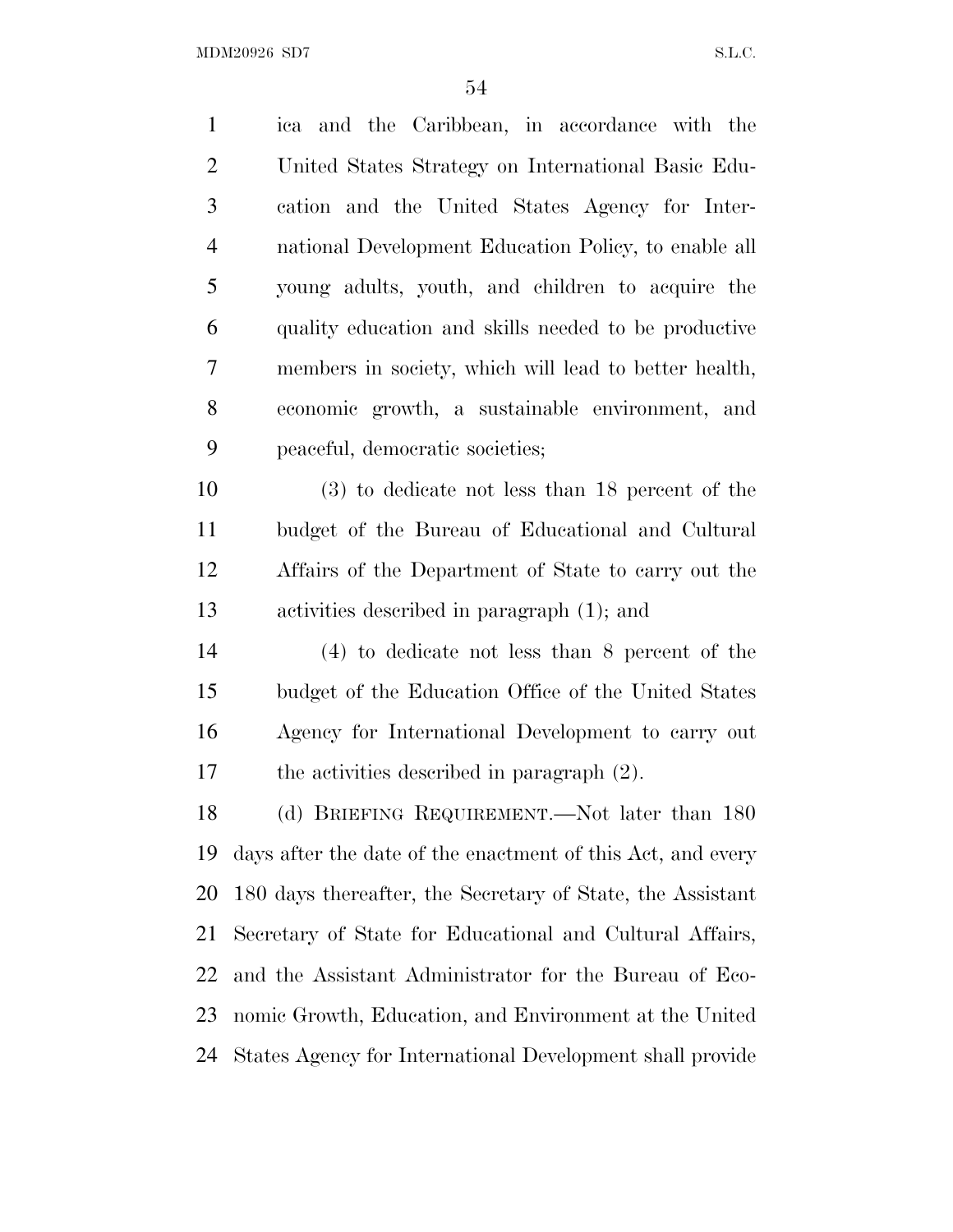| $\mathbf{1}$   | a briefing regarding the efforts described in subsection (c)   |
|----------------|----------------------------------------------------------------|
| $\overline{2}$ | $to-$                                                          |
| 3              | (1) the Committee on Foreign Relations of the                  |
| $\overline{4}$ | Senate;                                                        |
| 5              | (2) the Committee on Appropriations of the                     |
| 6              | Senate;                                                        |
| $\tau$         | (3) the Committee on Foreign Affairs of the                    |
| 8              | House of Representatives; and                                  |
| 9              | (4) the Committee on Appropriations of the                     |
| 10             | House of Representatives.                                      |
| 11             | SEC. 302. ADVANCING THE ROLE OF CIVIL SOCIETY AND              |
| 12             | THE MEDIA TO PROMOTE ACCOUNTABILITY.                           |
|                |                                                                |
| 13             | (a) IN GENERAL.—The Secretary of State, acting                 |
| 14             | through the Assistance Secretary of State for Democracy,       |
| 15             | Human Rights, and Labor, the Assistant Secretary of            |
| 16             | State for Education and Cultural Affairs, and the Coordi-      |
| 17             | nator of the Global Engagement Center, shall expand ex-        |
|                | 18 isting initiatives and, as necessary, develop and implement |
| 19             | new initiatives that facilitate and strengthen the capacity    |
| 20             | of civil society and independent media outlets to increase     |
| 21             | transparency and accountability among government and           |
| 22             | business leaders.                                              |

subsection (a) shall include—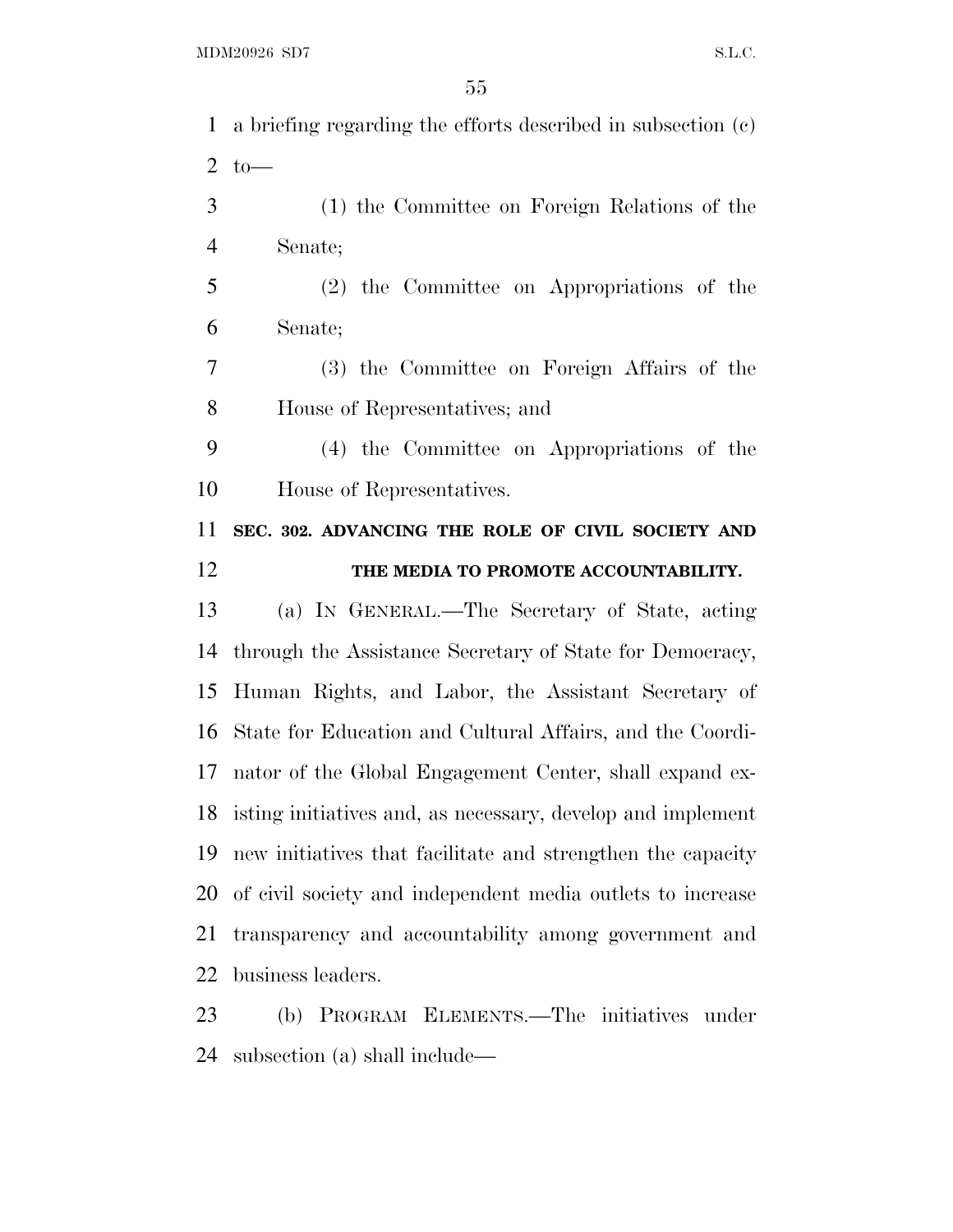(1) training for journalists and civil society leaders on investigative techniques necessary to im- prove transparency and accountability in government and the private sector; (2) training on investigative reporting relating to incidents of corruption and unfair trade, business and commercial practices, including the role of the Government of China in such practices; (3) training on investigative reporting relating to efforts the use of misinformation, disinformation, and state media to influence public opinion in Latin America and the Caribbean, including the role of the Government of China in such practices; and (4) assistance for nongovernmental organiza- tions to strengthen their capacity to monitor the ac- tivities described in paragraphs (2) and (3). (c) CONSULTATION.—In developing and imple- menting the initiatives under subsection (a), the Secretary of State shall consult with— (1) nongovernmental organizations focused on transparency and combating corruption, such as Transparency International, the Latin American and Caribbean chapters of Transparency International, and similar organizations; and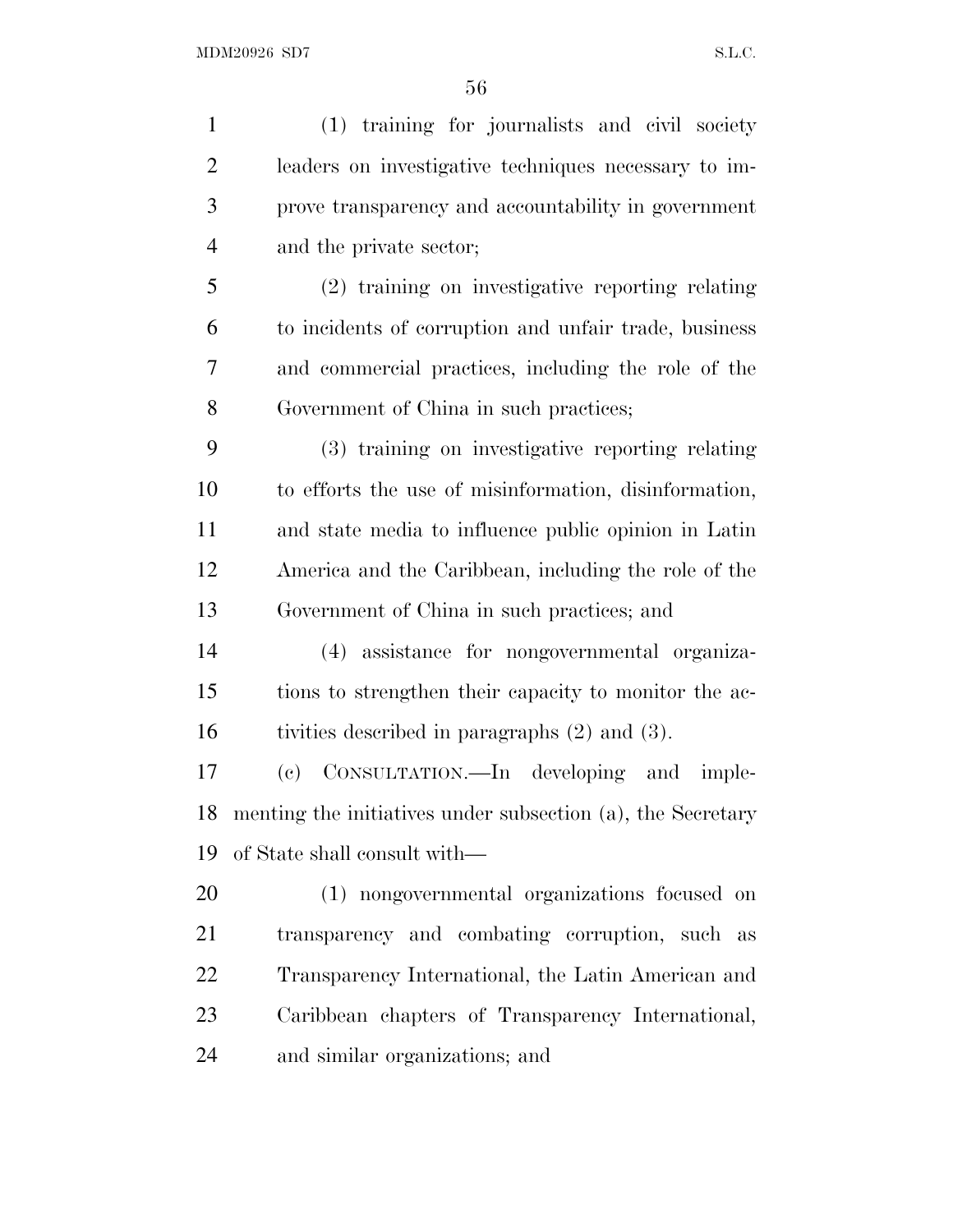(2) media organizations that promote investiga- tive journalism and train organizations in investiga- tive techniques necessary to ensure public account- ability, such as ProPublica, the Center for Public In- tegrity, and the International Consortium of Inves- tigative Journalists. (d) SEMIANNUAL BRIEFING REQUIREMENT.—Not later than 180 days after the date of the enactment of this Act, and every 180 days thereafter, the Secretary of State shall provide a briefing regarding the initiatives under subsection (a) to— (1) the Committee on Foreign Relations of the Senate; and (2) the Committee on Foreign Affairs of the House of Representatives. (e) AUTHORIZATION OF APPROPRIATIONS.—

 (1) IN GENERAL.—There is authorized to be appropriated to the Secretary of State \$10,000,000 for fiscal year 2021 to carry out the initiatives under subsection (a).

 (2) NOTIFICATION REQUIREMENTS.—Amounts appropriated pursuant to paragraph (1) are subject to the notification requirements applicable to ex- penditures from the Economic Support Fund under section 531(c) of the Foreign Assistance Act of 1961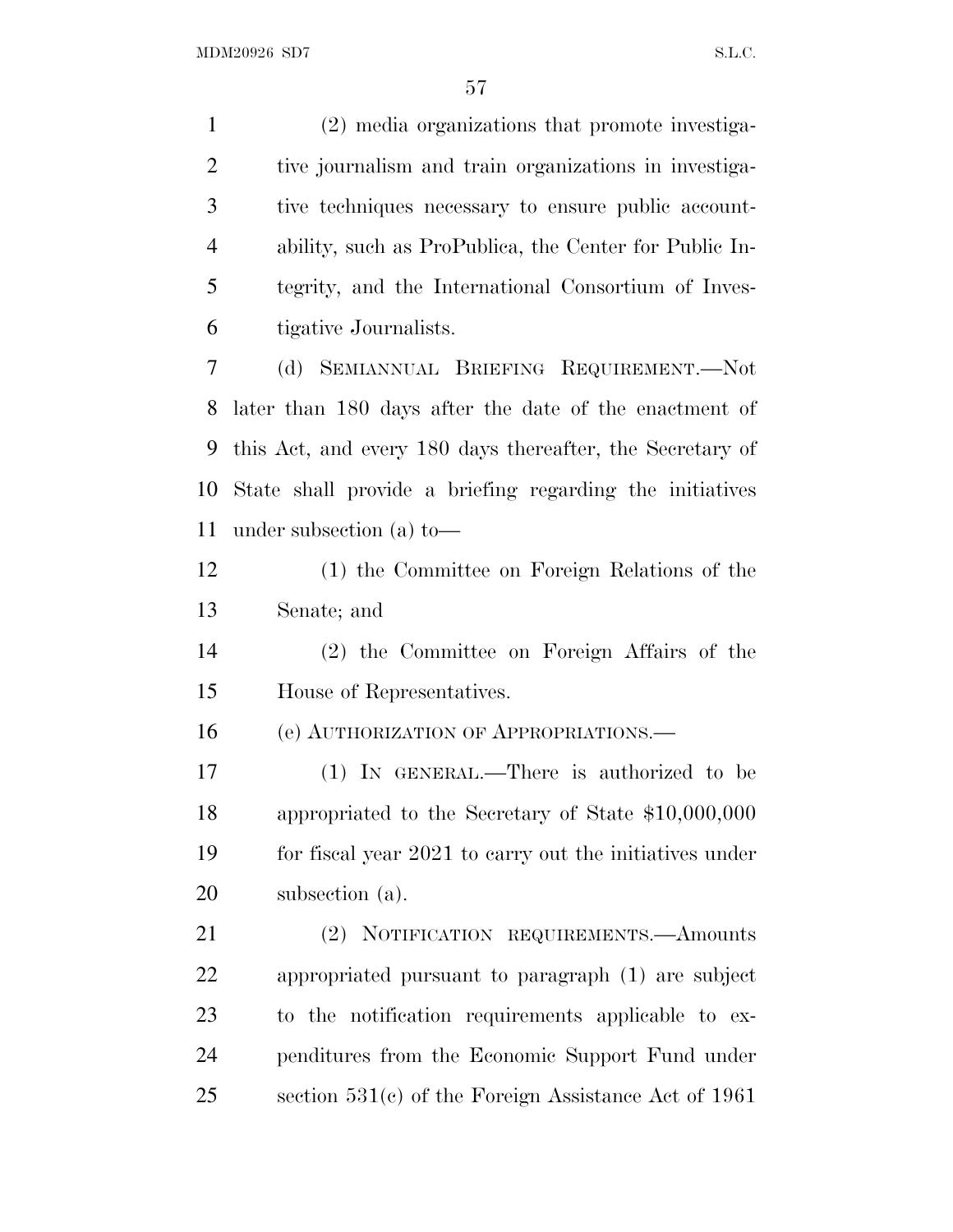(22 U.S.C. 2346(c)) and the International Narcotics and Law Enforcement Fund under section 489 of the Foreign Assistance Act of 1961 (22 U.S.C. 2291h), to the extent that such funds are expended. **TITLE IV—RESOURCING FOR SUCCESS SEC. 401. APPOINTMENT OF CHINA ENGAGEMENT OFFI- CERS AT UNITED STATES EMBASSIES IN THE WESTERN HEMISPHERE.**  (a) IN GENERAL.—The Secretary of State shall di- rect the Chiefs of Mission at United States Embassies and Consulates in Latin America and the Caribbean, including Cuba, to designate a China Engagement Officer, from

 among existing staff at the Post, to monitor and report on Chinese activities related to diplomatic engagement, economic investment, critical infrastructure, cybersecurity, surveillance technology, digital infrastructure, military and security presence and trainings, intelligence activities, educational and cultural exchanges, education, and cor-ruption in the respective countries.

 (b) ANNUAL MEETING.—The Assistant Secretary for Western Hemisphere Affairs shall convene an annual meeting (either in person or by video conference call) of all of the China Engagement Officers designated pursuant to subsection (a)—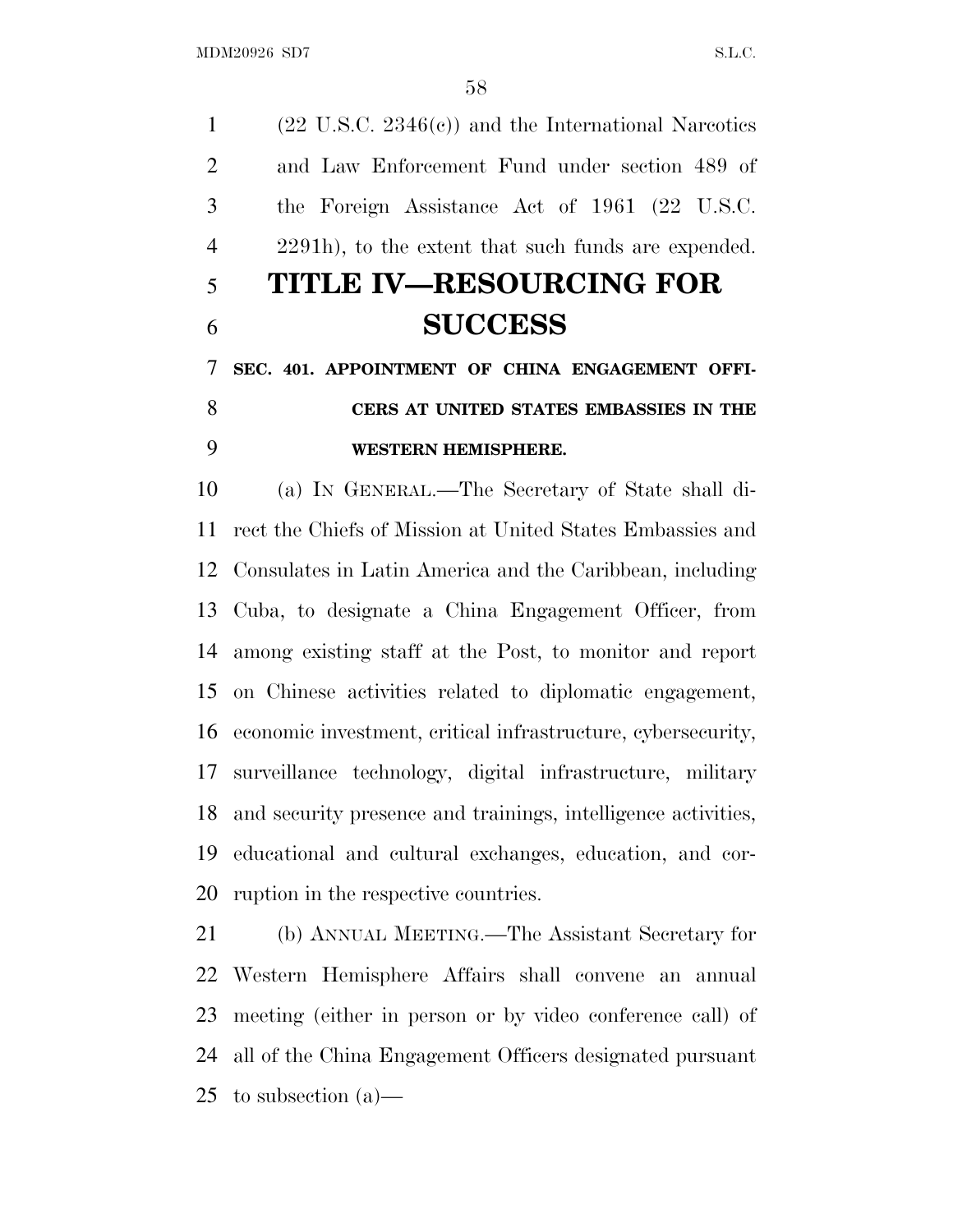| $\mathbf{1}$   | (1) to discuss and compare developments in                 |
|----------------|------------------------------------------------------------|
| $\overline{2}$ | their individual countries;                                |
| 3              | $(2)$ to identify trends in Chinese activities in          |
| $\overline{4}$ | Latin America and the Caribbean and its sub-               |
| 5              | regions; and                                               |
| 6              | (3) to recommend potential strategies to miti-             |
| 7              | gate or compete with Chinese activities in the region.     |
| 8              | (c) BRIEFING REQUIREMENT.—Concurrent with the              |
| 9              | annual meeting described in subsection (b), China En-      |
| 10             | gagement Officers serving in Latin America and the Car-    |
| 11             | ibbean, including Cuba, shall brief—                       |
| 12             | (1) the Committee on Foreign Relations of the              |
| 13             | Senate; and                                                |
| 14             | (2) the Committee on Foreign Affairs of the                |
| 15             | House of Representatives.                                  |
| 16             | (d) CONSULTATION.—The Assistant Secretary for              |
| 17             | Western Hemisphere Affairs and the China Engagement        |
| 18             | Officers designated pursuant to subsection (a) shall be    |
| 19             | available for consultations with the staff of the congres- |
| 20             | sional committees referred to in subsection (c).           |
| 21             | SEC. 402. ASSESSING STAFFING NEEDS AT UNITED STATES        |
| 22             | EMBASSIES IN LATIN AMERICA AND THE CAR-                    |
| 23             | <b>IBBEAN.</b>                                             |
| 24             | (a) STAFFING ASSESSMENT.—Not later than 180                |
| 25             | days after the date of the enactment of this Act, the Sec- |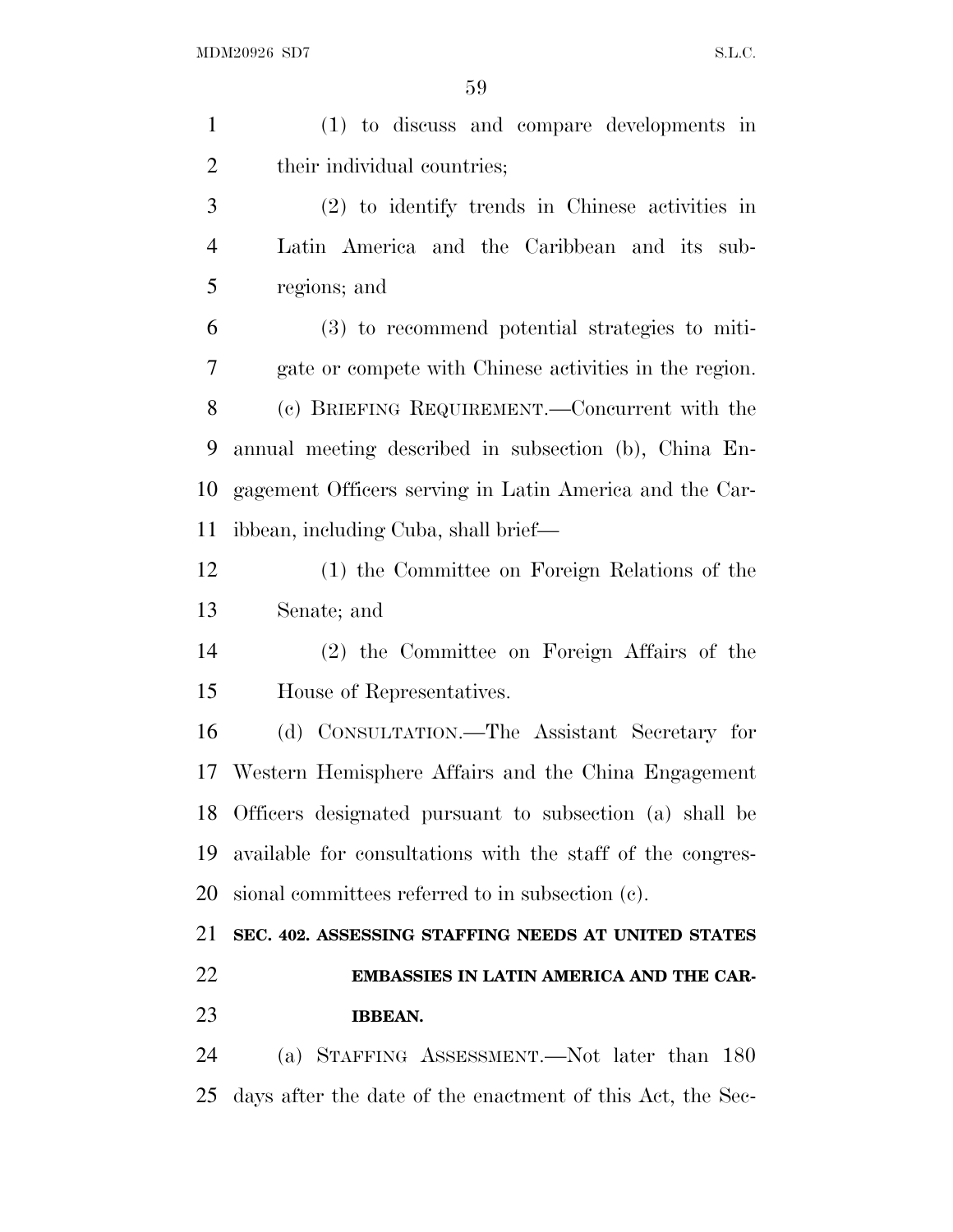retary of State shall submit the assessments and accom- panying reports, if necessary, described in subsections (b) and (c) to the Committee on Foreign Relations of the Sen- ate and the Committee on Foreign Affairs of the House of Representatives.

 (b) FOREIGN COMMERCIAL SERVICE ASSESSMENT.— (1) IN GENERAL.—The Secretary of State, the Administrator of the United States Agency for International Development, and the Secretary of Commerce shall prepare a written assessment that—

 (A) determines whether the current staff- ing levels of the United States Foreign Com- mercial Service at all United States embassies, diplomatic, and development offices in Latin America and the Caribbean are sufficient to successfully advance United States economic policy in Latin America and the Caribbean; and

 (B) specifically details the results for each United States embassy, diplomatic, and devel- opment office in Latin America and the Carib-bean.

22 (2) ACCOMPANYING REPORT.—If the assess- ment under paragraph (1) reveals insufficient staff- ing levels, the Secretary of State, the Administrator of the United States Agency for International Devel-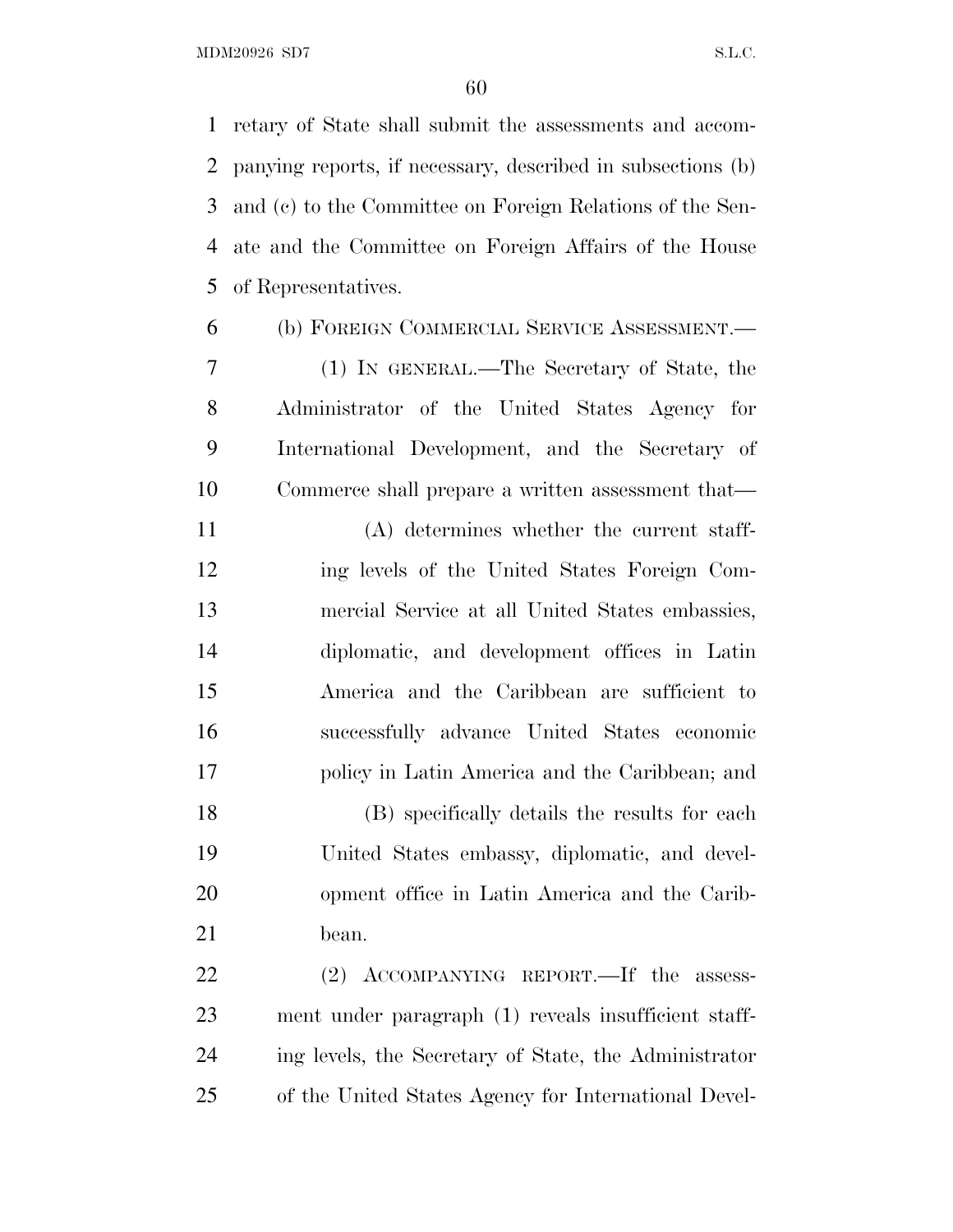| $\mathbf{1}$   | opment, and the Secretary of Commerce shall sub- |
|----------------|--------------------------------------------------|
| $\overline{2}$ | mit an accompanying report that—                 |
| 3              | (A) identifies the costs associated with in-     |
| $\overline{4}$ | creasing the overseas presence of United States  |
| 5              | Foreign Commercial Service officers in Latin     |
| 6              | America and the Caribbean; and                   |
| 7              | (B) includes a timeline and strategy for in-     |
| 8              | creasing such staffing levels.                   |
| 9              | (c) PUBLIC DIPLOMACY ASSESSMENT.—                |
| 10             | (1) IN GENERAL.—The Secretary of State shall     |
| 11             | prepare a written assessment that—               |
| 12             | (A) determines whether the current staff-        |
| 13             | ing levels of Foreign Service public diplomacy   |
| 14             | officers at all United States embassies and dip- |
| 15             | lomatic offices in Latin America and the Carib-  |
| 16             | bean are sufficient—                             |
| 17             | to successfully advance United<br>(i)            |
| 18             | States national interests; and                   |
| 19             | to counter misinformation<br>(ii)<br>and         |
| 20             | disinformation efforts by the Government         |
| 21             | of China and the Government of Russia;           |
| 22             | and                                              |
| 23             | (B) specifically details the results for each    |
| 24             | United States embassy and diplomatic office in   |
| 25             | Latin America and the Caribbean.                 |